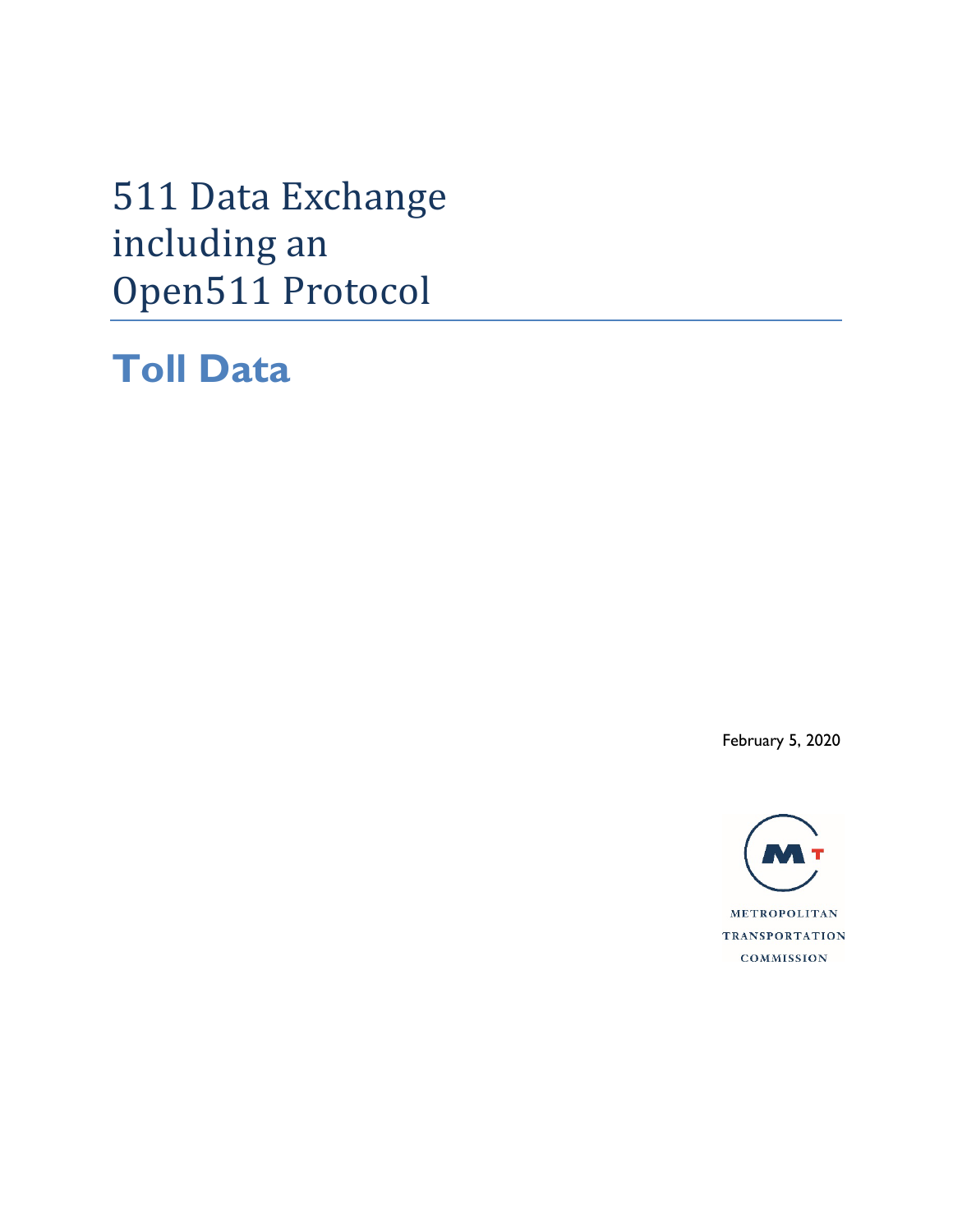

# **Table of Contents**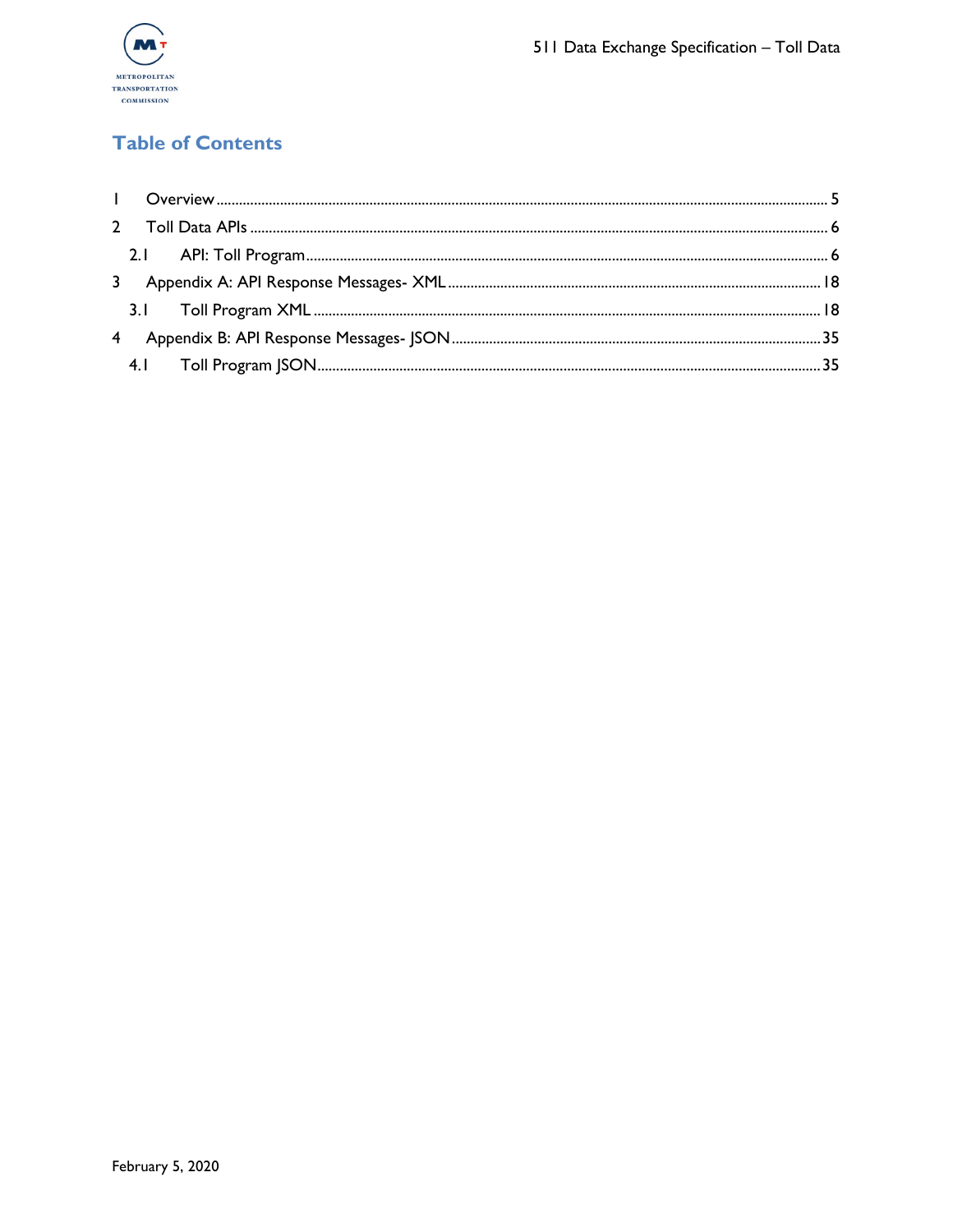

## **List of Tables**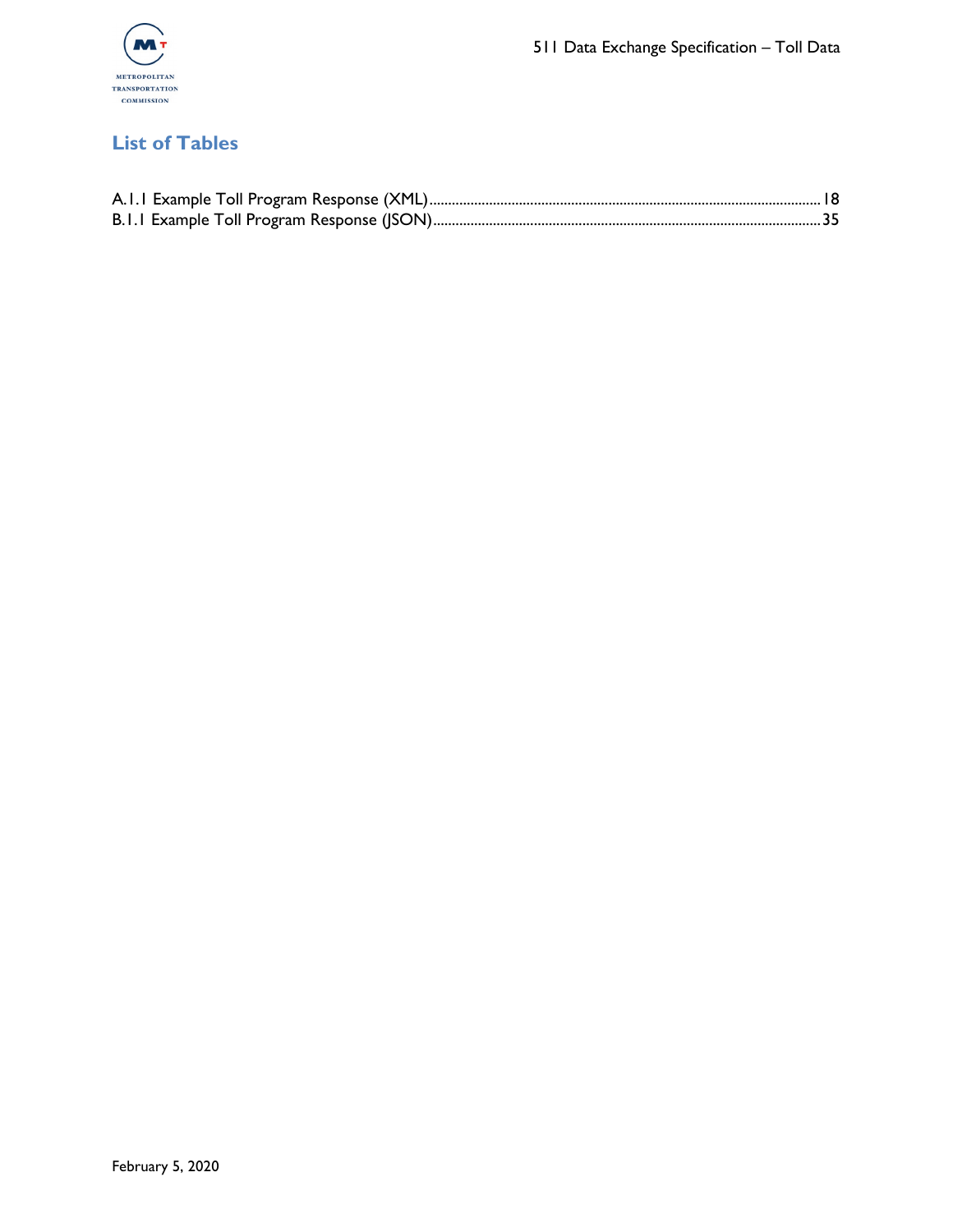

# **Document History**

| <b>Description</b>                                                         | <b>Version</b> | <b>Date</b> |
|----------------------------------------------------------------------------|----------------|-------------|
| Initial Draft                                                              | 0.1            | 04/13/17    |
| Updated based on MTC's comment                                             | 0.2            | 06/21/17    |
| Added order to toll-destination and defined values for<br>toll-sign-status | 0.3            | 07/06/17    |
| Added JSON response sample and finalized document                          | 0.4            | 05/15/18    |
| Updated URL and response sample                                            | 0.5            | 02/05/20    |
|                                                                            |                |             |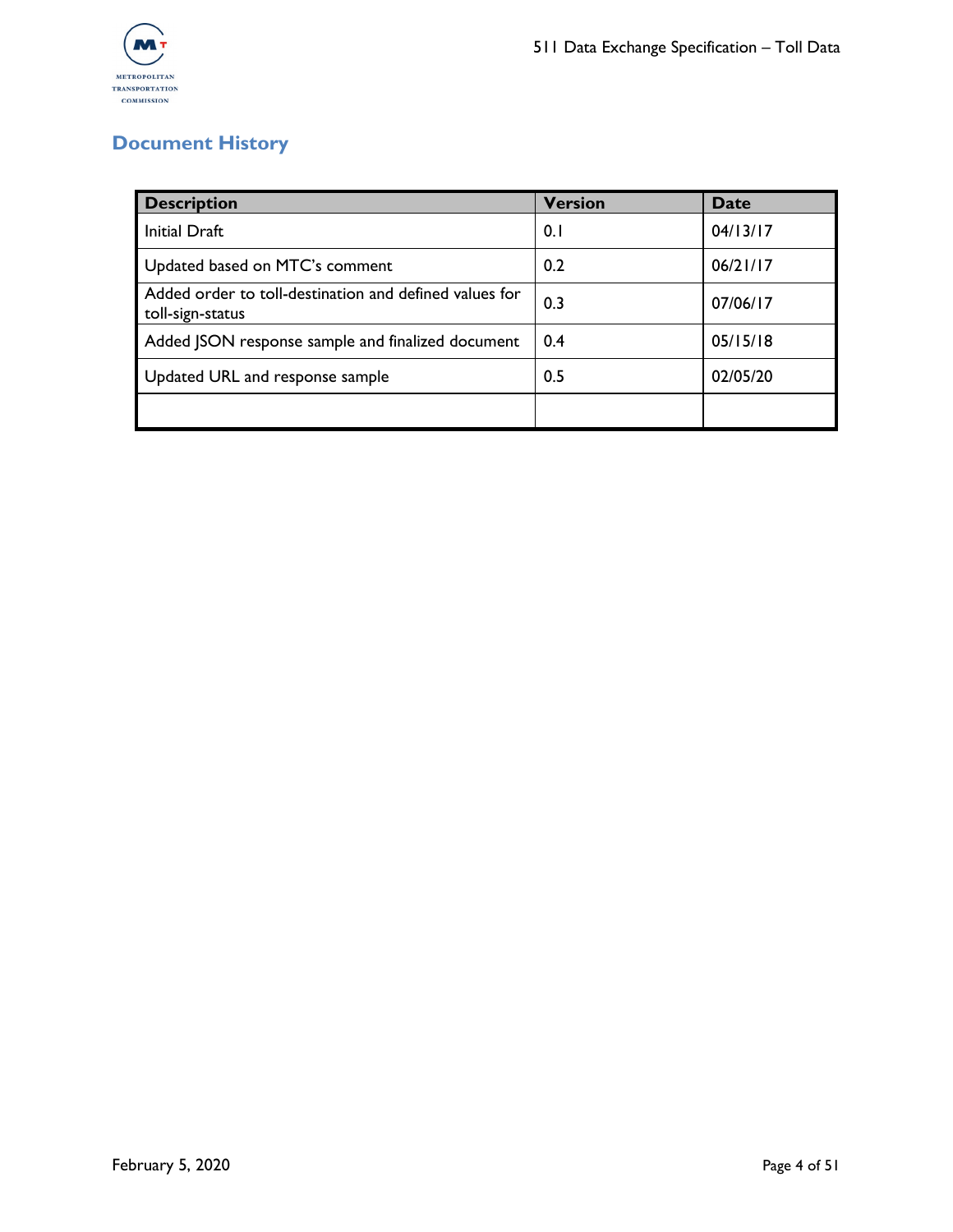

## <span id="page-4-0"></span>**1 Overview**

This document focuses on data exchange APIs for the Toll data. For a complete overview of 511 Data Exchange, please refer to *Open 511 Data Exchange Specifications – Overview* document. The overview document covers:

- General information about 511 Data Exchange
- Different protocols and data feeds available through Open 511 APIs
- Standard Discovery API specifications.
- Encodings and Protocols along with reference to standard documentation.
- Technical Guidelines

It is highly recommened that all users of Open 511 Data Exchange review the information in the overview document.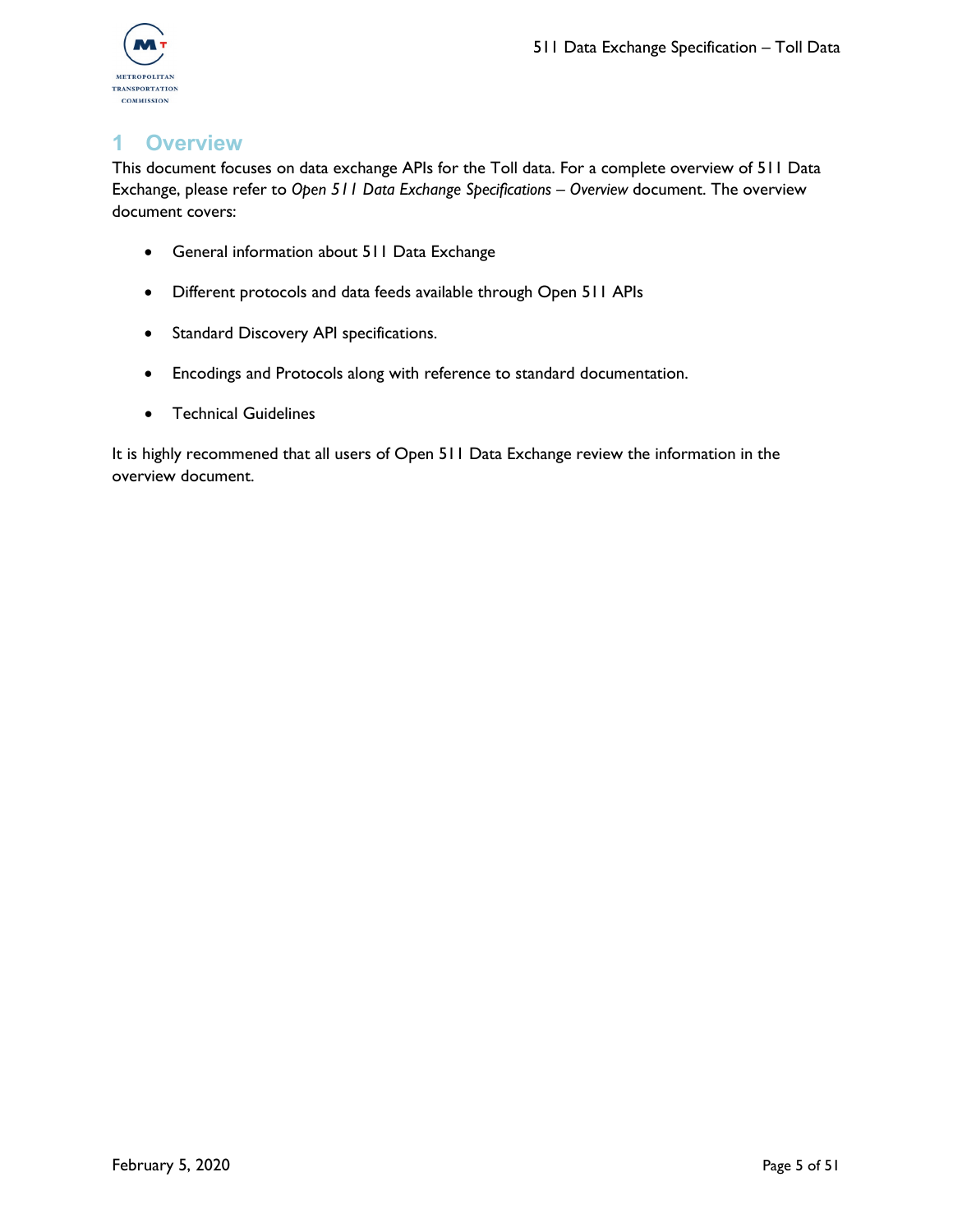

# <span id="page-5-0"></span>**2 Toll Data APIs**

The Toll Data consists of a single resource - the Toll Program. The Toll Program resource provides configuration and toll rate data on all the Toll Signs contained within the Toll Program. Open511provides message structure and API endpoint for accessing these resources. Open511 will also provide metadata/lookup information that can be used by consumers to filter and limit information during requests.

### <span id="page-5-1"></span>**2.1 API: Toll Program**

The Toll Program resource provides information about various toll programs within a jurisdiction. The Toll Program includes details of all the Toll Signs that the program supports. Consumers can request information on all the available programs or they can use additional filters such as a program authority, toll sign id or geography to restrict the results as per their needs and use case.

The Toll-Program structure is the main element of the Toll-Programs collection. Below is a message structure of Toll-Program.

| <b>Field</b>        | <b>Type</b> | <b>Mandatory/</b><br><b>Optional</b> | <b>Description</b>                                                                                                                                                                                                                                                                                            |
|---------------------|-------------|--------------------------------------|---------------------------------------------------------------------------------------------------------------------------------------------------------------------------------------------------------------------------------------------------------------------------------------------------------------|
| self                | Link        | Mandatory                            | Self link to the current resource                                                                                                                                                                                                                                                                             |
| <b>Jurisdiction</b> | Link        | Mandatory                            | Link to the jurisdiction publishing the Toll<br>Program                                                                                                                                                                                                                                                       |
| Id                  | String      | Mandatory                            | A unique ID for the Toll Program,<br>following the format jurisdiction-id/toll-<br>program-id.<br>For example, 511.org/8c3f2.                                                                                                                                                                                 |
| Toll-authority-info | Container   | Mandatory                            | Container for Toll Authority information                                                                                                                                                                                                                                                                      |
| -Toll-authority     | String      | Mandatory                            | Name of the toll authority. For example,<br>'Bay Area Toll Authority (BATA)'                                                                                                                                                                                                                                  |
| -Toll-program-name  | String      | Mandatory                            | Name of toll program. A toll authority<br>may have more than one toll program,<br>but each toll program will have its own<br>toll program resource. A toll program<br>essentially identifies a toll corridor or<br>facility. For example, 'I-680 South from<br>Concord to Dublin' or 'Golden Gate<br>Bridge.' |
| General-toll-info   | Container   | Optional                             | Contains rules that apply globally to all<br>toll signs within the toll program                                                                                                                                                                                                                               |
| <b>Toll-signs</b>   | Collection  | Mandatory                            | Collection of toll signs within the toll<br>program                                                                                                                                                                                                                                                           |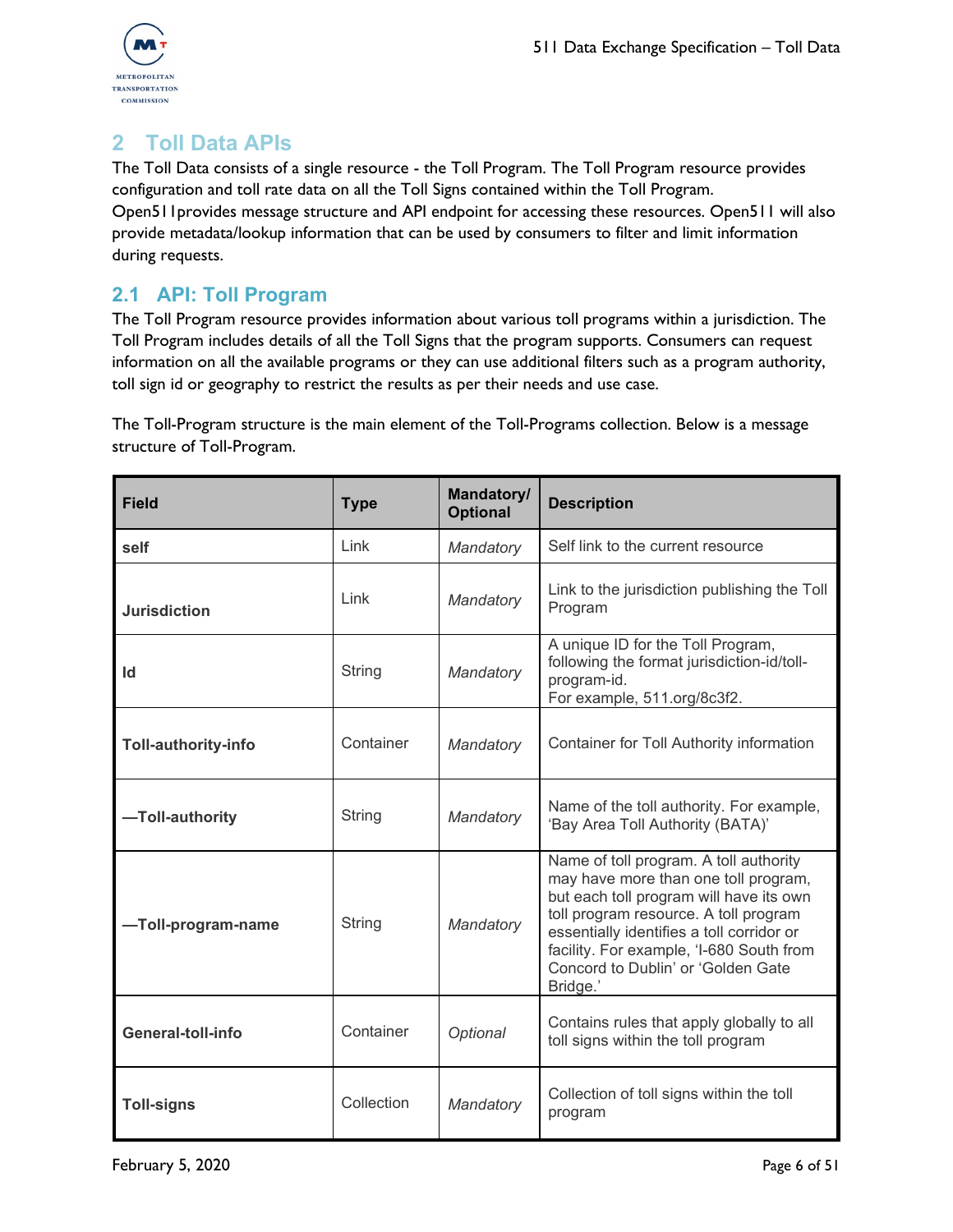

### *General-toll-info structure*

|  | The General-toll-info structure provides rules that apply globally to all toll signs within the toll program. |
|--|---------------------------------------------------------------------------------------------------------------|
|  |                                                                                                               |

| <b>Field</b>    | <b>Type</b> | Mandatory/<br><b>Optional</b> | <b>Description</b>                                                                                                                                                                                                                                                                                                                                                                                                                                                                                                                                                                                                                                                                                                                                                                                                                                                                                                                                                                                                                                                                                                                                                                                           |
|-----------------|-------------|-------------------------------|--------------------------------------------------------------------------------------------------------------------------------------------------------------------------------------------------------------------------------------------------------------------------------------------------------------------------------------------------------------------------------------------------------------------------------------------------------------------------------------------------------------------------------------------------------------------------------------------------------------------------------------------------------------------------------------------------------------------------------------------------------------------------------------------------------------------------------------------------------------------------------------------------------------------------------------------------------------------------------------------------------------------------------------------------------------------------------------------------------------------------------------------------------------------------------------------------------------|
| tolled-vehicles | Collection  | Optional                      | The vehicle types that are required to pay toll.<br>The tolled-vehicles element indicates the vehicle<br>types that will be charged a toll. The tolled vehicles<br>specified under the general-toll-info element are<br>applied to all toll rates within a program.<br>The tolled vehicles specified under toll-rate take<br>precedence over tolled vehicles provided under the<br>general-toll-info element.<br>When this element is included, the element must<br>have at least one vehicle type specified under it.                                                                                                                                                                                                                                                                                                                                                                                                                                                                                                                                                                                                                                                                                       |
| -vehicle-type   | Enum        | Optional                      | Vehicle type. Value list:<br>AV: All Vehicles<br>SOV: Single Occupancy Vehicles<br>HOV2: HOV 2+: High Occupancy Vehicles, 2 or<br>more people<br>HOV2OC: HOV 2 for vehicles that have maximum of<br>2 seats.<br>HOV3: HOV 3+: High Occupancy Vehicles, 3 or<br>more people<br>HOV4: HOV 4+: High Occupancy Vehicles, 4 or<br>more people<br><b>HYBCARS: Hybrid Cars</b><br><b>MOTORBIKE: Motor bikes</b><br><b>BUS: Bus/Buses</b><br>VANPOOL: Vanpools<br><b>LOWEV: Low Emission Vehicles</b><br><b>HIGHEV: High Emission Vehicles</b><br><b>TRAILER: Trailers</b><br>AXLE2: 2-Axle Vehicles<br>AXLE3: 3-Axle Vehicles<br>AXLE4: 4-Axle Vehicles<br>AXLE5: 5-Axle Vehicles<br>AXLE6: 6-Axle Vehicles<br><b>MULTIAXLE: Multi-Axle Vehicles</b><br><b>VEHCLASS1: Vehicle Class 1</b><br><b>VEHCLASS2: Vehicle Class 2</b><br><b>VEHCLASS3: Vehicle Class 3</b><br><b>VEHCLASS4: Vehicle Class 4</b><br><b>VEHCLASS5: Vehicle Class 5</b><br>VEHCLASS6: Vehicle Class 6<br><b>VEHCLASS7: Vehicle Class 7</b><br><b>VEHCLASS8: Vehicle Class 8</b><br>VEHCLASS9: Vehicle Class 9<br>VEHCLASS10: Vehicle Class 10<br>VEHCLASS11: Vehicle Class 11<br>VEHCLASS12: Vehicle Class 12<br>VEHCLASS13: Vehicle Class 13 |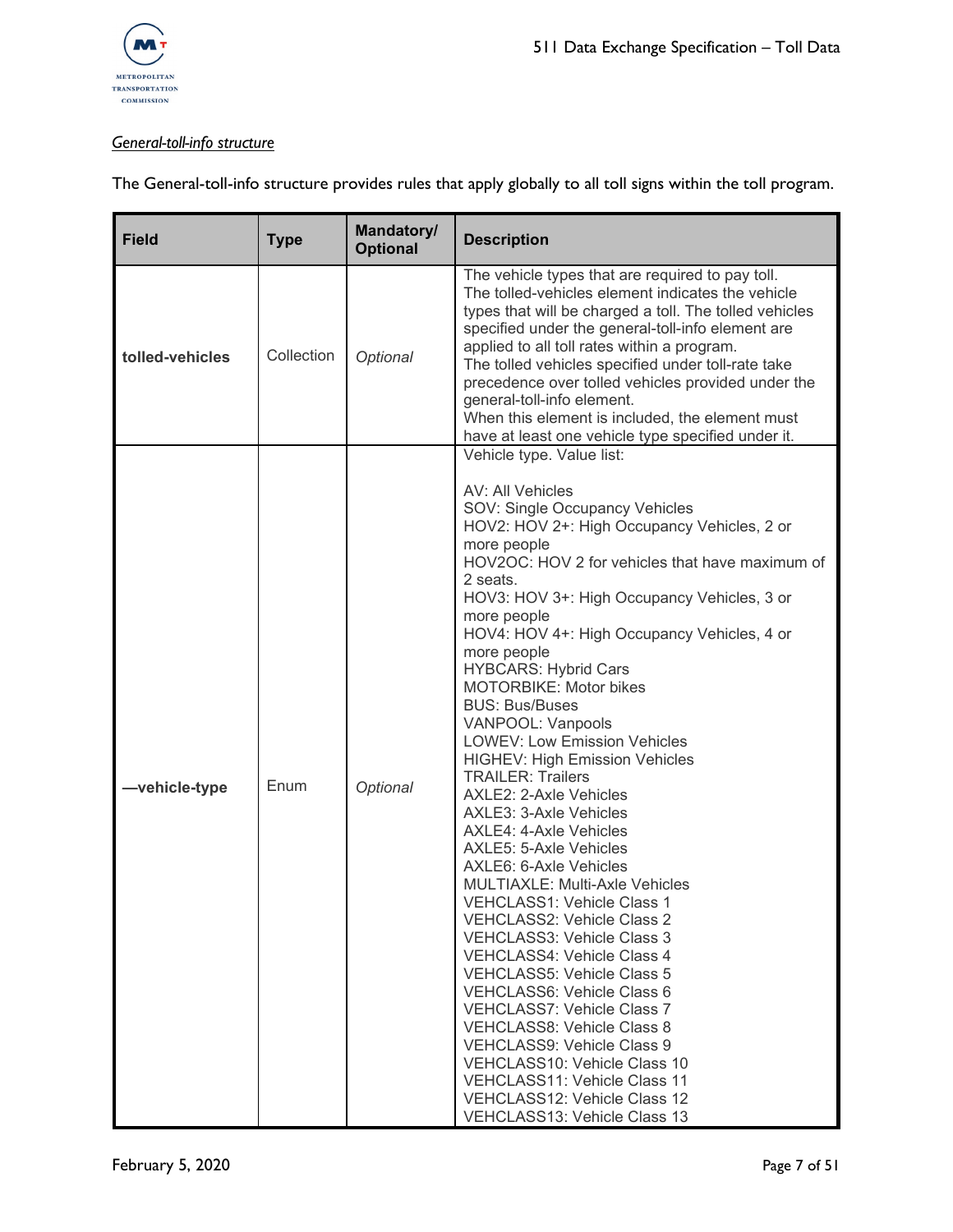

| tolling-methods        | Collection | Optional | This element provides the list of tolling methods for<br>this toll program. A tolling method is a means by<br>which the toll is collected. Example of tolling<br>methods are "FasTrak," "Pay by Plate," and "Toll<br>Booth."<br>The tolling methods provided in this element are<br>considered to be the only tolling methods applicable<br>for this toll program. When this element is included,<br>the element must have at least one tolling methods<br>specified under it.<br>The tolling methods specified under toll-rate take<br>precedence over tolling methods provided under the<br>general-toll-info element. |
|------------------------|------------|----------|--------------------------------------------------------------------------------------------------------------------------------------------------------------------------------------------------------------------------------------------------------------------------------------------------------------------------------------------------------------------------------------------------------------------------------------------------------------------------------------------------------------------------------------------------------------------------------------------------------------------------|
| -tolling-method        | Enum       | Optional | Tolling method. Value list:<br>CASH: Cash<br>PAYBYPLATE: Pay by (License) Plate<br><b>FASTRAK: FasTrak</b><br><b>TOLLBOOTH: Toll Booth</b>                                                                                                                                                                                                                                                                                                                                                                                                                                                                               |
| <b>Payment-options</b> | Collection | Optional | This element provides the list of payment options<br>that are applicable for this toll program. A payment<br>option represents a mode of payment. Examples of<br>payment options are "invoice," "cash", "credit cards",<br>etc.<br>The payment-options provided in this element are<br>considered to be the only payment options<br>applicable for this toll program.<br>The payment options specified under toll-rate take<br>precedence over payment options provided under<br>the general-toll-info element.                                                                                                          |
| -payment-<br>option    | Enum       | Optional | Payment option. Value list:<br>CASH: Cash<br>CC: Credit Card<br><b>FASTRAK: FasTrak</b><br><b>INVOICE:</b> Invoice<br>PREPAID: Pre-Paid                                                                                                                                                                                                                                                                                                                                                                                                                                                                                  |
| <b>Minimum-toll</b>    | Decimal    | Optional | Minimum toll rate that applies across all tolls in the<br>toll program.                                                                                                                                                                                                                                                                                                                                                                                                                                                                                                                                                  |
| <b>Maximum-toll</b>    | Decimal    | Optional | Maximum toll rate that applies across all tolls in the<br>toll program.                                                                                                                                                                                                                                                                                                                                                                                                                                                                                                                                                  |
| <b>Toll-currency</b>   | String     | Optional | This element specifies the toll currency type. The<br>value is specified in ISO 4217 based on a three-<br>Letter currency code. For example, USD (US<br>Dollars).                                                                                                                                                                                                                                                                                                                                                                                                                                                        |
| <b>Toll-exemptions</b> | Collection | Optional | The toll-exemptions element specifies the vehicle<br>types and lanes or contains general information<br>about the toll where it is exempted.<br>This list can be omitted if there are no exemptions.<br>When the list is included, there must be at least one<br>toll exemption provided.<br>The toll exemptions specified under toll-rate take<br>precedence over toll restrictions provided under the<br>general-toll-info element<br>Specifies the types and classes of vehicles that are                                                                                                                             |
| -vehicle-type          | Enum       | Optional | exempted from providing any toll. Value list:                                                                                                                                                                                                                                                                                                                                                                                                                                                                                                                                                                            |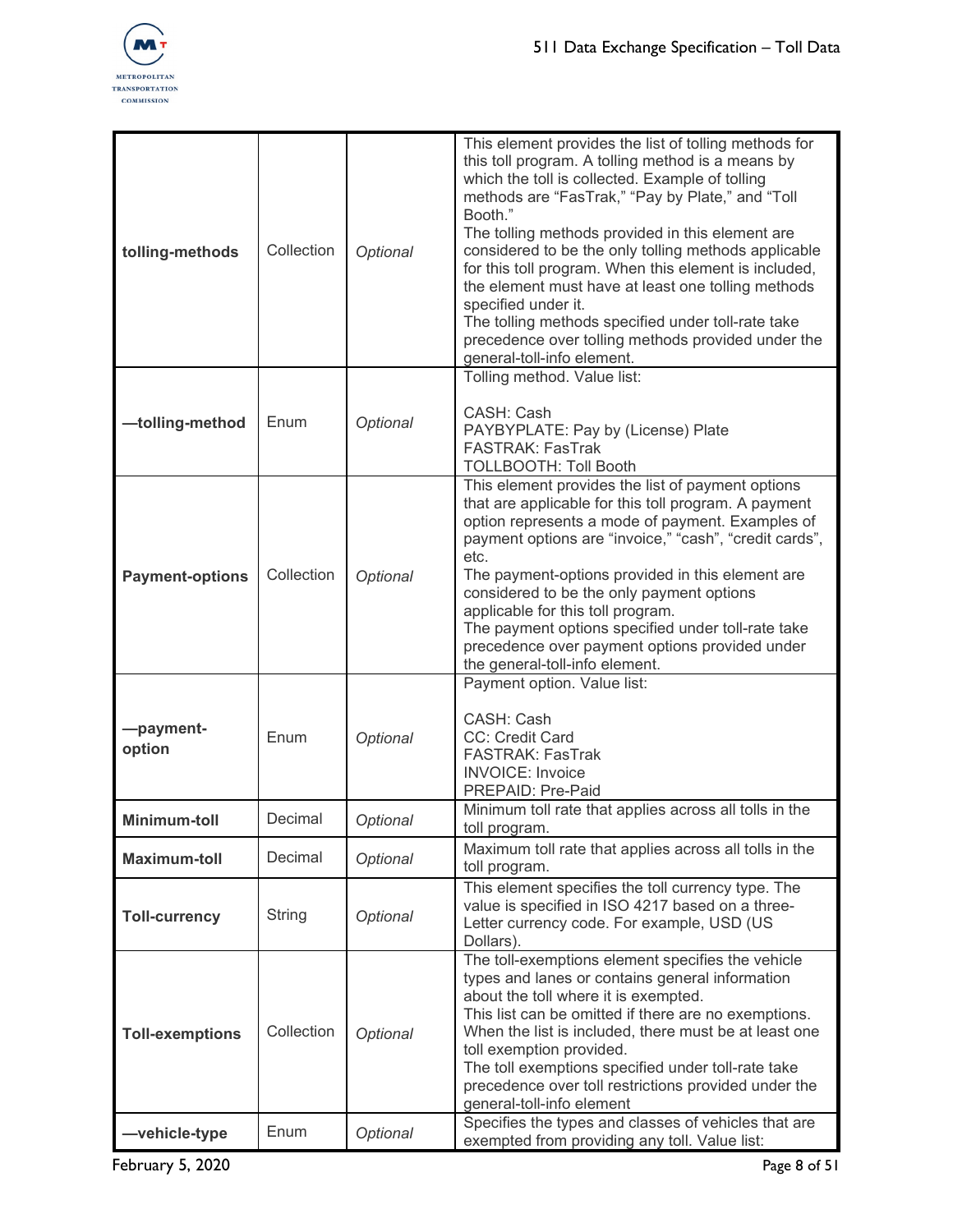

|                          |            |          | AV: All Vehicles<br>SOV: Single Occupancy Vehicles<br>HOV2: HOV 2+: High Occupancy Vehicles, 2 or<br>more people<br>HOV2OC: HOV 2 for vehicles that have maximum of<br>2 seats.<br>HOV3: HOV 3+: High Occupancy Vehicles, 3 or<br>more people<br>HOV4: HOV 4+: High Occupancy Vehicles, 4 or<br>more people<br><b>HYBCARS: Hybrid Cars</b><br>MOTORBIKE: Motor bikes<br><b>BUS: Bus/Buses</b><br>VANPOOL: Vanpools<br><b>LOWEV: Low Emission Vehicles</b><br><b>HIGHEV: High Emission Vehicles</b><br><b>TRAILER: Trailers</b><br>AXLE2: 2-Axle Vehicles<br>AXLE3: 3-Axle Vehicles<br>AXLE4: 4-Axle Vehicles<br>AXLE5: 5-Axle Vehicles<br>AXLE6: 6-Axle Vehicles<br><b>MULTIAXLE: Multi-Axle Vehicles</b><br><b>VEHCLASS1: Vehicle Class 1</b><br>VEHCLASS2: Vehicle Class 2<br>VEHCLASS3: Vehicle Class 3<br>VEHCLASS4: Vehicle Class 4<br><b>VEHCLASS5: Vehicle Class 5</b><br>VEHCLASS6: Vehicle Class 6<br><b>VEHCLASS7: Vehicle Class 7</b><br><b>VEHCLASS8: Vehicle Class 8</b><br>VEHCLASS9: Vehicle Class 9<br>VEHCLASS10: Vehicle Class 10<br>VEHCLASS11: Vehicle Class 11<br>VEHCLASS12: Vehicle Class 12<br>VEHCLASS13: Vehicle Class 13 |
|--------------------------|------------|----------|-----------------------------------------------------------------------------------------------------------------------------------------------------------------------------------------------------------------------------------------------------------------------------------------------------------------------------------------------------------------------------------------------------------------------------------------------------------------------------------------------------------------------------------------------------------------------------------------------------------------------------------------------------------------------------------------------------------------------------------------------------------------------------------------------------------------------------------------------------------------------------------------------------------------------------------------------------------------------------------------------------------------------------------------------------------------------------------------------------------------------------------------------------|
| -lane-type               | Enum       | Optional | Specifies the toll lanes that are exempted from<br>collecting any toll. Value list:<br><b>ALL: All Lanes</b><br><b>LEFTLANE: Left Lane</b><br>LEFTLANE2: Two left lanes<br>LEFTLANE3: Three left lanes<br>MIDDLELANE: Middle Lane<br>MIDDLELANE2: Two middle lanes<br>MIDDLELANE3: Three middle lanes<br>RIGHTLANE: Right lane<br>RIGHTLANE2: Two Right Lanes<br>RIGHTLANE3: Three Right Lanes<br><b>CARPOOLLANE: Carpool lanes</b>                                                                                                                                                                                                                                                                                                                                                                                                                                                                                                                                                                                                                                                                                                                 |
| -general                 | String     | Optional | Specifies any general information about the tolls<br>where tolls are exempted. This is free-form text field.                                                                                                                                                                                                                                                                                                                                                                                                                                                                                                                                                                                                                                                                                                                                                                                                                                                                                                                                                                                                                                        |
| <b>Toll-restrictions</b> | Collection | Optional | The toll-restrictions specify the vehicle types that are<br>restricted from toll lanes, toll lanes that are restricted                                                                                                                                                                                                                                                                                                                                                                                                                                                                                                                                                                                                                                                                                                                                                                                                                                                                                                                                                                                                                              |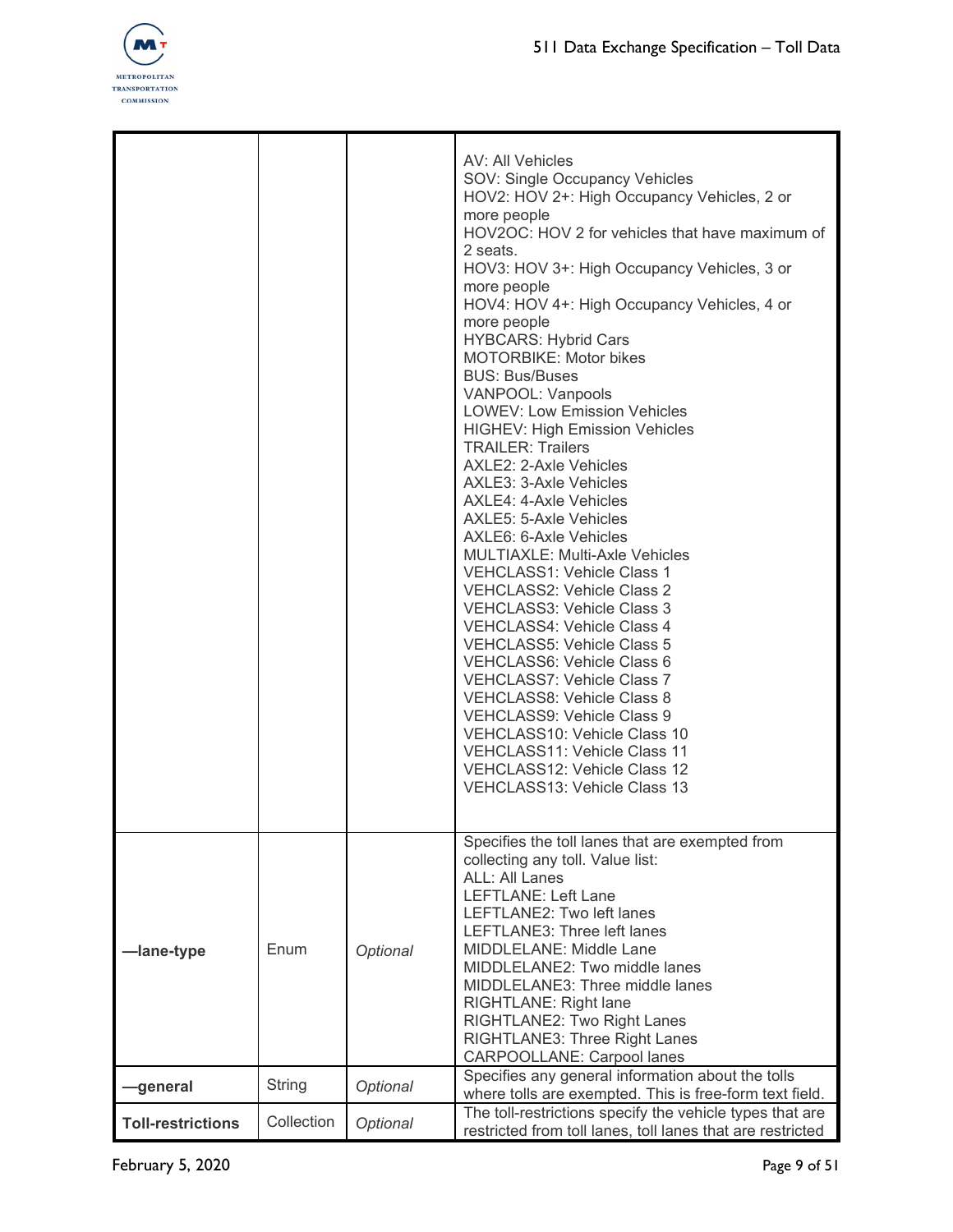

|      |          | from any particular type of toll traffic and any other<br>general toll restriction information.<br>This list can be omitted if there are no restrictions.<br>When the list is included, there must be at least one<br>toll restriction provided.<br>The toll restrictions specified under toll-rate take<br>precedence over toll restrictions provided under the<br>general-toll-info element.                                                                                                                                                                                                                                                                                                                                                                                                                                                                                                                                                                                                                                                                                                                                                                                                       |
|------|----------|------------------------------------------------------------------------------------------------------------------------------------------------------------------------------------------------------------------------------------------------------------------------------------------------------------------------------------------------------------------------------------------------------------------------------------------------------------------------------------------------------------------------------------------------------------------------------------------------------------------------------------------------------------------------------------------------------------------------------------------------------------------------------------------------------------------------------------------------------------------------------------------------------------------------------------------------------------------------------------------------------------------------------------------------------------------------------------------------------------------------------------------------------------------------------------------------------|
| Enum | Optional | Vehicle type for the restriction. Value list:<br>AV: All Vehicles<br>SOV: Single Occupancy Vehicles<br>HOV2: HOV 2+: High Occupancy Vehicles, 2 or<br>more people<br>HOV2OC: HOV 2 for vehicles that have maximum of<br>2 seats.<br>HOV3: HOV 3+: High Occupancy Vehicles, 3 or<br>more people<br>HOV4: HOV 4+: High Occupancy Vehicles, 4 or<br>more people<br><b>HYBCARS: Hybrid Cars</b><br><b>MOTORBIKE: Motor bikes</b><br><b>BUS: Bus/Buses</b><br>VANPOOL: Vanpools<br><b>LOWEV: Low Emission Vehicles</b><br><b>HIGHEV: High Emission Vehicles</b><br><b>TRAILER: Trailers</b><br>AXLE2: 2-Axle Vehicles<br>AXLE3: 3-Axle Vehicles<br><b>AXLE4: 4-Axle Vehicles</b><br>AXLE5: 5-Axle Vehicles<br>AXLE6: 6-Axle Vehicles<br><b>MULTIAXLE: Multi-Axle Vehicles</b><br>VEHCLASS1: Vehicle Class 1<br>VEHCLASS2: Vehicle Class 2<br><b>VEHCLASS3: Vehicle Class 3</b><br>VEHCLASS4: Vehicle Class 4<br>VEHCLASS5: Vehicle Class 5<br>VEHCLASS6: Vehicle Class 6<br>VEHCLASS7: Vehicle Class 7<br><b>VEHCLASS8: Vehicle Class 8</b><br>VEHCLASS9: Vehicle Class 9<br>VEHCLASS10: Vehicle Class 10<br>VEHCLASS11: Vehicle Class 11<br>VEHCLASS12: Vehicle Class 12<br>VEHCLASS13: Vehicle Class 13 |
| Enum | Optional | Lane Type for the restriction. Value list:<br><b>ALL: All Lanes</b><br><b>LEFTLANE: Left Lane</b><br>LEFTLANE2: Two left lanes<br>LEFTLANE3: Three left lanes<br><b>MIDDLELANE: Middle Lane</b><br>MIDDLELANE2: Two middle lanes<br>MIDDLELANE3: Three middle lanes                                                                                                                                                                                                                                                                                                                                                                                                                                                                                                                                                                                                                                                                                                                                                                                                                                                                                                                                  |
|      |          |                                                                                                                                                                                                                                                                                                                                                                                                                                                                                                                                                                                                                                                                                                                                                                                                                                                                                                                                                                                                                                                                                                                                                                                                      |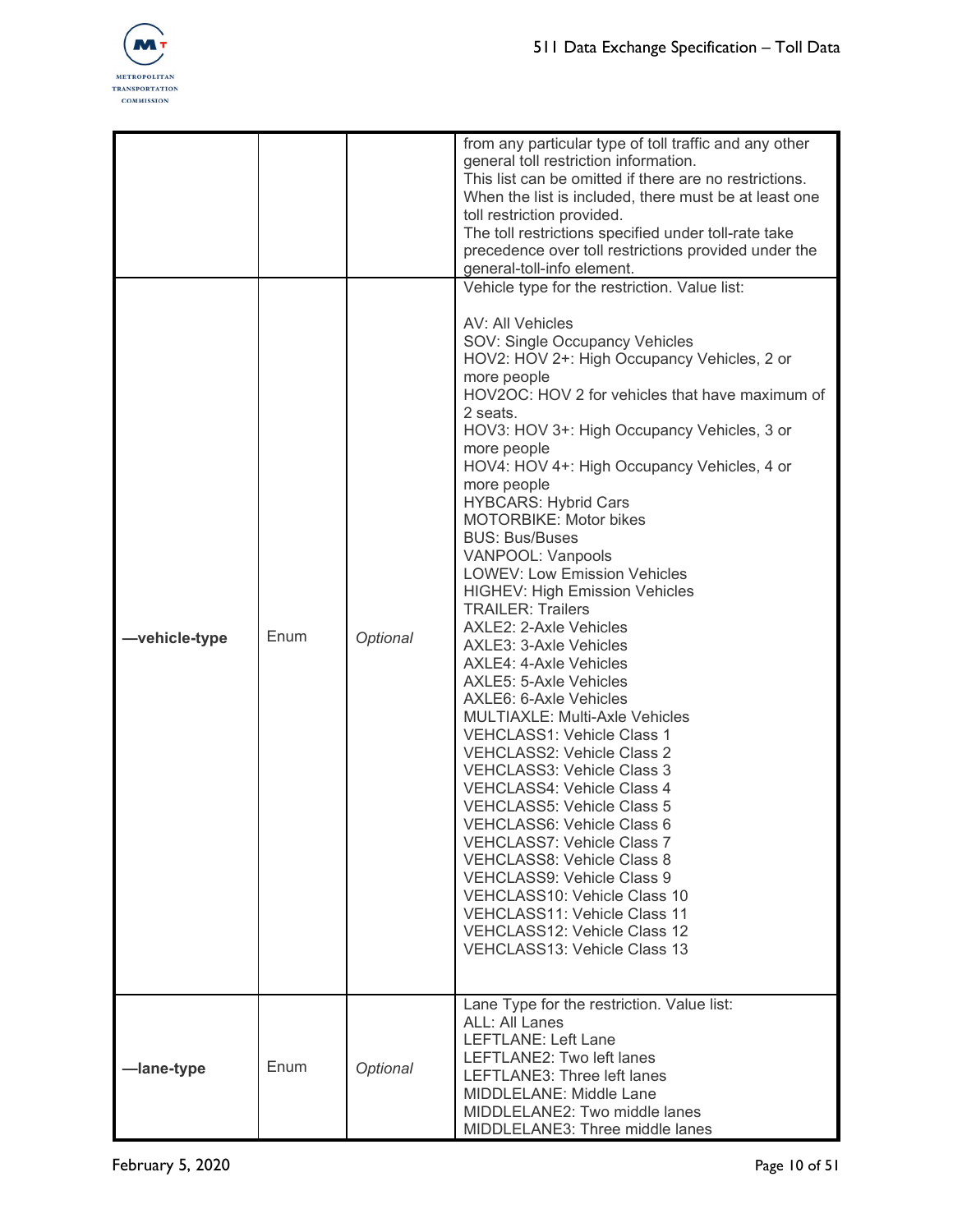

|          |        |          | RIGHTLANE: Right lane<br><b>RIGHTLANE2: Two Right Lanes</b><br>RIGHTLANE3: Three Right Lanes<br><b>CARPOOLLANE: Carpool lanes</b> |
|----------|--------|----------|-----------------------------------------------------------------------------------------------------------------------------------|
| —qeneral | String | Optional | General restriction. This is a free-form text field.                                                                              |

#### *Toll-sign structure*

The Toll-sign structure provides information on the individual toll signs supported by the toll program.

| <b>Field</b>             | <b>Type</b>                                                                                     | <b>Mandatory/</b><br><b>Optional</b> | <b>Description</b>                                                                                                                                                                                                                                     |
|--------------------------|-------------------------------------------------------------------------------------------------|--------------------------------------|--------------------------------------------------------------------------------------------------------------------------------------------------------------------------------------------------------------------------------------------------------|
| Id                       | <b>String</b>                                                                                   | Mandatory                            | Unique ID for the toll sign within a toll<br>program.                                                                                                                                                                                                  |
| geography                | Geospatial<br>(http://www.open5<br>11.org/documentat<br>ion/1.0/guidelines.<br>html#geospatial) | Mandatory                            | Geographical coordinates for this toll sign<br>which is represented by standard<br>EPSG:4326 (latitude/longitude) spatial<br>reference system. For XMLoutput a subset<br>of GML v3 will be used.<br>For JSON, this will be prepresnt using<br>GeoJSON. |
| <b>Name</b>              | String                                                                                          | Optional                             | Name for the toll sign.                                                                                                                                                                                                                                |
| <b>Toll-sign-status</b>  | Enum                                                                                            | Optional                             | The sign status represents whether the toll<br>sign is currently operational (live) or not.<br>Possible value range is 1-4.<br>$1 = operation$<br>$2 =$ offline<br>$3 =$ failed<br>$4 =$ unknown                                                       |
| <b>Description</b>       | <b>String</b>                                                                                   | Optional                             | Toll sign description                                                                                                                                                                                                                                  |
| toll-sign-image-<br>link | String                                                                                          | Optional                             | URL to actual toll sign image.                                                                                                                                                                                                                         |
| raw-sign-<br>message     | Collection                                                                                      | Optional                             | Collection of the raw text message lines in<br>sequential order as it appears on the toll sign<br>from top to bottom. This is to help replicate<br>the exact sign content in a display.                                                                |
| -message-line            | String                                                                                          | Optional                             | Text in one line of the raw sign message<br>from top to bottom. First message-line<br>provides the content of the first line on the<br>sign, second message-line provides the<br>content of the second line on the sign, etc.                          |
| additional-info          | Collection                                                                                      | Optional                             | Collection of additional information as it<br>appears on the actual sign.                                                                                                                                                                              |
| —info                    | String                                                                                          | Optional                             | One informational line. This line can also<br>include references and links.                                                                                                                                                                            |
| <b>Toll-destinations</b> | Collection                                                                                      | Mandatory                            | Collection of toll destinations that are part of<br>this toll sign                                                                                                                                                                                     |

#### *Toll-destination structure*

The Toll-destination structure provides information on the individual toll destinations within a toll sign.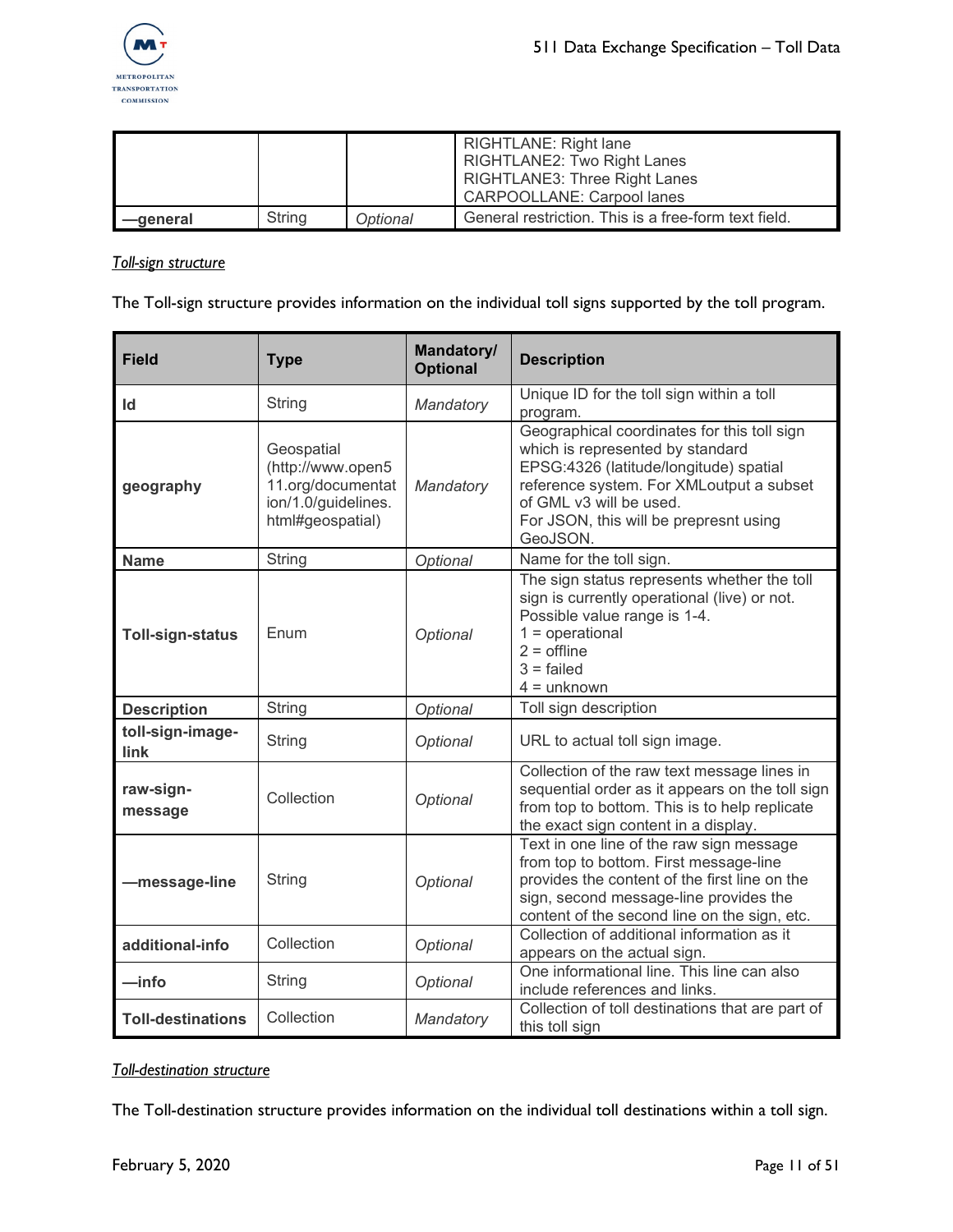

| <b>Field</b>       | <b>Type</b>   | Mandatory/<br><b>Optional</b> | <b>Description</b>                                                                                                                                                                                                                 |
|--------------------|---------------|-------------------------------|------------------------------------------------------------------------------------------------------------------------------------------------------------------------------------------------------------------------------------|
| Id                 | <b>String</b> | Mandatory                     | Unique ID for the toll destination under a toll<br>program.                                                                                                                                                                        |
| <b>Name</b>        | <b>String</b> | Mandatory                     | Name for the toll destination.                                                                                                                                                                                                     |
| <b>Description</b> | <b>String</b> | Optional                      | Additional details about the toll destination                                                                                                                                                                                      |
| destination-type   | Enum          | Optional                      | Type of destination. Values are:<br>Tunnel<br><b>Bridge</b><br>Freeway                                                                                                                                                             |
| additional-info    | Collection    | Optional                      | Collection of additional information as it appears on<br>the actual sign for this destination.                                                                                                                                     |
| —info              | String        | Optional                      | One informational line. This line can also include<br>references and links.                                                                                                                                                        |
| <b>Travel-time</b> | Integer       | Optional                      | Travel time (in minutes) from the toll-sign location to<br>the toll destination.                                                                                                                                                   |
| <b>Toll-rates</b>  | Collection    | Mandatory                     | One or more toll-rate structures that provide toll rates<br>and additional exemptions, restrictions and schedule<br>that may apply to the toll rate.                                                                               |
| Order              | Integer       | Mandatory                     | Sequence/order number of the toll destination, along<br>direction of travel. The order number shall begin<br>with 1 for the first toll destination and should be<br>incremented by 1 for subsequent destinations within<br>a sign. |

#### *Toll-rate structure*

The Toll-rate structure provides toll rates and additional exemptions, restrictions and schedule that may apply to the toll rate.

| <b>Field</b>        | <b>Type</b>              | Mandatory/<br><b>Optional</b> | <b>Description</b>                                                                                                                                                                                                                                                       |
|---------------------|--------------------------|-------------------------------|--------------------------------------------------------------------------------------------------------------------------------------------------------------------------------------------------------------------------------------------------------------------------|
| <b>Toll-price</b>   | Decimal                  | Mandatory                     | The toll price for this current sign for the specified<br>destination. The price is specified in a decimal format<br>without currency information or a symbol, such as<br>"2.00", "1.35".<br>When there is no toll is applicable, the toll price is<br>specified as "0". |
| Last-updated        | <b>DateTime</b><br>(UTC) | Mandatory                     | Specifies when the toll price was last updated.                                                                                                                                                                                                                          |
| <b>Toll-periods</b> | Collection               | Optional                      | This element provides the list of toll periods for which<br>the toll rate is applicable. Toll periods are toll<br>schedule definitions based on times of day and days<br>of week.                                                                                        |
| -toll-period        | Container                | Mandatory                     | A toll period is defined by a combination of times of<br>the day and day(s) of the week. This is particularly<br>useful where the toll information changes during                                                                                                        |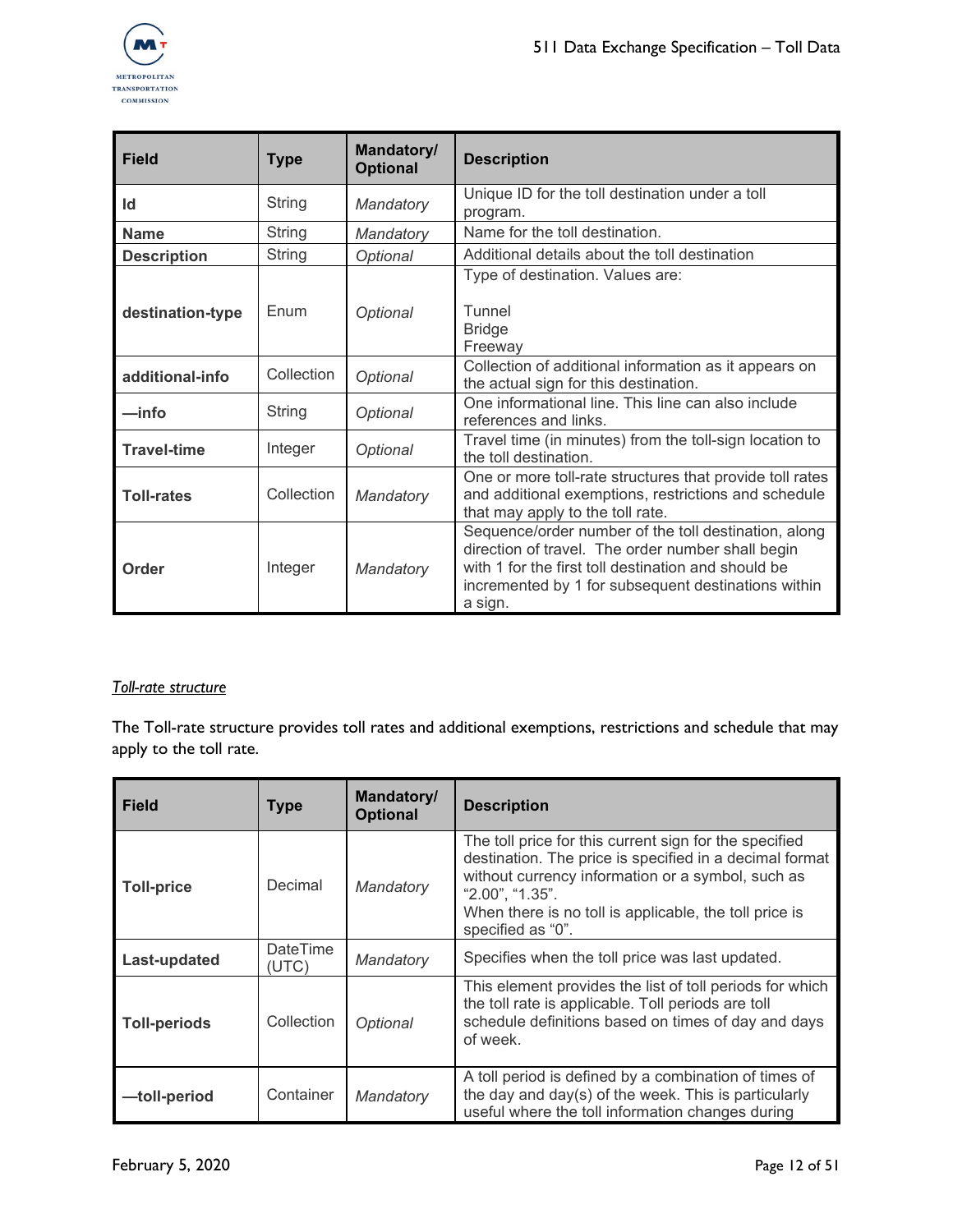

|                   |               |           | different times of day and/or different days of the<br>week.                                                                                                                                                                                                                                                                                                                                                                                                                                                                                                                                                                                                                                                                                                                                                                                                                                                                                                                                                                                                                                                                                                                                                        |
|-------------------|---------------|-----------|---------------------------------------------------------------------------------------------------------------------------------------------------------------------------------------------------------------------------------------------------------------------------------------------------------------------------------------------------------------------------------------------------------------------------------------------------------------------------------------------------------------------------------------------------------------------------------------------------------------------------------------------------------------------------------------------------------------------------------------------------------------------------------------------------------------------------------------------------------------------------------------------------------------------------------------------------------------------------------------------------------------------------------------------------------------------------------------------------------------------------------------------------------------------------------------------------------------------|
| -id               | <b>String</b> | Mandatory | Unique identifier for the toll period within a toll<br>program.                                                                                                                                                                                                                                                                                                                                                                                                                                                                                                                                                                                                                                                                                                                                                                                                                                                                                                                                                                                                                                                                                                                                                     |
| -start-time       | Time          | Mandatory | Start time of the toll-period as HH:mm (For example,<br>16:00                                                                                                                                                                                                                                                                                                                                                                                                                                                                                                                                                                                                                                                                                                                                                                                                                                                                                                                                                                                                                                                                                                                                                       |
| -end-time         | Time          | Mandatory | End time of the toll-period as HH:mm (For example,<br>19:00                                                                                                                                                                                                                                                                                                                                                                                                                                                                                                                                                                                                                                                                                                                                                                                                                                                                                                                                                                                                                                                                                                                                                         |
| -days-of-<br>week | String        | Mandatory | Free text that specifies the days of the week. (For<br>example, Monday to Friday, All days, Daily)                                                                                                                                                                                                                                                                                                                                                                                                                                                                                                                                                                                                                                                                                                                                                                                                                                                                                                                                                                                                                                                                                                                  |
| tolled-vehicles   | Collection    | Optional  | The vehicle types for which this toll rate is applicable.<br>The tolled-vehicles element indicates the vehicle<br>types that will be charged a toll.<br>The tolled vehicles specified under toll-rate take<br>precedence over tolled vehicles provided under the<br>general-toll-info element.<br>When this element is included, the element must<br>have at least one vehicle type specified under it.                                                                                                                                                                                                                                                                                                                                                                                                                                                                                                                                                                                                                                                                                                                                                                                                             |
| -vehicle-type     | Enum          | Optional  | Vehicle type. Value list:<br>AV: All Vehicles<br>SOV: Single Occupancy Vehicles<br>HOV2: HOV 2+: High Occupancy Vehicles, 2 or<br>more people<br>HOV2OC: HOV 2 for vehicles that have maximum of<br>2 seats.<br>HOV3: HOV 3+: High Occupancy Vehicles, 3 or<br>more people<br>HOV4: HOV 4+: High Occupancy Vehicles, 4 or<br>more people<br><b>HYBCARS: Hybrid Cars</b><br><b>MOTORBIKE: Motor bikes</b><br><b>BUS: Bus/Buses</b><br>VANPOOL: Vanpools<br><b>LOWEV: Low Emission Vehicles</b><br><b>HIGHEV: High Emission Vehicles</b><br><b>TRAILER: Trailers</b><br>AXLE2: 2-Axle Vehicles<br>AXLE3: 3-Axle Vehicles<br>AXLE4: 4-Axle Vehicles<br>AXLE5: 5-Axle Vehicles<br>AXLE6: 6-Axle Vehicles<br><b>MULTIAXLE: Multi-Axle Vehicles</b><br><b>VEHCLASS1: Vehicle Class 1</b><br><b>VEHCLASS2: Vehicle Class 2</b><br><b>VEHCLASS3: Vehicle Class 3</b><br><b>VEHCLASS4: Vehicle Class 4</b><br><b>VEHCLASS5: Vehicle Class 5</b><br>VEHCLASS6: Vehicle Class 6<br><b>VEHCLASS7: Vehicle Class 7</b><br><b>VEHCLASS8: Vehicle Class 8</b><br>VEHCLASS9: Vehicle Class 9<br>VEHCLASS10: Vehicle Class 10<br>VEHCLASS11: Vehicle Class 11<br>VEHCLASS12: Vehicle Class 12<br><b>VEHCLASS13: Vehicle Class 13</b> |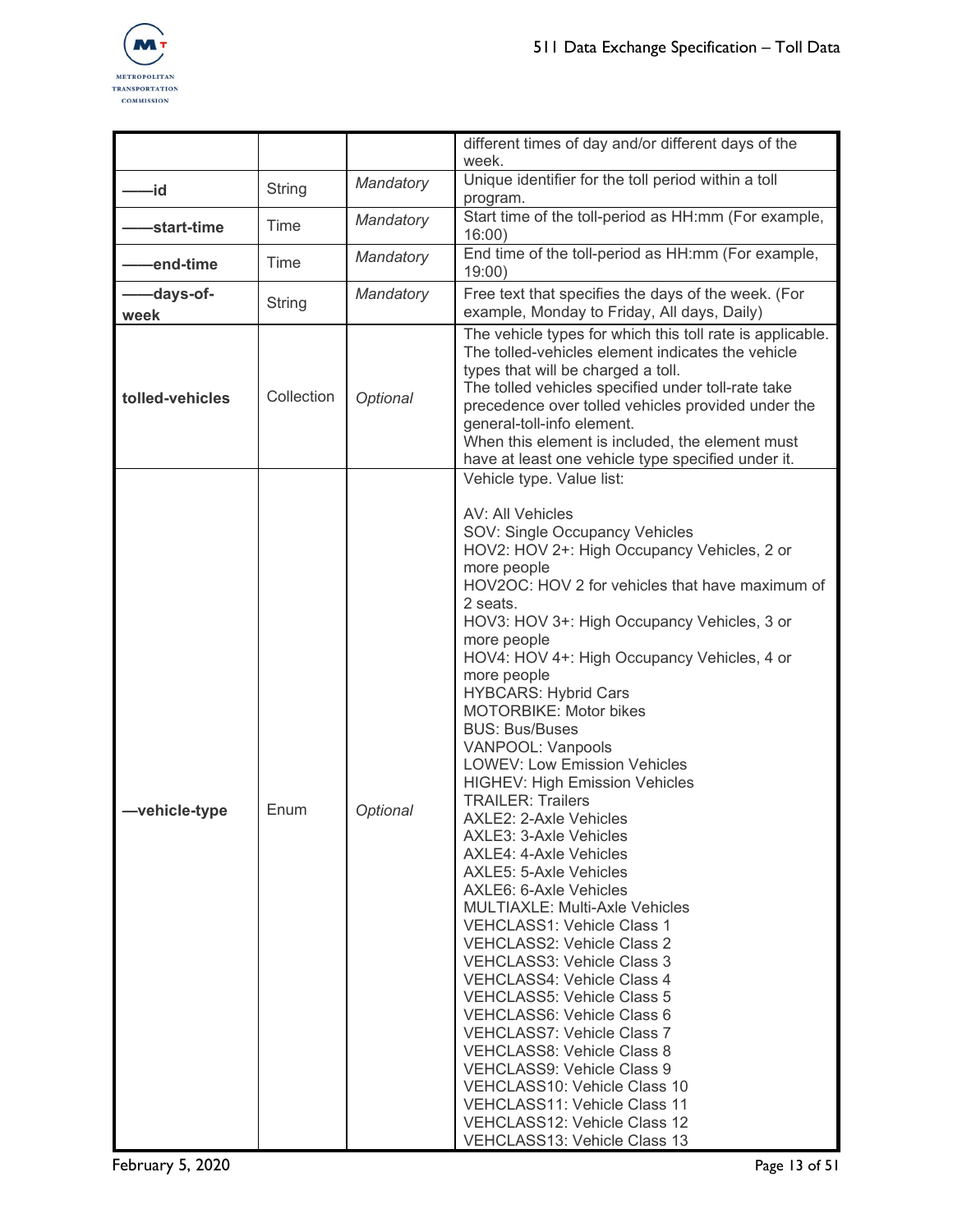

| tolling-methods        | Collection | Optional | The list of tolling methods that are applicable to this<br>toll rate. A tolling method is a means by which the toll<br>is collected. Example of tolling methods are<br>"FasTrak," "Pay by Plate," and "Toll Booth."<br>When this element is included, the element must<br>have at least one tolling methods specified under it.<br>The tolling methods specified under toll-rate take<br>precedence over tolling methods provided under the<br>general-toll-info element.                                                                                                 |
|------------------------|------------|----------|---------------------------------------------------------------------------------------------------------------------------------------------------------------------------------------------------------------------------------------------------------------------------------------------------------------------------------------------------------------------------------------------------------------------------------------------------------------------------------------------------------------------------------------------------------------------------|
| -tolling-method        | Enum       | Optional | Tolling method. Value list:<br>CASH: Cash<br>PAYBYPLATE: Pay by (License) Plate<br>FASTRAK: FasTrak<br><b>TOLLBOOTH: Toll Booth</b>                                                                                                                                                                                                                                                                                                                                                                                                                                       |
| <b>Payment-options</b> | Collection | Optional | The list of payment options that are applicable for<br>this toll rate. A payment option represents a mode of<br>payment. Examples of payment options are<br>"invoice," "cash", "credit cards", etc.<br>The payment options specified under toll-rate take<br>precedence over payment options provided under<br>the general-toll-info element.                                                                                                                                                                                                                             |
| -payment-<br>option    | Enum       | Optional | Payment option. Value list:<br>CASH: Cash<br>CC: Credit Card<br><b>FASTRAK: FasTrak</b><br><b>INVOICE: Invoice</b><br>PREPAID: Pre-Paid                                                                                                                                                                                                                                                                                                                                                                                                                                   |
| <b>Toll-exemptions</b> | Collection |          | The toll-exemptions element specifies the vehicle<br>types and lanes or contains general information<br>about where this toll rate is exempted.<br>This list will be omitted if there are no exemptions.<br>When the list is included, there must be at least one<br>toll exemption provided.<br>The toll exemptions specified under toll-rate take<br>precedence over toll restrictions provided under the<br>general-toll-info element                                                                                                                                  |
| -vehicle-type          | Enum       | Optional | Specifies the types and classes of vehicles that are<br>exempted from providing the toll. Value list:<br>AV: All Vehicles<br>SOV: Single Occupancy Vehicles<br>HOV2: HOV 2+: High Occupancy Vehicles, 2 or<br>more people<br>HOV2OC: HOV 2 for vehicles that have maximum of<br>2 seats.<br>HOV3: HOV 3+: High Occupancy Vehicles, 3 or<br>more people<br>HOV4: HOV 4+: High Occupancy Vehicles, 4 or<br>more people<br><b>HYBCARS: Hybrid Cars</b><br><b>MOTORBIKE: Motor bikes</b><br><b>BUS: Bus/Buses</b><br>VANPOOL: Vanpools<br><b>LOWEV: Low Emission Vehicles</b> |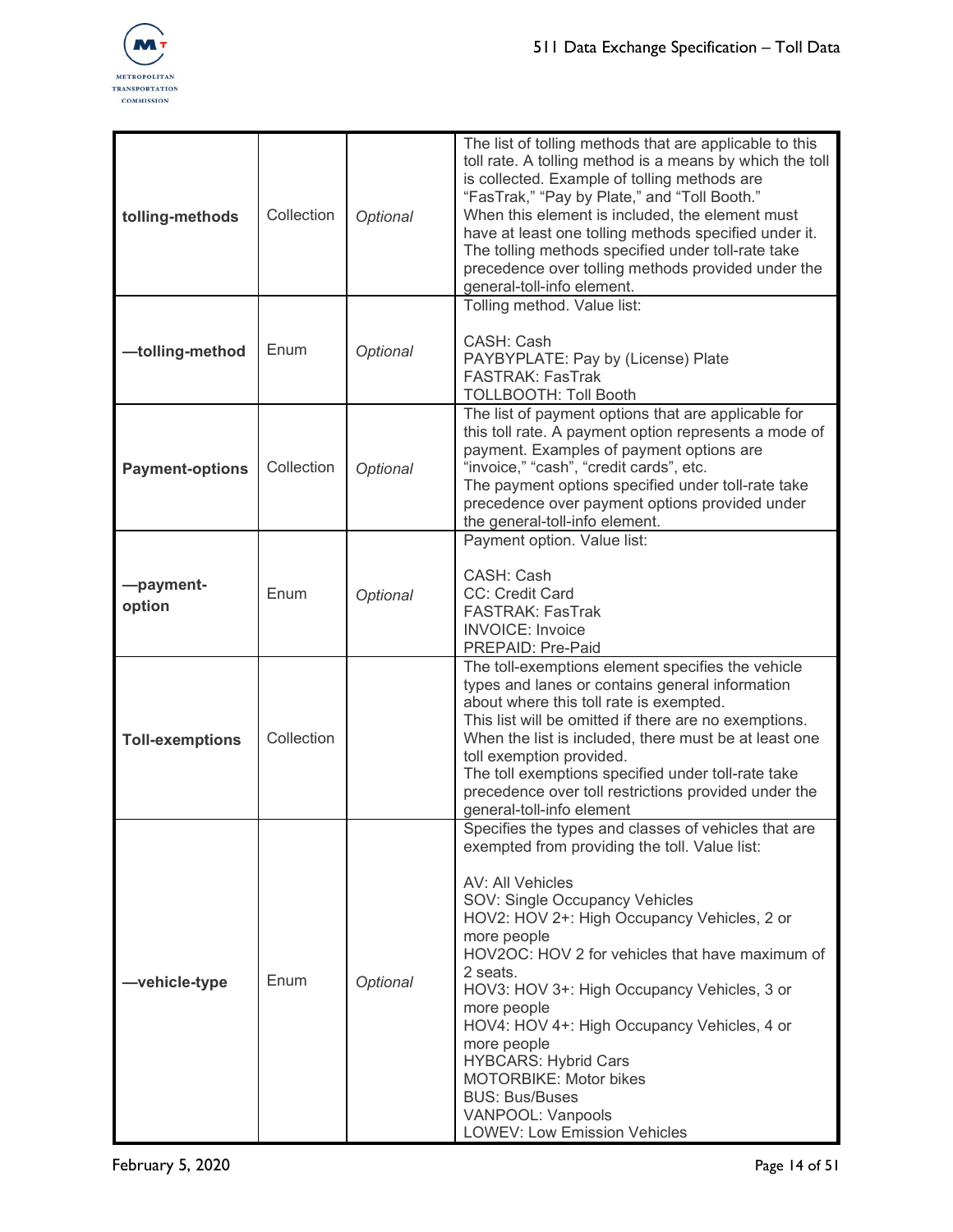

|                          |            |          | <b>HIGHEV: High Emission Vehicles</b><br><b>TRAILER: Trailers</b><br>AXLE2: 2-Axle Vehicles<br>AXLE3: 3-Axle Vehicles<br>AXLE4: 4-Axle Vehicles<br>AXLE5: 5-Axle Vehicles<br>AXLE6: 6-Axle Vehicles<br><b>MULTIAXLE: Multi-Axle Vehicles</b><br>VEHCLASS1: Vehicle Class 1<br><b>VEHCLASS2: Vehicle Class 2</b><br><b>VEHCLASS3: Vehicle Class 3</b><br>VEHCLASS4: Vehicle Class 4<br><b>VEHCLASS5: Vehicle Class 5</b><br>VEHCLASS6: Vehicle Class 6<br>VEHCLASS7: Vehicle Class 7<br><b>VEHCLASS8: Vehicle Class 8</b><br>VEHCLASS9: Vehicle Class 9<br>VEHCLASS10: Vehicle Class 10<br>VEHCLASS11: Vehicle Class 11<br>VEHCLASS12: Vehicle Class 12<br>VEHCLASS13: Vehicle Class 13 |
|--------------------------|------------|----------|----------------------------------------------------------------------------------------------------------------------------------------------------------------------------------------------------------------------------------------------------------------------------------------------------------------------------------------------------------------------------------------------------------------------------------------------------------------------------------------------------------------------------------------------------------------------------------------------------------------------------------------------------------------------------------------|
| -lane-type               | Enum       | Optional | Specifies the toll lanes that are exempted from<br>collecting the toll. Value list:<br>ALL: All Lanes<br><b>LEFTLANE: Left Lane</b><br>LEFTLANE2: Two left lanes<br>LEFTLANE3: Three left lanes<br>MIDDLELANE: Middle Lane<br>MIDDLELANE2: Two middle lanes<br>MIDDLELANE3: Three middle lanes<br>RIGHTLANE: Right lane<br>RIGHTLANE2: Two Right Lanes<br>RIGHTLANE3: Three Right Lanes<br><b>CARPOOLLANE: Carpool lanes</b>                                                                                                                                                                                                                                                           |
| —general                 | String     | Optional | Specifies any general information about the toll rate<br>where the toll is exempted. This is free-form text<br>field.                                                                                                                                                                                                                                                                                                                                                                                                                                                                                                                                                                  |
| <b>Toll-restrictions</b> | Collection | Optional | The toll-restrictions specify the vehicle types that are<br>restricted from toll lanes, toll lanes that are restricted<br>from any particular type of toll traffic and any other<br>general toll restriction information.<br>This list can be omitted if there are no restrictions.<br>When the list is included, there must be at least one<br>toll restriction provided.<br>The toll restrictions specified under toll-rate take<br>precedence over toll restrictions provided under the<br>general-toll-info element.                                                                                                                                                               |
| -vehicle-type            | Enum       | Optional | Vehicle type for the restriction. Value list:<br>AV: All Vehicles<br>SOV: Single Occupancy Vehicles<br>HOV2: HOV 2+: High Occupancy Vehicles, 2 or<br>more people                                                                                                                                                                                                                                                                                                                                                                                                                                                                                                                      |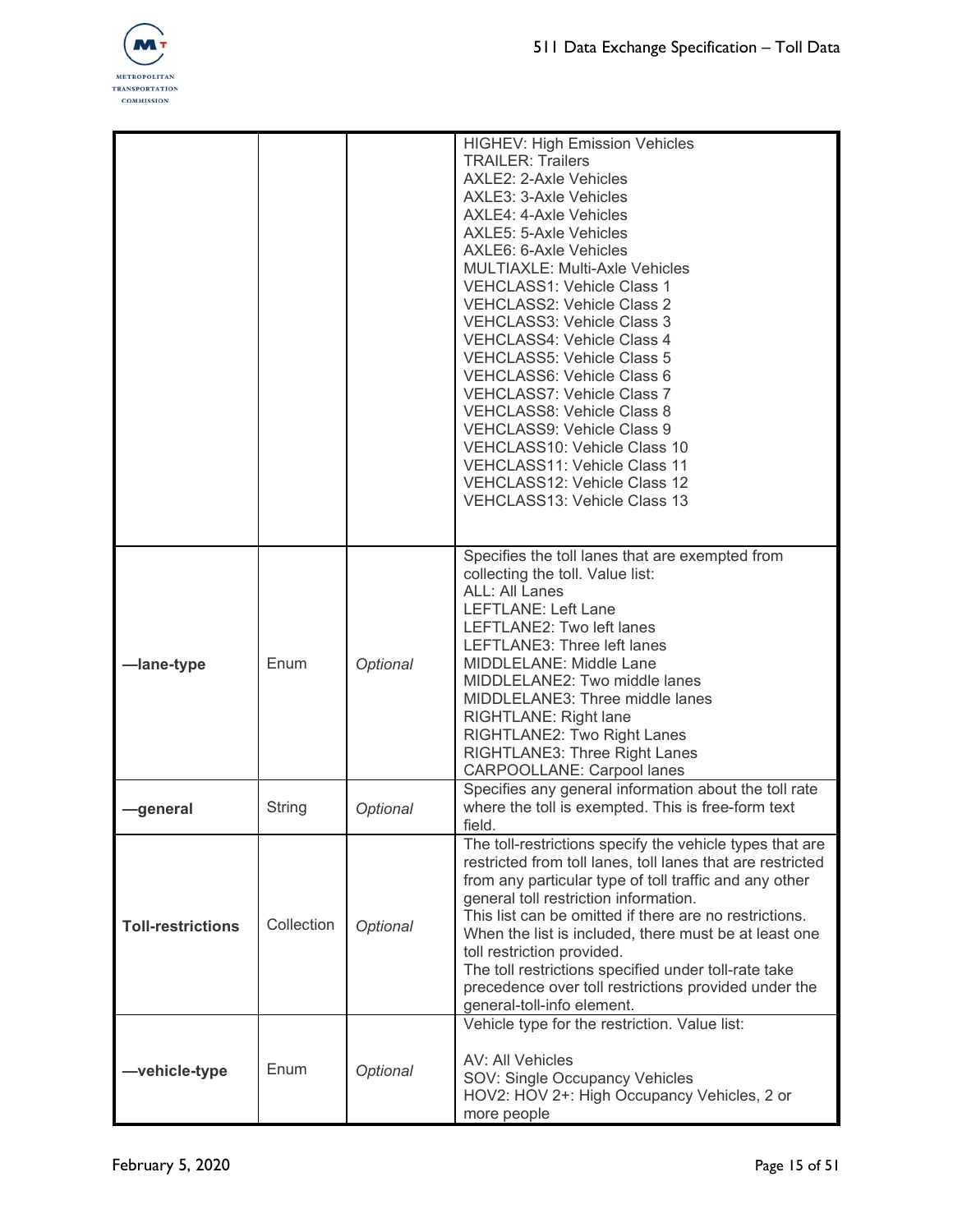

|            |        |          | HOV2OC: HOV 2 for vehicles that have maximum of<br>2 seats.<br>HOV3: HOV 3+: High Occupancy Vehicles, 3 or<br>more people<br>HOV4: HOV 4+: High Occupancy Vehicles, 4 or<br>more people<br><b>HYBCARS: Hybrid Cars</b><br>MOTORBIKE: Motor bikes<br><b>BUS: Bus/Buses</b><br>VANPOOL: Vanpools<br><b>LOWEV: Low Emission Vehicles</b><br><b>HIGHEV: High Emission Vehicles</b><br><b>TRAILER: Trailers</b><br>AXLE2: 2-Axle Vehicles<br>AXLE3: 3-Axle Vehicles<br>AXLE4: 4-Axle Vehicles<br>AXLE5: 5-Axle Vehicles<br>AXLE6: 6-Axle Vehicles<br><b>MULTIAXLE: Multi-Axle Vehicles</b><br>VEHCLASS1: Vehicle Class 1<br>VEHCLASS2: Vehicle Class 2<br>VEHCLASS3: Vehicle Class 3<br>VEHCLASS4: Vehicle Class 4<br><b>VEHCLASS5: Vehicle Class 5</b><br>VEHCLASS6: Vehicle Class 6<br><b>VEHCLASS7: Vehicle Class 7</b><br>VEHCLASS8: Vehicle Class 8<br>VEHCLASS9: Vehicle Class 9<br>VEHCLASS10: Vehicle Class 10 |
|------------|--------|----------|-------------------------------------------------------------------------------------------------------------------------------------------------------------------------------------------------------------------------------------------------------------------------------------------------------------------------------------------------------------------------------------------------------------------------------------------------------------------------------------------------------------------------------------------------------------------------------------------------------------------------------------------------------------------------------------------------------------------------------------------------------------------------------------------------------------------------------------------------------------------------------------------------------------------|
|            |        |          | VEHCLASS11: Vehicle Class 11<br>VEHCLASS12: Vehicle Class 12<br>VEHCLASS13: Vehicle Class 13                                                                                                                                                                                                                                                                                                                                                                                                                                                                                                                                                                                                                                                                                                                                                                                                                      |
| -lane-type | Enum   | Optional | Lane Type for the restriction. Value list:<br><b>ALL: All Lanes</b><br><b>LEFTLANE: Left Lane</b><br>LEFTLANE2: Two left lanes<br>LEFTLANE3: Three left lanes<br>MIDDLELANE: Middle Lane<br>MIDDLELANE2: Two middle lanes<br>MIDDLELANE3: Three middle lanes<br>RIGHTLANE: Right lane<br>RIGHTLANE2: Two Right Lanes<br>RIGHTLANE3: Three Right Lanes<br><b>CARPOOLLANE: Carpool lanes</b>                                                                                                                                                                                                                                                                                                                                                                                                                                                                                                                        |
| —general   | String | Optional | General restriction. This is a free-form text field.                                                                                                                                                                                                                                                                                                                                                                                                                                                                                                                                                                                                                                                                                                                                                                                                                                                              |

## *Sample request endpoint for operators*

| <b>Request Type</b> | <b>GET</b><br>$\sim$ |
|---------------------|----------------------|
|                     |                      |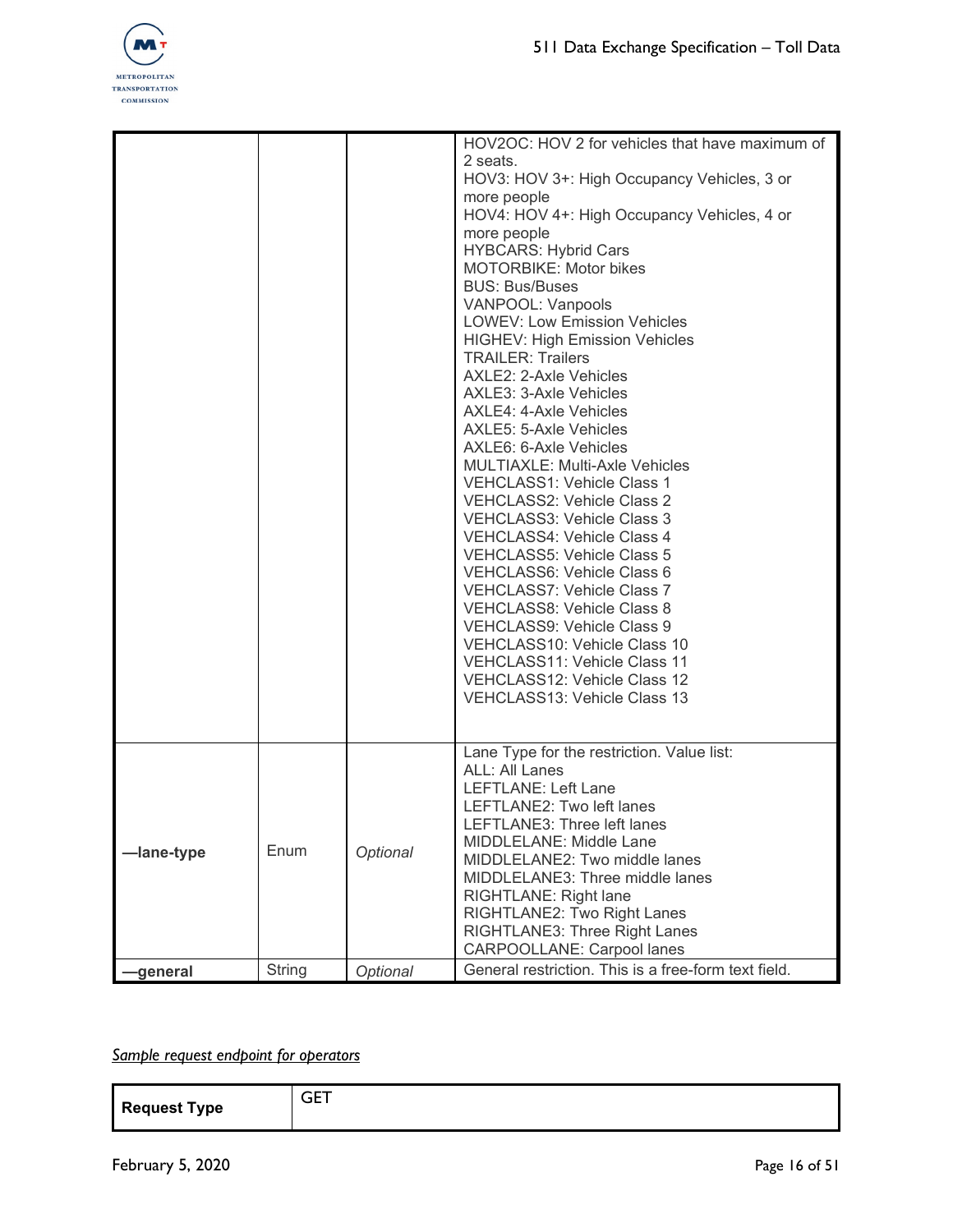

| <b>Request EndPoint</b><br><b>Example</b> | For e.g. http://api.511.org/toll/programs |
|-------------------------------------------|-------------------------------------------|
|-------------------------------------------|-------------------------------------------|

#### *Parameters and Filters*

Parameters and filters supported with the request are shown in the table below. The Toll Program response for XML is shown in Appendix A Section A.1.1. The Toll Program response for JSON is shown in Appendix B Section B.1.1.

| <b>Parameter</b>           | Mandatory/<br><b>Optional</b> | <b>Description</b>                                                                                                                                                                                                                                                         |
|----------------------------|-------------------------------|----------------------------------------------------------------------------------------------------------------------------------------------------------------------------------------------------------------------------------------------------------------------------|
| <b>Format</b>              | Optional                      | The response format (json/xml) desired. If none specified, then<br>default response would be JSON.                                                                                                                                                                         |
| api_key                    | Mandatory                     | Unique key assigned to a user after they signup for Open511.                                                                                                                                                                                                               |
| geography                  | Optional                      | Filter toll programs with toll signs around a point. The geography<br>value should be provided as a WKT string in WGS84<br>latitude/longitude. Example:<br>geography=POINT $(-73.6445.52)$ .<br>The geography must be used in conjuction with the tolerance<br>filter.     |
| tolerance                  | Conditional                   | Provide a tolerance of radius in meters around a POINT<br>when used as filtering parameter. For example<br>geography=POINT+(-73.64+45.52)&tolerance=50 would<br>retrieve all the toll programs with toll signs within a circle of 50m<br>radius around the selected point. |
| jurisdiction               | Optional                      | The ID or URL of a jurisdiction, in order to show only toll programs<br>from a given jurisdiction. Use a comma-separated list to make OR<br>queries.<br>Example: jurisdiction=511.org.                                                                                     |
| Toll-sign-id               | Conditional                   | Returns only toll sign with the provided toll-sign-id. Use a comma-<br>separated list to make 'OR' queries.<br>The toll-sign-id must be used in conjuction with the Toll-program-<br>name.                                                                                 |
| <b>Toll-destination-id</b> | Conditional                   | Returns only toll destination containing the provided toll-<br>destination-id. Use a comma-separated list to make 'OR' queries.<br>The Toll-destination-id must be used in conjuction with the Toll-<br>program-name and toll-sign-id.                                     |

#### *Possible Errors*

Listed below are HTTP status code and message returned for certain common errors:

- 500 Internal Server Error (System has issues processing your request)
- 401 Unauthorized (Invalid API key)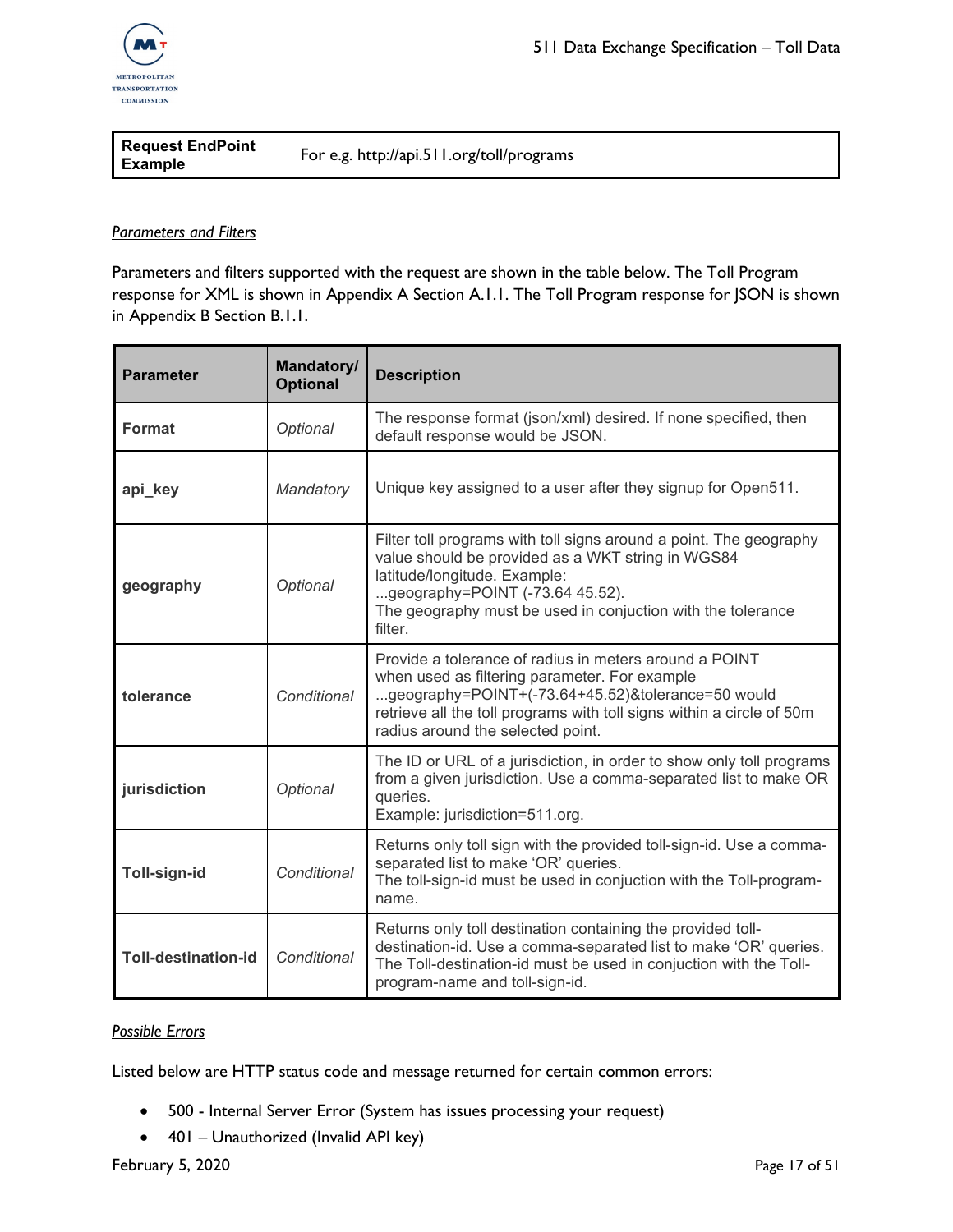

• 404 – Not found (If an individual Toll Program resource cannot be located).

## <span id="page-17-0"></span>**3 Appendix A: API Response Messages- XML**

## <span id="page-17-2"></span><span id="page-17-1"></span>**3.1 Toll Program XML**

#### **A.1.1 Example Toll Program Response (XML)**

```
<?xml version="1.0" encoding="UTF-8" standalone="yes"?>
<open511 xmlns:gml="http://www.opengis.net/gml" xml:lang="en" xml:base="http://api.511.org" 
version="v1">
 <toll-programs>
  <toll-program>
    <id>3199</id>
    <link rel="self" href="/toll/programs/511.org/3199"/>
    <link rel="jurisdiction" href="http://api.511.org/jurisdictions/511.org/"/>
    <toll-authority-info>
     <toll_program-name>BAIFA</toll_program-name>
     <toll-authority>BAIFA</toll-authority>
    </toll-authority-info>
    <general-toll-info>
     <tolled-vehicles/>
     <tolling-methods/>
     <payment-options/>
     <toll-exemptions/>
     <toll-restrictions/>
     <maximum-toll>0.00</maximum-toll>
     <minimum-toll>0.00</minimum-toll>
     <toll-currency>USD</toll-currency>
    </general-toll-info>
    <toll-signs>
     <toll-sign>
       <id>5209</id>
       <geography>
         <gml:Point srsName="urn:ogc:def:crs:EPSG::4326">
          <gml:pos>37.839588999999997 -122.016575000000003</gml:pos>
        </gml:Point>
       </geography>
       <name>I-680 NB - Livorna - 5</name>
       <toll-sign-status>0</toll-sign-status>
       <description>VTMS Being Reported</description>
       <toll-sign-image-link/>
       <additional-info>
        <info/>
       </additional-info>
       <raw-sign-message>
        <message-line>ML1:6.75 ML3:FASTRAK REQUIRED</message-line>
       </raw-sign-message>
       <toll-destinations>
        <toll-destination>
          <id>4211</id>
          <name>Livorna - 6</name>
          <order>1</order>
          <description>End Of Zone</description>
          <destination-type/>
          <travel-time>0</travel-time>
          <additional-info>
           <info/>
          </additional-info>
```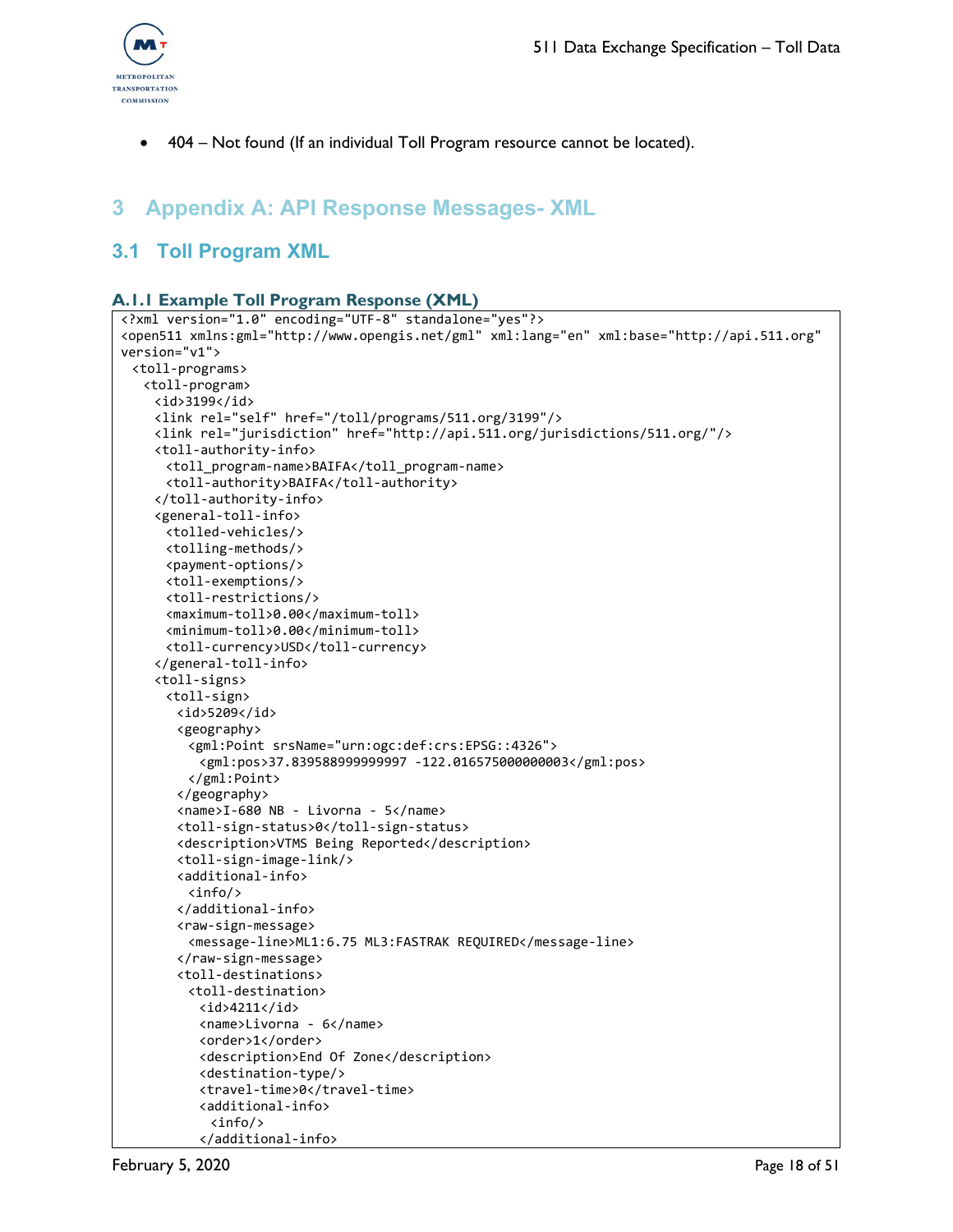

```
<toll-rates>
     <toll-rate>
       <toll-price>6.75</toll-price>
       <last-updated>2020-02-05T15:18:31.662875-08:00</last-updated>
       <tolled-vehicles/>
       <tolling-methods/>
       <payment-options/>
       <toll-exemptions/>
       <toll-restrictions/>
     </toll-rate>
    </toll-rates>
  </toll-destination>
 </toll-destinations>
</toll-sign>
<toll-sign>
 <id>5103</id>
 <geography>
   <gml:Point srsName="urn:ogc:def:crs:EPSG::4326">
    <gml:pos>37.752468 -121.960616999999999</gml:pos>
  </gml:Point>
 </geography>
 <name>I-680 SB - Alcosta - 4</name>
 <toll-sign-status>0</toll-sign-status>
 <description>VTMS Being Reported</description>
 <toll-sign-image-link/>
 <additional-info>
  <info/>
 </additional-info>
 <raw-sign-message>
   <message-line>ML1:0.50 ML3:FASTRAK REQUIRED</message-line>
 </raw-sign-message>
 <toll-destinations>
  <toll-destination>
    <id>4100</id>
    <name>Alcosta - 5</name>
    <order>1</order>
    <description>End Of Zone</description>
    <destination-type/>
    <travel-time>0</travel-time>
    <additional-info>
     <info/>
    </additional-info>
    <toll-rates>
     <toll-rate>
       <toll-price>0.50</toll-price>
       <last-updated>2020-02-05T15:18:31.678476-08:00</last-updated>
       <tolled-vehicles/>
       <tolling-methods/>
       <payment-options/>
       <toll-exemptions/>
       <toll-restrictions/>
     </toll-rate>
    </toll-rates>
  </toll-destination>
 </toll-destinations>
</toll-sign>
<toll-sign>
 <id>5104</id>
 <geography>
   <gml:Point srsName="urn:ogc:def:crs:EPSG::4326">
    <gml:pos>37.760038999999999 -121.966723000000002</gml:pos>
  </gml:Point>
```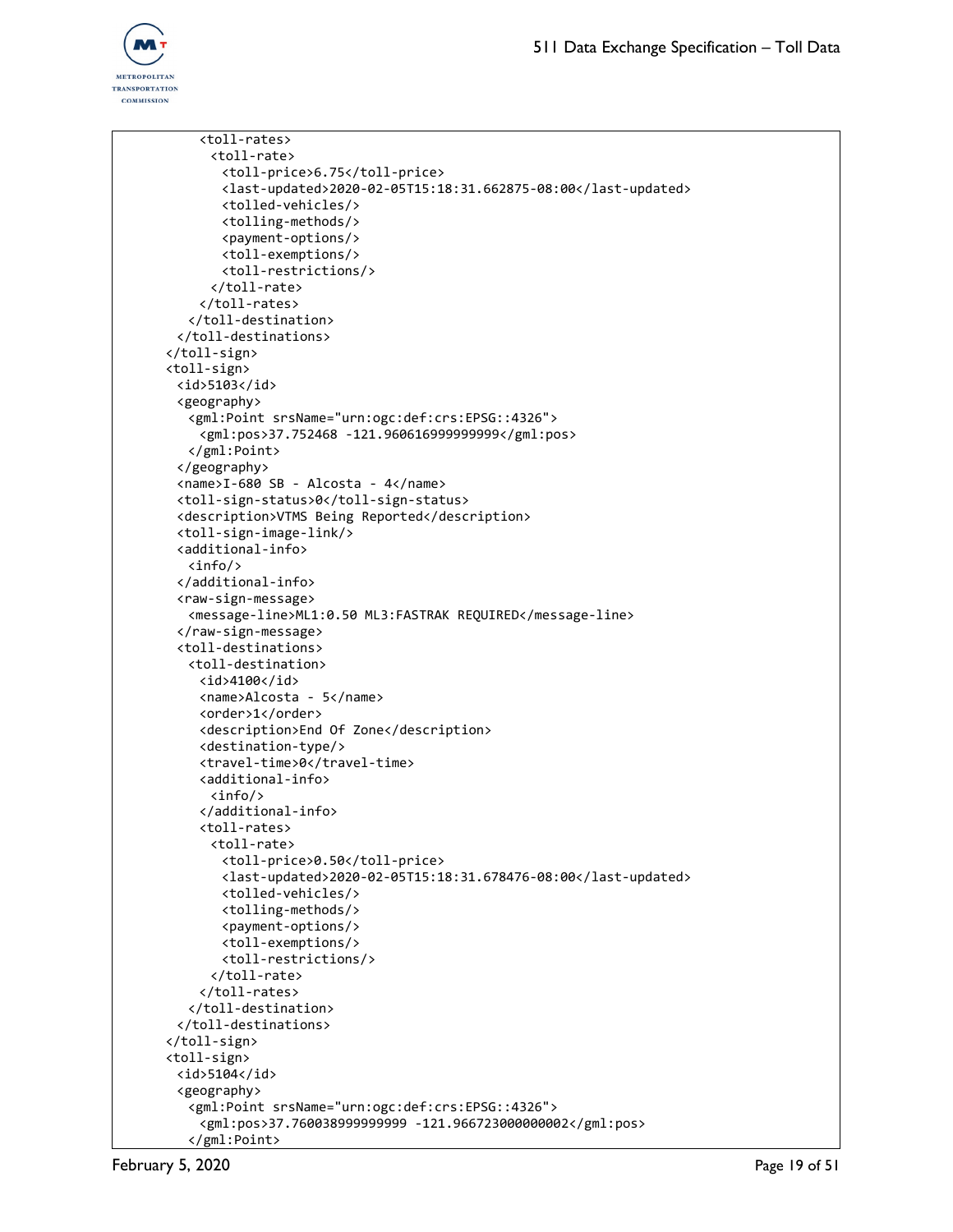

```
</geography>
 <name>I-680 SB - Alcosta - 3</name>
 <toll-sign-status>0</toll-sign-status>
 <description>VTMS Being Reported</description>
 <toll-sign-image-link/>
 <additional-info>
   <info/>
 </additional-info>
 <raw-sign-message>
   <message-line>ML1:0.50 ML3:FASTRAK REQUIRED</message-line>
 </raw-sign-message>
 <toll-destinations>
  <toll-destination>
    <id>4100</id>
    <name>Alcosta - 5</name>
    <order>1</order>
    <description>End Of Zone</description>
    <destination-type/>
    <travel-time>0</travel-time>
    <additional-info>
     <info/>
    </additional-info>
    <toll-rates>
     <toll-rate>
       <toll-price>0.50</toll-price>
       <last-updated>2020-02-05T15:18:31.694078-08:00</last-updated>
       <tolled-vehicles/>
       <tolling-methods/>
       <payment-options/>
       <toll-exemptions/>
       <toll-restrictions/>
     </toll-rate>
    </toll-rates>
  </toll-destination>
 </toll-destinations>
</toll-sign>
<toll-sign>
 <id>5105</id>
 <geography>
   <gml:Point srsName="urn:ogc:def:crs:EPSG::4326">
    <gml:pos>37.781568 -121.977603999999999</gml:pos>
  </gml:Point>
 </geography>
 <name>I-680 SB - Alcosta - 1</name>
 <toll-sign-status>0</toll-sign-status>
 <description>VTMS Being Reported</description>
 <toll-sign-image-link/>
 <additional-info>
  <info/>
 </additional-info>
 <raw-sign-message>
  <message-line>ML1:0.50 ML3:FASTRAK REQUIRED</message-line>
 </raw-sign-message>
 <toll-destinations>
  <toll-destination>
    <id>4100</id>
    <name>Alcosta - 5</name>
    <order>1</order>
    <description>End Of Zone</description>
    <destination-type/>
    <travel-time>0</travel-time>
    <additional-info>
```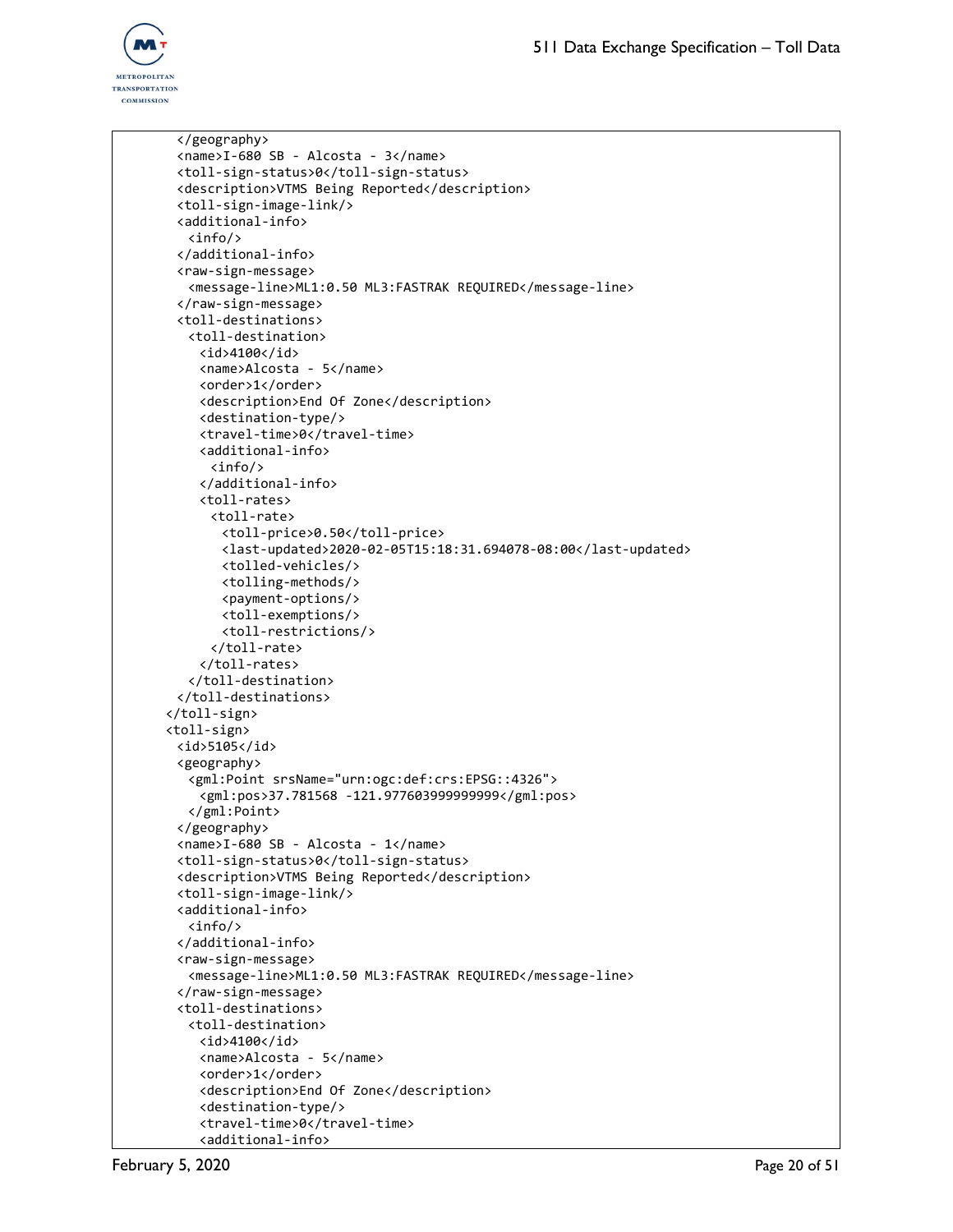

```
<info/>
    </additional-info>
    <toll-rates>
     <toll-rate>
       <toll-price>0.50</toll-price>
       <last-updated>2020-02-05T15:18:31.709679-08:00</last-updated>
       <tolled-vehicles/>
       <tolling-methods/>
       <payment-options/>
       <toll-exemptions/>
       <toll-restrictions/>
     </toll-rate>
    </toll-rates>
  </toll-destination>
 </toll-destinations>
</toll-sign>
<toll-sign>
 <id>5106</id>
 <geography>
   <gml:Point srsName="urn:ogc:def:crs:EPSG::4326">
    <gml:pos>37.804625999999999 -121.990058000000005</gml:pos>
  </gml:Point>
 </geography>
 <name>I-680 SB - Crow Canyon - 8</name>
 <toll-sign-status>0</toll-sign-status>
 <description>VTMS Being Reported</description>
 <toll-sign-image-link/>
 <additional-info>
  <info/>
 </additional-info>
 <raw-sign-message>
   <message-line>ML1:0.50 ML2:1.00 ML3:FASTRAK REQUIRED</message-line>
 </raw-sign-message>
 <toll-destinations>
  <toll-destination>
    <id>4105</id>
    <name>Crow Canyon - 9</name>
    <order>1</order>
    <description>End Of Zone</description>
    <destination-type/>
    <travel-time>0</travel-time>
    <additional-info>
     <info/>
    </additional-info>
    <toll-rates>
     <toll-rate>
       <toll-price>0.50</toll-price>
       <last-updated>2020-02-05T15:18:31.725281-08:00</last-updated>
       <tolled-vehicles/>
       <tolling-methods/>
       <payment-options/>
       <toll-exemptions/>
       <toll-restrictions/>
     </toll-rate>
    </toll-rates>
  </toll-destination>
  <toll-destination>
    <id>4100</id>
    <name>Alcosta - 5</name>
    <order>2</order>
    <description>End Of Segment</description>
    <destination-type/>
```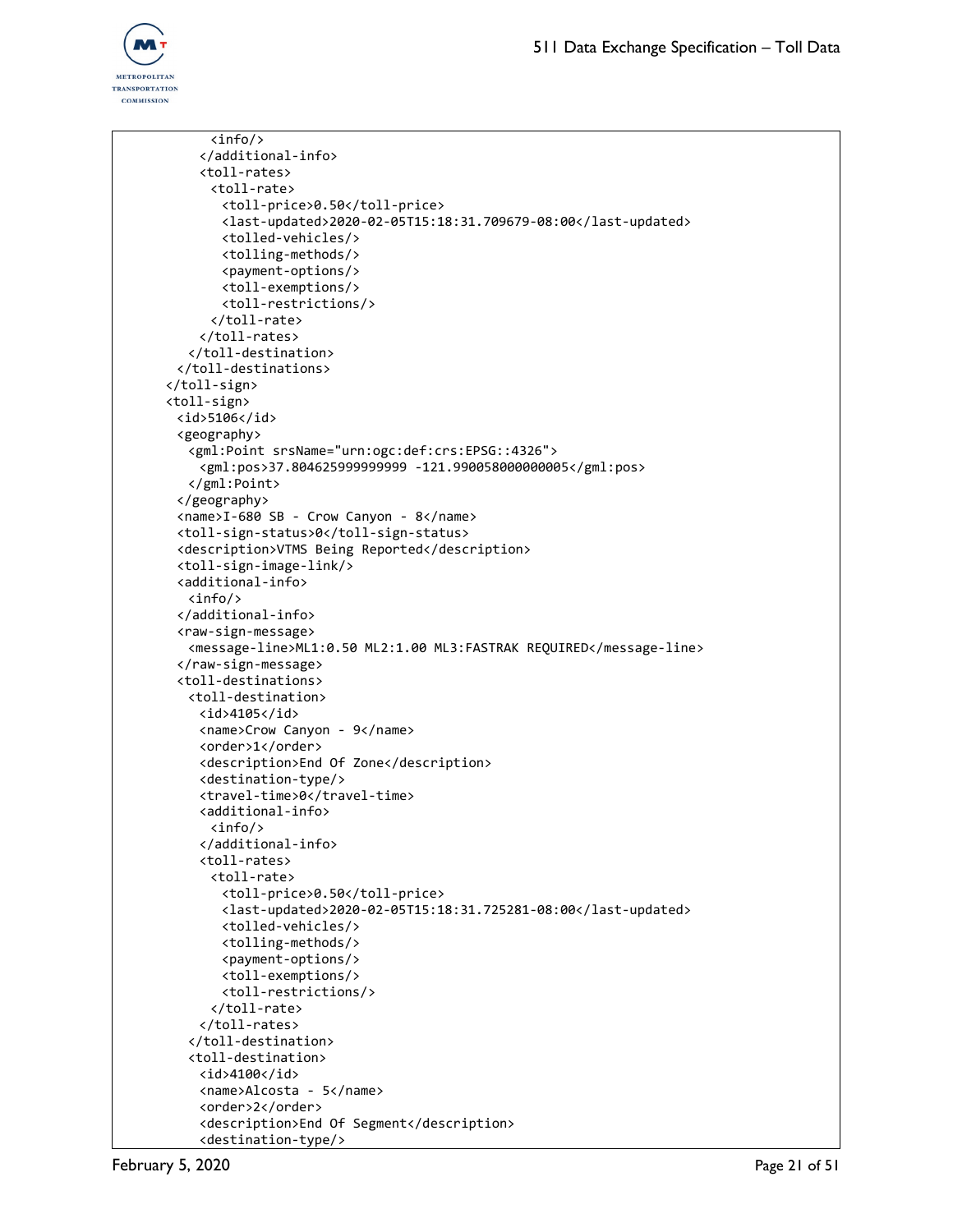```
<travel-time>0</travel-time>
    <additional-info>
      <info/>
    </additional-info>
    <toll-rates>
     <toll-rate>
       <toll-price>1.00</toll-price>
       <last-updated>2020-02-05T15:18:31.740882-08:00</last-updated>
       <tolled-vehicles/>
       <tolling-methods/>
       <payment-options/>
       <toll-exemptions/>
       <toll-restrictions/>
      </toll-rate>
    </toll-rates>
   </toll-destination>
 </toll-destinations>
</toll-sign>
<toll-sign>
 <id>5109</id>
 <geography>
   <gml:Point srsName="urn:ogc:def:crs:EPSG::4326">
    <gml:pos>37.839275000000001 -122.016664000000006</gml:pos>
  </gml:Point>
 </geography>
 <name>I-680 SB - Crow Canyon - 5</name>
 <toll-sign-status>0</toll-sign-status>
 <description>VTMS Being Reported</description>
 <toll-sign-image-link/>
 <additional-info>
  <info/>
 </additional-info>
 <raw-sign-message>
   <message-line>ML1:0.50 ML2:1.00 ML3:FASTRAK REQUIRED</message-line>
 </raw-sign-message>
 <toll-destinations>
  <toll-destination>
    <id>4105</id>
    <name>Crow Canyon - 9</name>
    <order>1</order>
    <description>End Of Zone</description>
    <destination-type/>
    <travel-time>0</travel-time>
    <additional-info>
     \langleinfo/</additional-info>
    <toll-rates>
     <toll-rate>
       <toll-price>0.50</toll-price>
       <last-updated>2020-02-05T15:18:31.756484-08:00</last-updated>
       <tolled-vehicles/>
       <tolling-methods/>
       <payment-options/>
       <toll-exemptions/>
       <toll-restrictions/>
     </toll-rate>
    </toll-rates>
   </toll-destination>
  <toll-destination>
    <id>4100</id>
    <name>Alcosta - 5</name>
    <order>2</order>
```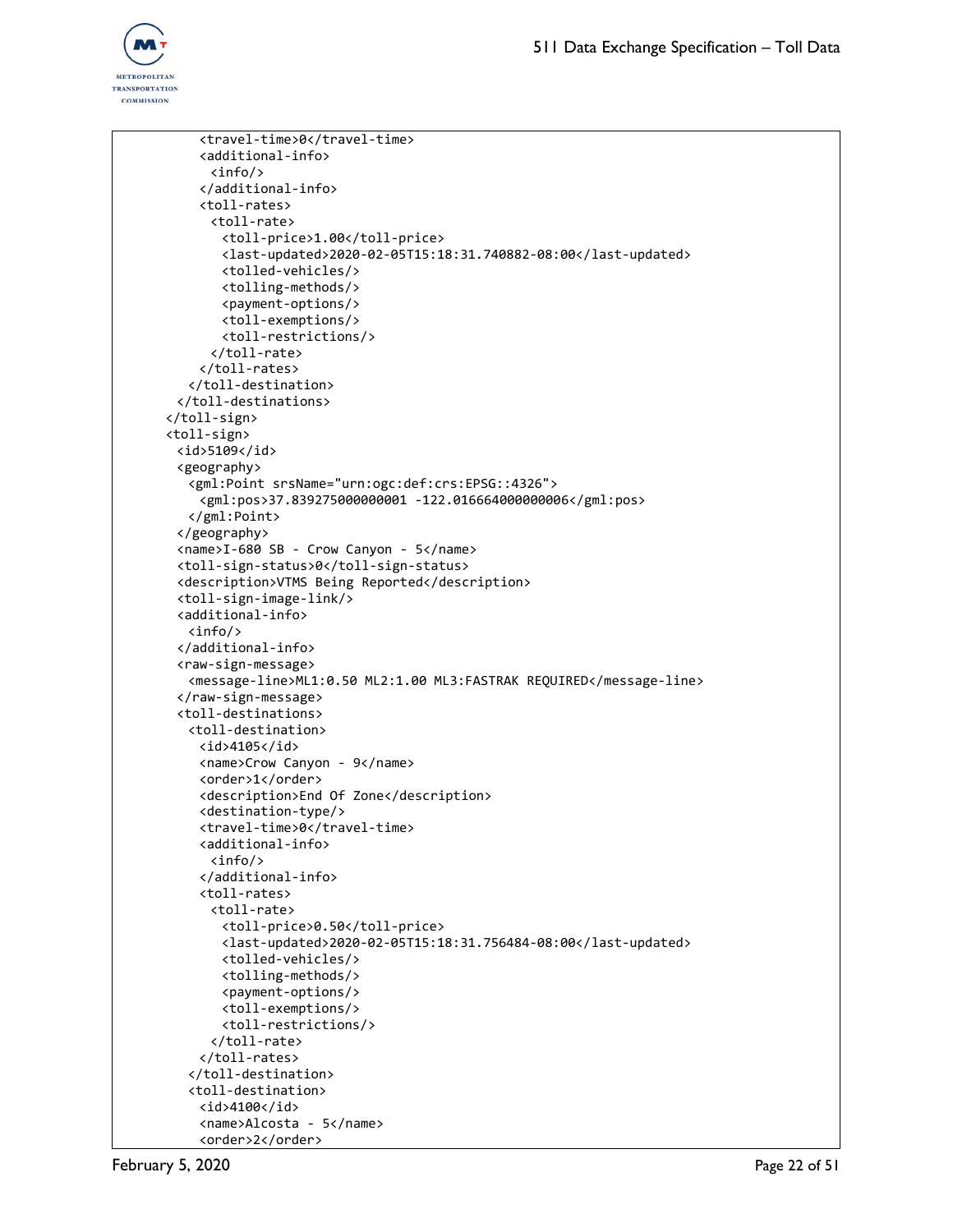```
<description>End Of Segment</description>
    <destination-type/>
    <travel-time>0</travel-time>
    <additional-info>
     <info/>
    </additional-info>
    <toll-rates>
     <toll-rate>
       <toll-price>1.00</toll-price>
       <last-updated>2020-02-05T15:18:31.772085-08:00</last-updated>
       <tolled-vehicles/>
       <tolling-methods/>
       <payment-options/>
       <toll-exemptions/>
       <toll-restrictions/>
      </toll-rate>
    </toll-rates>
  </toll-destination>
 </toll-destinations>
</toll-sign>
<toll-sign>
 <id>5205</id>
 <geography>
   <gml:Point srsName="urn:ogc:def:crs:EPSG::4326">
    <gml:pos>37.792375 -121.982876000000005</gml:pos>
  </gml:Point>
 </geography>
 <name>I-680 NB - Livorna - 2</name>
 <toll-sign-status>0</toll-sign-status>
 <description>VTMS Being Reported</description>
 <toll-sign-image-link/>
 <additional-info>
  <info/>
 </additional-info>
 <raw-sign-message>
   <message-line>ML1:6.75 ML3:FASTRAK REQUIRED</message-line>
 </raw-sign-message>
 <toll-destinations>
  <toll-destination>
    <id>4211</id>
    <name>Livorna - 6</name>
    <order>1</order>
    <description>End Of Zone</description>
    <destination-type/>
    <travel-time>0</travel-time>
    <additional-info>
     <info/>
    </additional-info>
    <toll-rates>
     <toll-rate>
       <toll-price>6.75</toll-price>
       <last-updated>2020-02-05T15:18:31.787687-08:00</last-updated>
       <tolled-vehicles/>
       <tolling-methods/>
       <payment-options/>
       <toll-exemptions/>
       <toll-restrictions/>
     </toll-rate>
    </toll-rates>
  </toll-destination>
 </toll-destinations>
</toll-sign>
```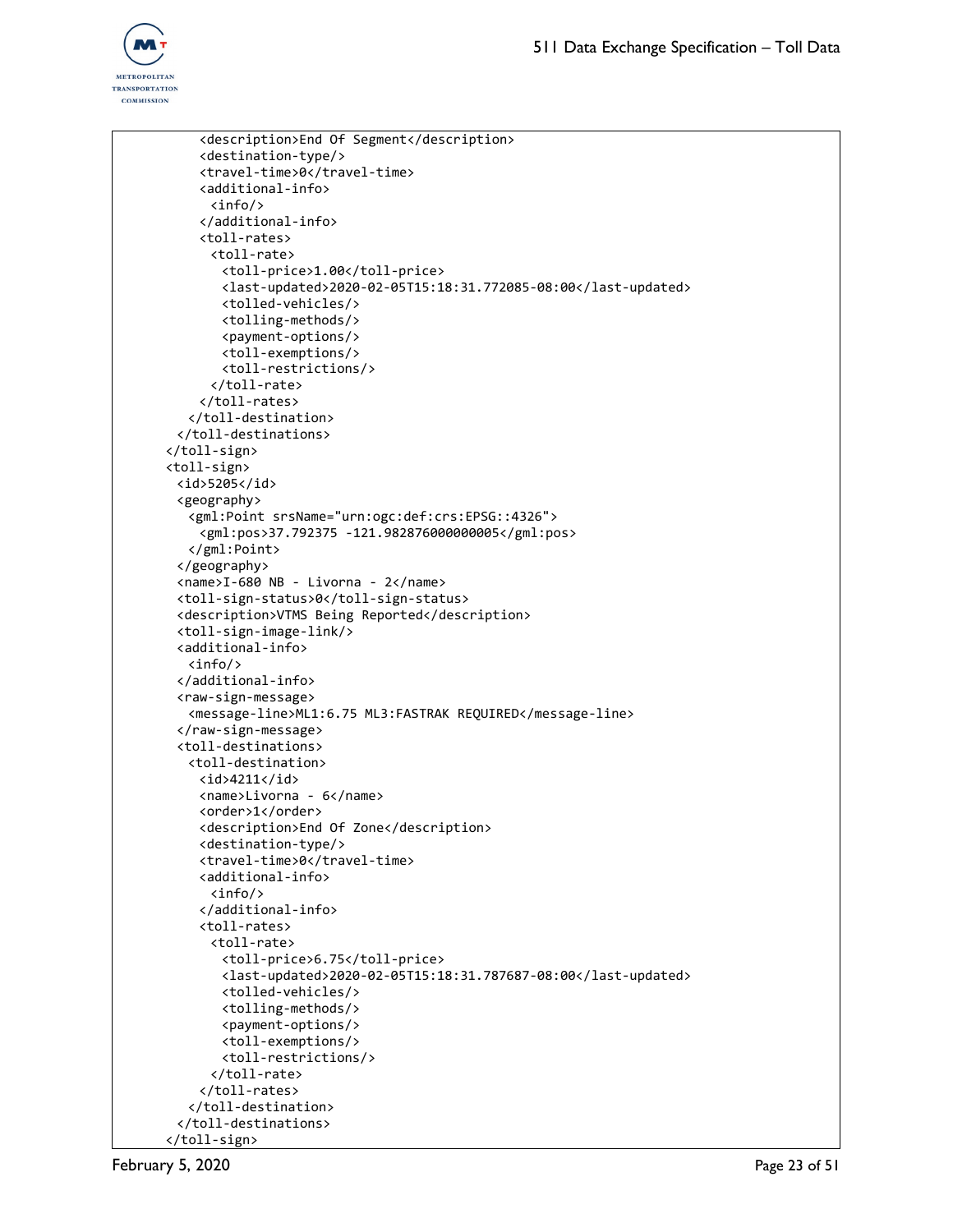

```
<toll-sign>
 <id>5207</id>
 <geography>
   <gml:Point srsName="urn:ogc:def:crs:EPSG::4326">
    <gml:pos>37.818840000000002 -121.993073999999993</gml:pos>
  </gml:Point>
 </geography>
 <name>I-680 NB - Livorna - 3</name>
 <toll-sign-status>0</toll-sign-status>
 <description>VTMS Being Reported</description>
 <toll-sign-image-link/>
 <additional-info>
  <info/>
 </additional-info>
 <raw-sign-message>
   <message-line>ML1:6.75 ML3:FASTRAK REQUIRED</message-line>
 </raw-sign-message>
 <toll-destinations>
   <toll-destination>
    <id>4211</id>
    <name>Livorna - 6</name>
    <order>1</order>
    <description>End Of Zone</description>
    <destination-type/>
    <travel-time>0</travel-time>
    <additional-info>
      <info/>
    </additional-info>
    <toll-rates>
      <toll-rate>
       <toll-price>6.75</toll-price>
       <last-updated>2020-02-05T15:18:31.81889-08:00</last-updated>
       <tolled-vehicles/>
       <tolling-methods/>
       <payment-options/>
       <toll-exemptions/>
       <toll-restrictions/>
      </toll-rate>
    </toll-rates>
  </toll-destination>
 </toll-destinations>
</toll-sign>
<toll-sign>
 <id>5208</id>
 <geography>
   <gml:Point srsName="urn:ogc:def:crs:EPSG::4326">
    <gml:pos>37.829462999999997 -122.000286000000003</gml:pos>
  </gml:Point>
 </geography>
 <name>I-680 NB - Livorna - 4</name>
 <toll-sign-status>0</toll-sign-status>
 <description>VTMS Being Reported</description>
 <toll-sign-image-link/>
 <additional-info>
  <info/>
 </additional-info>
 <raw-sign-message>
   <message-line>ML1:6.75 ML3:FASTRAK REQUIRED</message-line>
 </raw-sign-message>
 <toll-destinations>
   <toll-destination>
    <id>4211</id>
```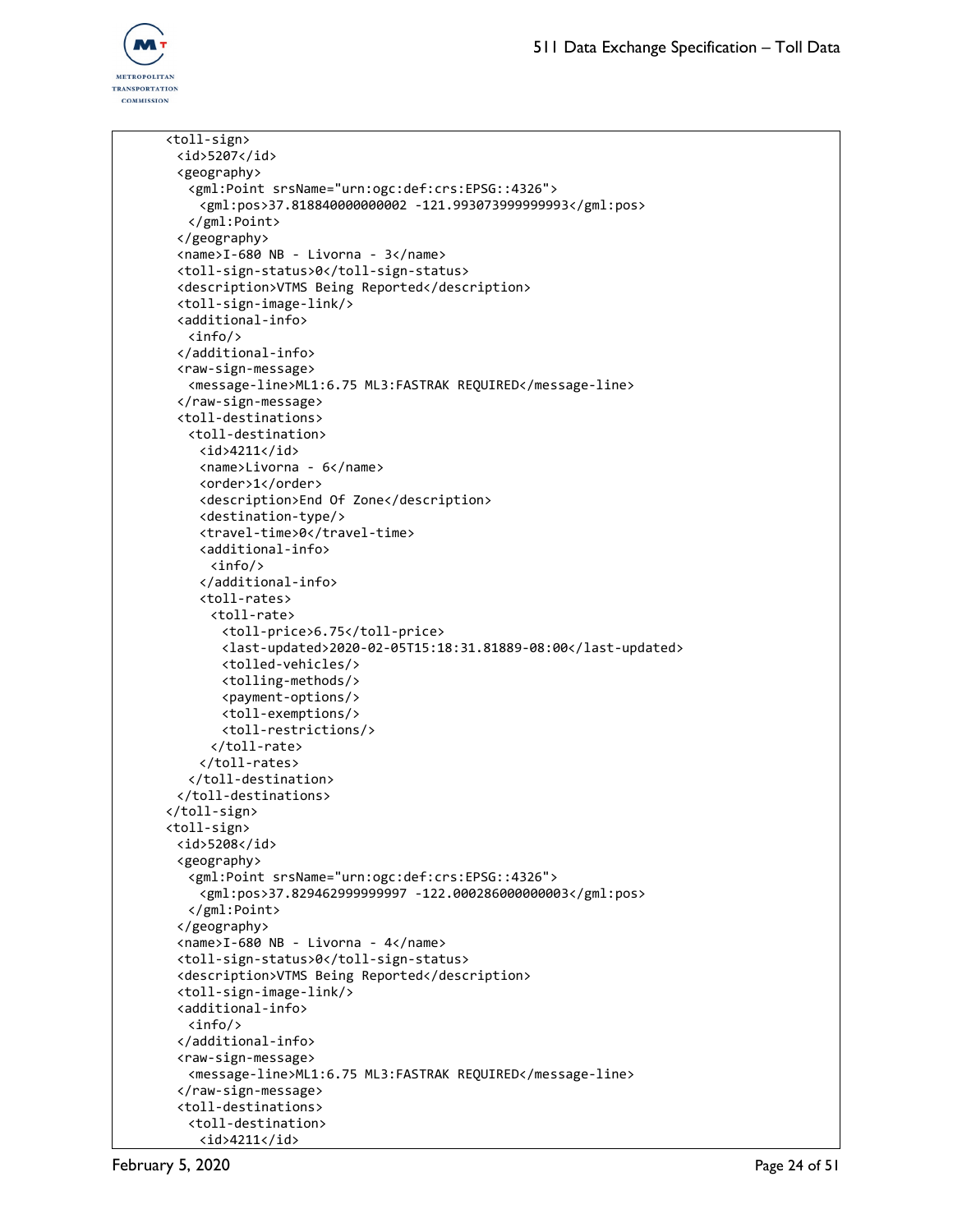

```
<name>Livorna - 6</name>
    <order>1</order>
    <description>End Of Zone</description>
    <destination-type/>
    <travel-time>0</travel-time>
    <additional-info>
     <info/>
    </additional-info>
    <toll-rates>
     <toll-rate>
       <toll-price>6.75</toll-price>
       <last-updated>2020-02-05T15:18:31.850093-08:00</last-updated>
       <tolled-vehicles/>
       <tolling-methods/>
       <payment-options/>
       <toll-exemptions/>
       <toll-restrictions/>
     </toll-rate>
    </toll-rates>
  </toll-destination>
 </toll-destinations>
</toll-sign>
<toll-sign>
 <id>5211</id>
 <geography>
   <gml:Point srsName="urn:ogc:def:crs:EPSG::4326">
    <gml:pos>37.856923999999999 -122.030360999999999</gml:pos>
  </gml:Point>
 </geography>
 <name>I-680 NB - Livorna - 6</name>
 <toll-sign-status>0</toll-sign-status>
 <description>VTMS Being Reported</description>
 <toll-sign-image-link/>
 <additional-info>
  <info/>
 </additional-info>
 <raw-sign-message>
   <message-line>ML1:6.75 ML3:FASTRAK REQUIRED</message-line>
 </raw-sign-message>
 <toll-destinations>
  <toll-destination>
    <id>4211</id>
    <name>Livorna - 6</name>
    <order>1</order>
    <description>End Of Zone</description>
    <destination-type/>
    <travel-time>0</travel-time>
    <additional-info>
     \langleinfo/</additional-info>
    <toll-rates>
     <toll-rate>
       <toll-price>6.75</toll-price>
       <last-updated>2020-02-05T15:18:31.881296-08:00</last-updated>
       <tolled-vehicles/>
       <tolling-methods/>
       <payment-options/>
       <toll-exemptions/>
       <toll-restrictions/>
     </toll-rate>
    </toll-rates>
  </toll-destination>
```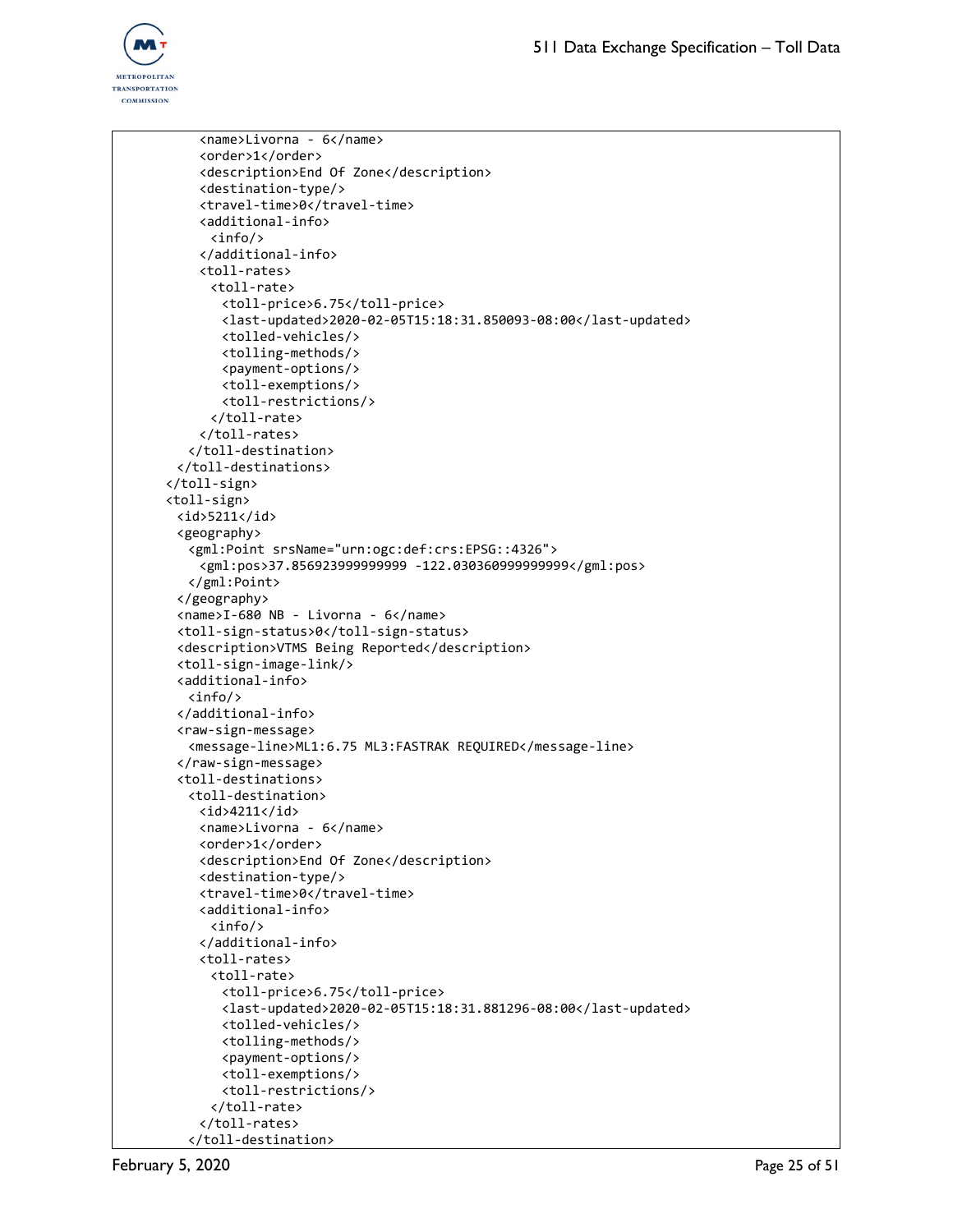

```
</toll-destinations>
</toll-sign>
<toll-sign>
 <id>5301</id>
 <geography>
   <gml:Point srsName="urn:ogc:def:crs:EPSG::4326">
    <gml:pos>37.470986000000003 -121.930008999999998</gml:pos>
  </gml:Point>
 </geography>
 <name>I-880 SB - Dixon Landing - 4</name>
 <toll-sign-status>0</toll-sign-status>
 <description>VTMS Being Reported</description>
 <toll-sign-image-link/>
 <additional-info>
  <info/>
 </additional-info>
 <raw-sign-message>
   <message-line>ML1:TEST ML3:TEST 1 - NO TOLLS</message-line>
 </raw-sign-message>
 <toll-destinations>
   <toll-destination>
    <id>4300</id>
    <name>Dixon Landing - 5</name>
    <order>1</order>
    <description>End Of Zone</description>
    <destination-type/>
    <travel-time>0</travel-time>
    <additional-info>
      <info/>
    </additional-info>
    <toll-rates>
     <toll-rate>
       <toll-price>1.00</toll-price>
       <last-updated>2020-02-05T15:18:31.896897-08:00</last-updated>
       <tolled-vehicles/>
       <tolling-methods/>
       <payment-options/>
       <toll-exemptions/>
       <toll-restrictions/>
      </toll-rate>
    </toll-rates>
  </toll-destination>
 </toll-destinations>
</toll-sign>
<toll-sign>
 <id>5302</id>
 <geography>
   <gml:Point srsName="urn:ogc:def:crs:EPSG::4326">
    <gml:pos>37.486752000000003 -121.940824000000006</gml:pos>
  </gml:Point>
 </geography>
 <name>I-880 SB - Dixon Landing - 3</name>
 <toll-sign-status>0</toll-sign-status>
 <description>VTMS Being Reported</description>
 <toll-sign-image-link/>
 <additional-info>
  <info/>
 </additional-info>
 <raw-sign-message>
   <message-line>ML1:TEST ML3:TEST 1 - NO TOLLS</message-line>
 </raw-sign-message>
 <toll-destinations>
```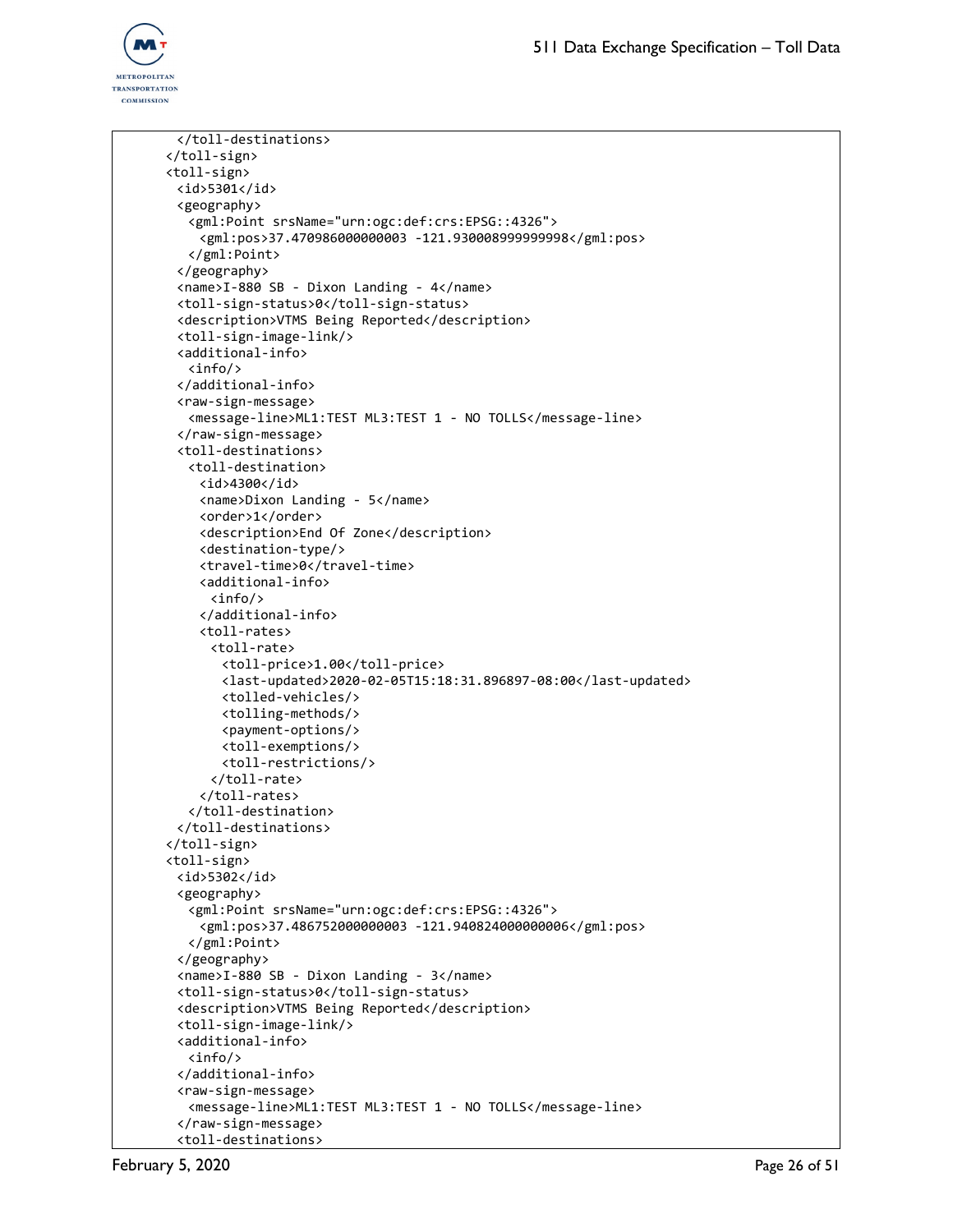

```
<toll-destination>
    <id>4300</id>
    <name>Dixon Landing - 5</name>
    <order>1</order>
    <description>End Of Zone</description>
    <destination-type/>
    <travel-time>0</travel-time>
    <additional-info>
     <info/>
    </additional-info>
    <toll-rates>
     <toll-rate>
       <toll-price>1.00</toll-price>
       <last-updated>2020-02-05T15:18:31.912499-08:00</last-updated>
       <tolled-vehicles/>
       <tolling-methods/>
       <payment-options/>
       <toll-exemptions/>
       <toll-restrictions/>
     </toll-rate>
    </toll-rates>
  </toll-destination>
 </toll-destinations>
</toll-sign>
<toll-sign>
 <id>5400</id>
 <geography>
   <gml:Point srsName="urn:ogc:def:crs:EPSG::4326">
    <gml:pos>37.462535000000003 -121.925826999999998</gml:pos>
  </gml:Point>
 </geography>
 <name>I-880 NB - Auto Mall - 1</name>
 <toll-sign-status>0</toll-sign-status>
 <description>VTMS Being Reported</description>
 <toll-sign-image-link/>
 <additional-info>
  <info/>
 </additional-info>
 <raw-sign-message>
   <message-line>ML1:TEST ML2:TEST ML3:TEST 1 - NO TOLLS</message-line>
 </raw-sign-message>
 <toll-destinations>
  <toll-destination>
    <id>4402</id>
    <name>Auto Mall NB - 2</name>
    <order>1</order>
    <description>End Of Zone</description>
    <destination-type/>
    <travel-time>0</travel-time>
    <additional-info>
     \langleinfo/</additional-info>
    <toll-rates>
     <toll-rate>
       <toll-price>1.00</toll-price>
       <last-updated>2020-02-05T15:18:31.943702-08:00</last-updated>
       <tolled-vehicles/>
       <tolling-methods/>
       <payment-options/>
       <toll-exemptions/>
       <toll-restrictions/>
     </toll-rate>
```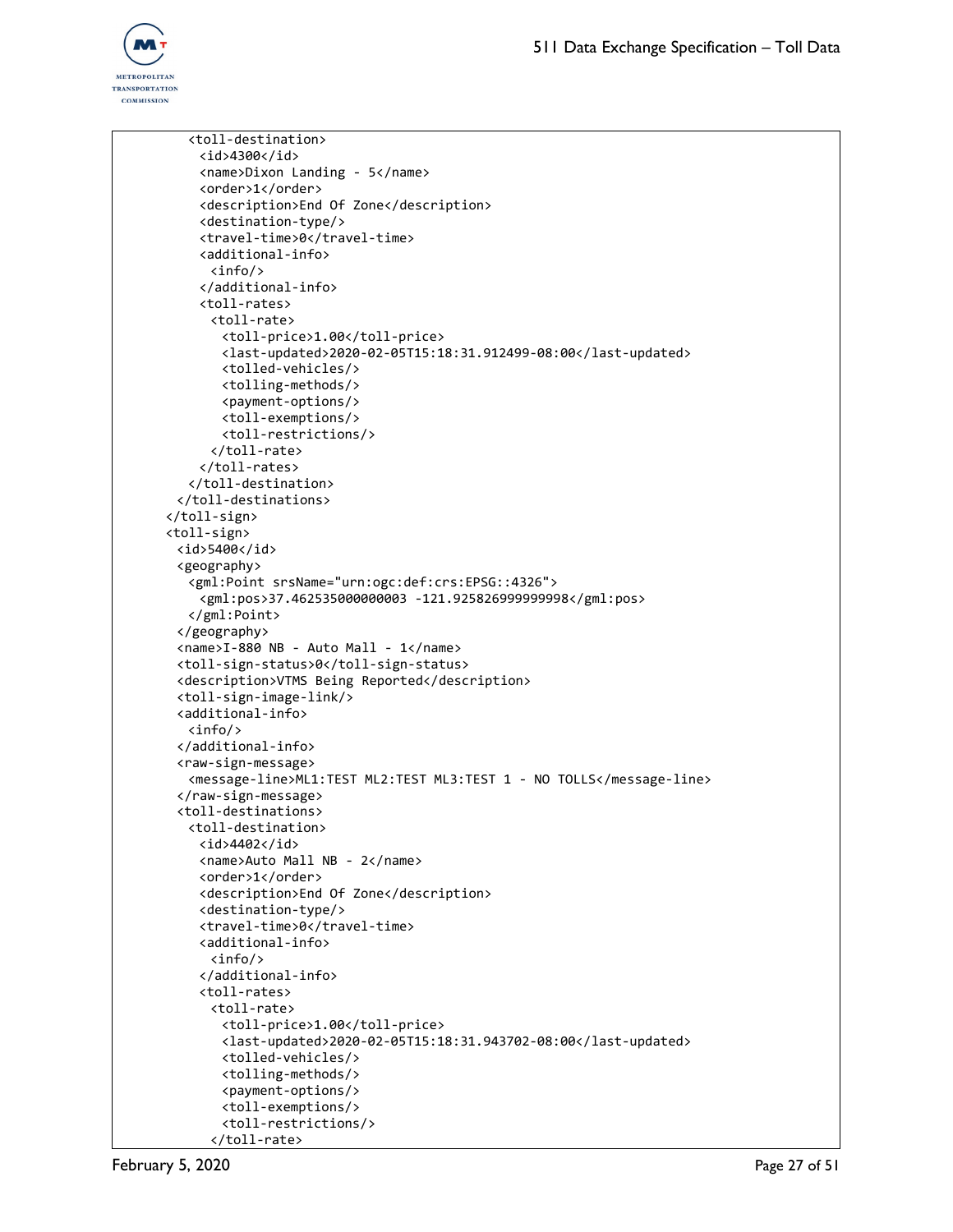

</toll-rates> </toll-destination> <toll-destination> <id>4410</id> <name>Decoto/84 - 3</name> <order>2</order> <description>End Of Segment</description> <destination-type/> <travel-time>0</travel-time> <additional-info> <info/> </additional-info> <toll-rates> <toll-rate> <toll-price>1.50</toll-price> <last-updated>2020-02-05T15:18:31.959303-08:00</last-updated> <tolled-vehicles/> <tolling-methods/> <payment-options/> <toll-exemptions/> <toll-restrictions/> </toll-rate> </toll-rates> </toll-destination> </toll-destinations> </toll-sign> <toll-sign> <id>5221</id> <geography> <gml:Point srsName="urn:ogc:def:crs:EPSG::4326"> <gml:pos>37.713417 -121.931557999999995</gml:pos> </gml:Point> </geography> <name>I-680 NB - Crow Canyon - 1</name> <toll-sign-status>0</toll-sign-status> <description>VTMS Being Reported</description> <toll-sign-image-link/> <additional-info> <info/> </additional-info> <raw-sign-message> <message-line>ML1:0.50 ML2:7.25 ML3:FASTRAK REQUIRED</message-line> </raw-sign-message> <toll-destinations> <toll-destination> <id>4203</id> <name>Crow Canyon - 5</name> <order>1</order> <description>End Of Zone</description> <destination-type/> <travel-time>0</travel-time> <additional-info>  $\langle$ info $/$ </additional-info> <toll-rates> <toll-rate> <toll-price>0.50</toll-price> <last-updated>2020-02-05T15:18:31.974905-08:00</last-updated> <tolled-vehicles/> <tolling-methods/> <payment-options/> <toll-exemptions/>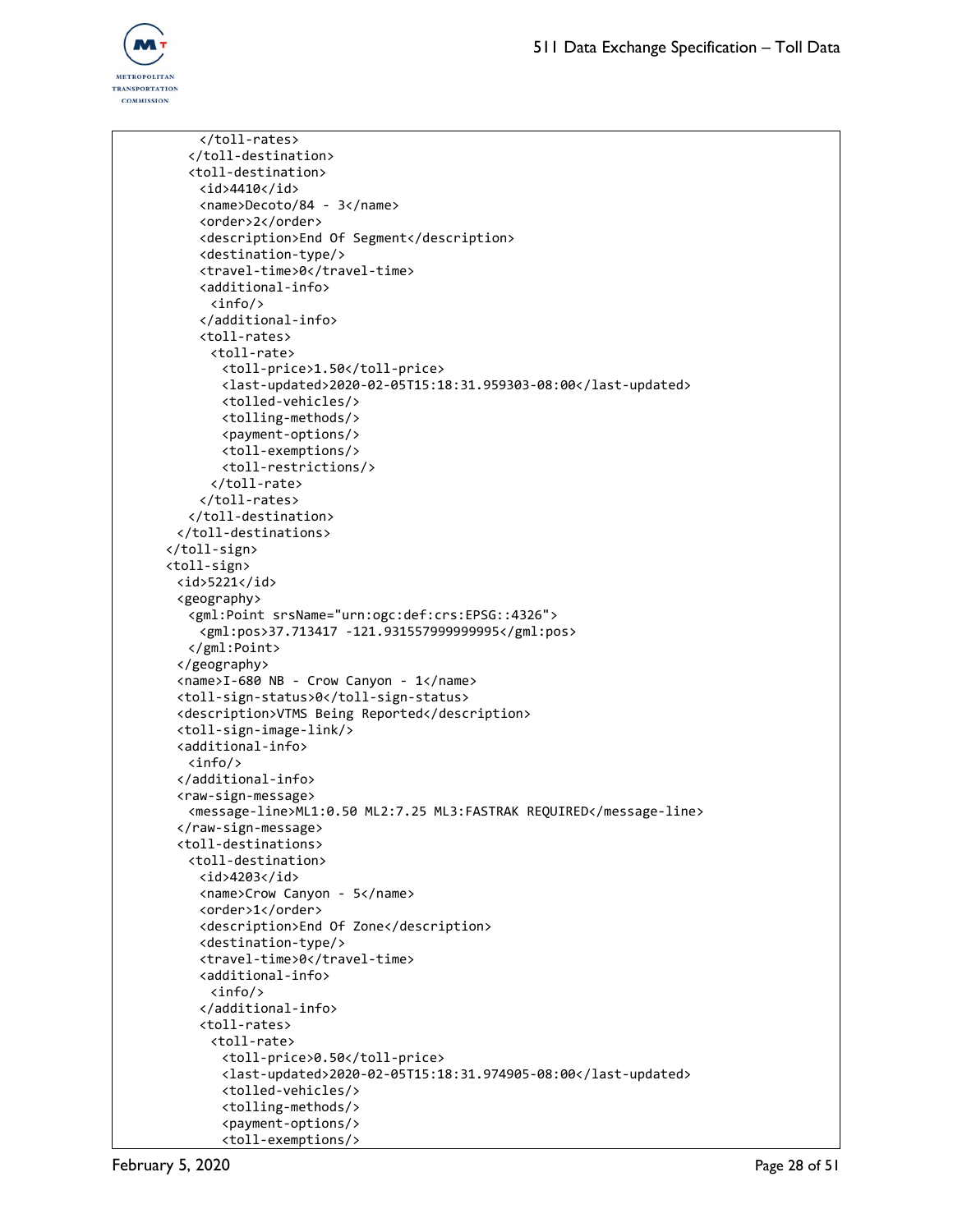

<toll-restrictions/> </toll-rate> </toll-rates> </toll-destination> <toll-destination> <id>4211</id> <name>Livorna - 6</name> <order>2</order> <description>End Of Segment</description> <destination-type/> <travel-time>0</travel-time> <additional-info> <info/> </additional-info> <toll-rates> <toll-rate> <toll-price>7.25</toll-price> <last-updated>2020-02-05T15:18:31.990506-08:00</last-updated> <tolled-vehicles/> <tolling-methods/> <payment-options/> <toll-exemptions/> <toll-restrictions/> </toll-rate> </toll-rates> </toll-destination> </toll-destinations> </toll-sign> <toll-sign> <id>5110</id> <geography> <gml:Point srsName="urn:ogc:def:crs:EPSG::4326"> <gml:pos>37.850803999999997 -122.028783000000004</gml:pos> </gml:Point> </geography> <name>I-680 SB - Crow Canyon - 4</name> <toll-sign-status>0</toll-sign-status> <description>VTMS Being Reported</description> <toll-sign-image-link/> <additional-info> <info/> </additional-info> <raw-sign-message> <message-line>ML1:0.50 ML2:1.00 ML3:FASTRAK REQUIRED</message-line> </raw-sign-message> <toll-destinations> <toll-destination> <id>4105</id> <name>Crow Canyon - 9</name> <order>1</order> <description>End Of Zone</description> <destination-type/> <travel-time>0</travel-time> <additional-info> <info/> </additional-info> <toll-rates> <toll-rate> <toll-price>0.50</toll-price> <last-updated>2020-02-05T15:18:32.006108-08:00</last-updated> <tolled-vehicles/> <tolling-methods/>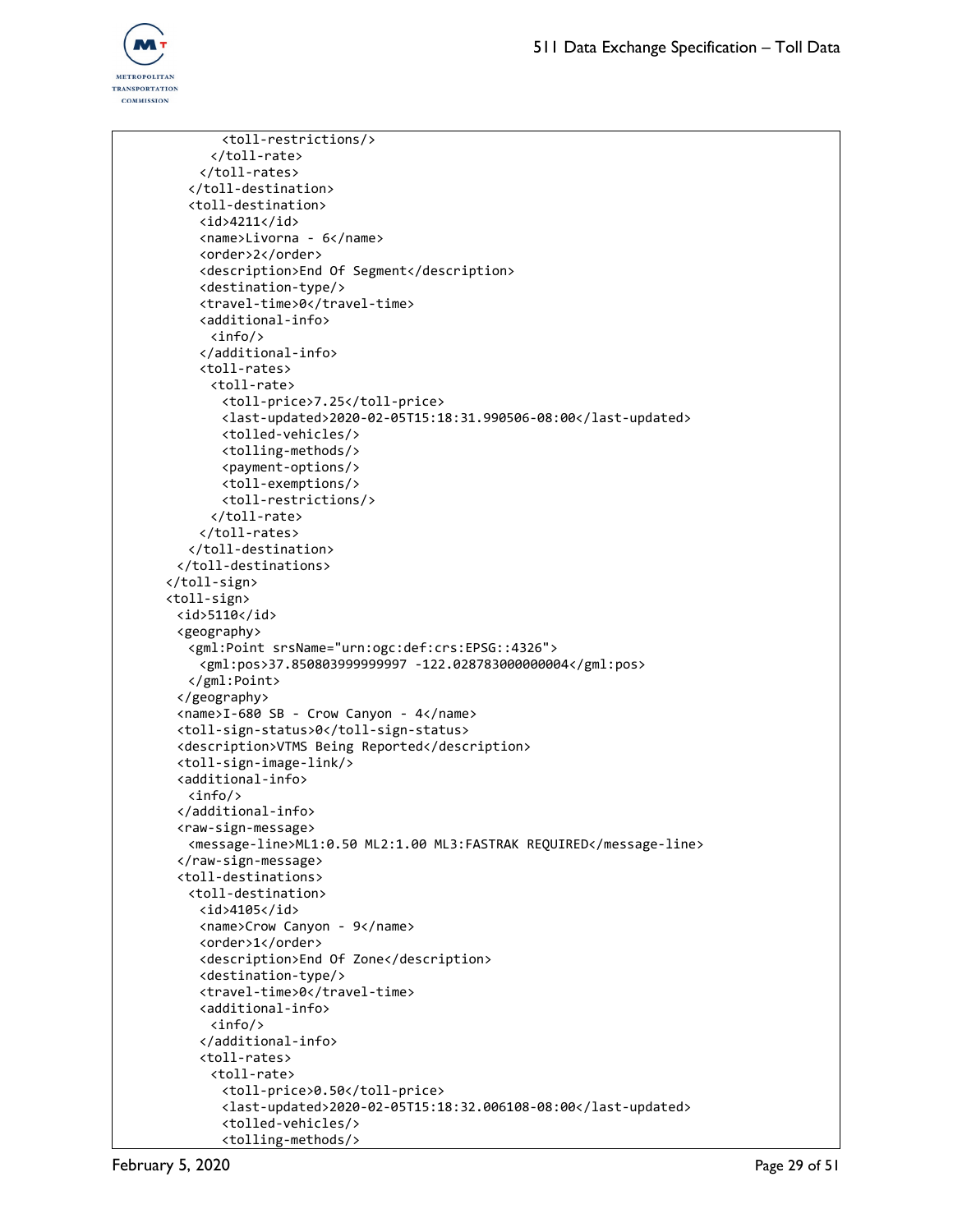

<payment-options/> <toll-exemptions/> <toll-restrictions/> </toll-rate> </toll-rates> </toll-destination> <toll-destination> <id>4100</id> <name>Alcosta - 5</name> <order>2</order> <description>End Of Segment</description> <destination-type/> <travel-time>0</travel-time> <additional-info> <info/> </additional-info> <toll-rates> <toll-rate> <toll-price>1.00</toll-price> <last-updated>2020-02-05T15:18:32.021709-08:00</last-updated> <tolled-vehicles/> <tolling-methods/> <payment-options/> <toll-exemptions/> <toll-restrictions/> </toll-rate> </toll-rates> </toll-destination> </toll-destinations> </toll-sign> <toll-sign> <id>5112</id> <geography> <gml:Point srsName="urn:ogc:def:crs:EPSG::4326"> <gml:pos>37.874118000000003 -122.044492000000005</gml:pos> </gml:Point> </geography> <name>I-680 SB - Crow Canyon - 2</name> <toll-sign-status>0</toll-sign-status> <description>VTMS Being Reported</description> <toll-sign-image-link/> <additional-info> <info/> </additional-info> <raw-sign-message> <message-line>ML1:0.50 ML2:1.00 ML3:FASTRAK REQUIRED</message-line> </raw-sign-message> <toll-destinations> <toll-destination> <id>4105</id> <name>Crow Canyon - 9</name> <order>1</order> <description>End Of Zone</description> <destination-type/> <travel-time>0</travel-time> <additional-info>  $\langle$ info $/$ </additional-info> <toll-rates> <toll-rate> <toll-price>0.50</toll-price> <last-updated>2020-02-05T15:18:32.037311-08:00</last-updated>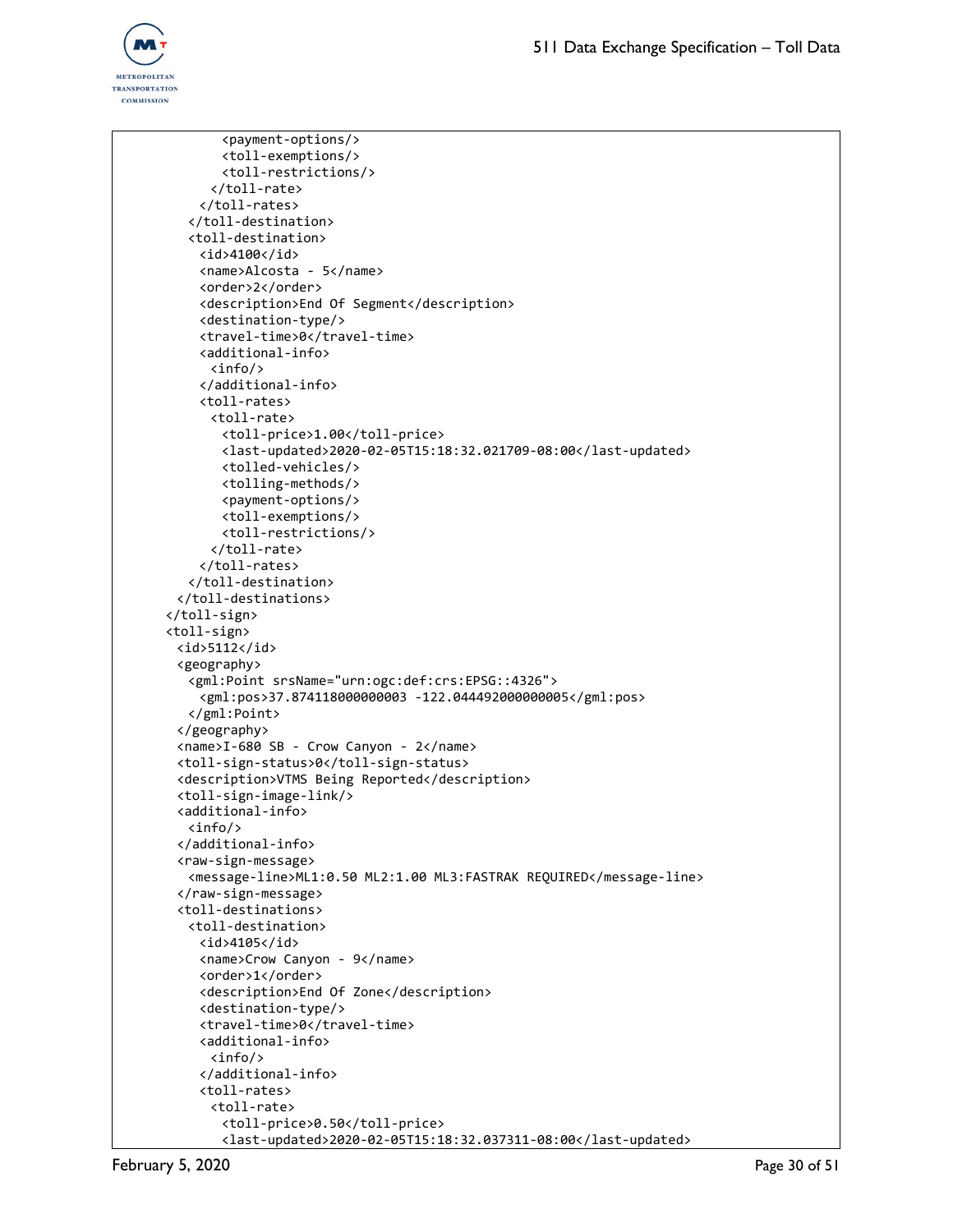

```
<tolled-vehicles/>
       <tolling-methods/>
       <payment-options/>
       <toll-exemptions/>
       <toll-restrictions/>
      </toll-rate>
    </toll-rates>
   </toll-destination>
   <toll-destination>
    <id>4100</id>
    <name>Alcosta - 5</name>
    <order>2</order>
    <description>End Of Segment</description>
    <destination-type/>
    <travel-time>0</travel-time>
    <additional-info>
      <info/>
    </additional-info>
    <toll-rates>
      <toll-rate>
       <toll-price>1.00</toll-price>
       <last-updated>2020-02-05T15:18:32.052912-08:00</last-updated>
       <tolled-vehicles/>
       <tolling-methods/>
       <payment-options/>
       <toll-exemptions/>
       <toll-restrictions/>
      </toll-rate>
    </toll-rates>
   </toll-destination>
 </toll-destinations>
</toll-sign>
<toll-sign>
 \langleid>5113\langleid>
 <geography>
   <gml:Point srsName="urn:ogc:def:crs:EPSG::4326">
    <gml:pos>37.884642999999997 -122.054787000000005</gml:pos>
   </gml:Point>
 </geography>
 <name>I-680 SB - Crow Canyon - 1</name>
 <toll-sign-status>0</toll-sign-status>
 <description>VTMS Being Reported</description>
 <toll-sign-image-link/>
 <additional-info>
   <info/>
 </additional-info>
 <raw-sign-message>
   <message-line>ML1:0.50 ML2:1.00 ML3:FASTRAK REQUIRED</message-line>
 </raw-sign-message>
 <toll-destinations>
   <toll-destination>
    <id>4105</id>
    <name>Crow Canyon - 9</name>
    <order>1</order>
    <description>End Of Zone</description>
    <destination-type/>
    <travel-time>0</travel-time>
    <additional-info>
      \langleinfo/</additional-info>
    <toll-rates>
      <toll-rate>
```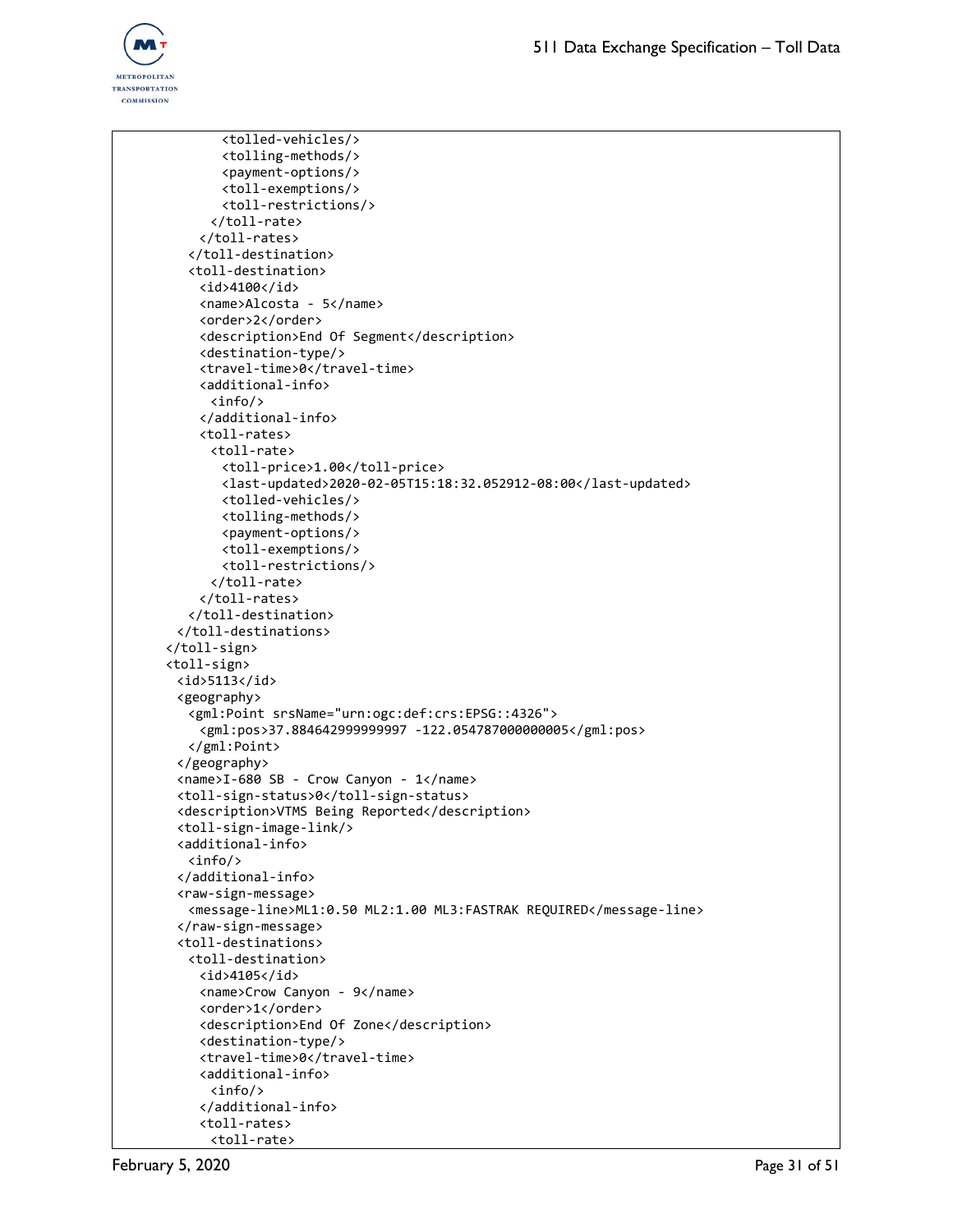

```
<toll-price>0.50</toll-price>
       <last-updated>2020-02-05T15:18:32.068514-08:00</last-updated>
       <tolled-vehicles/>
       <tolling-methods/>
       <payment-options/>
       <toll-exemptions/>
       <toll-restrictions/>
     </toll-rate>
    </toll-rates>
  </toll-destination>
   <toll-destination>
    <id>4100</id>
    <name>Alcosta - 5</name>
    <order>2</order>
    <description>End Of Segment</description>
    <destination-type/>
    <travel-time>0</travel-time>
    <additional-info>
     <info/>
    </additional-info>
    <toll-rates>
     <toll-rate>
       <toll-price>1.00</toll-price>
       <last-updated>2020-02-05T15:18:32.084115-08:00</last-updated>
       <tolled-vehicles/>
       <tolling-methods/>
       <payment-options/>
       <toll-exemptions/>
       <toll-restrictions/>
     </toll-rate>
    </toll-rates>
  </toll-destination>
 </toll-destinations>
</toll-sign>
<toll-sign>
 <id>5107</id>
 <geography>
   <gml:Point srsName="urn:ogc:def:crs:EPSG::4326">
    <gml:pos>37.821708999999998 -121.993415999999996</gml:pos>
  </gml:Point>
 </geography>
 <name>I-680 SB - Crow Canyon - 7</name>
 <toll-sign-status>0</toll-sign-status>
 <description>VTMS Being Reported</description>
 <toll-sign-image-link/>
 <additional-info>
  <info/>
 </additional-info>
 <raw-sign-message>
  <message-line>ML1:0.50 ML2:1.00 ML3:FASTRAK REQUIRED</message-line>
 </raw-sign-message>
 <toll-destinations>
  <toll-destination>
    <id>4105</id>
    <name>Crow Canyon - 9</name>
    <order>1</order>
    <description>End Of Zone</description>
    <destination-type/>
    <travel-time>0</travel-time>
    <additional-info>
     <info/>
    </additional-info>
```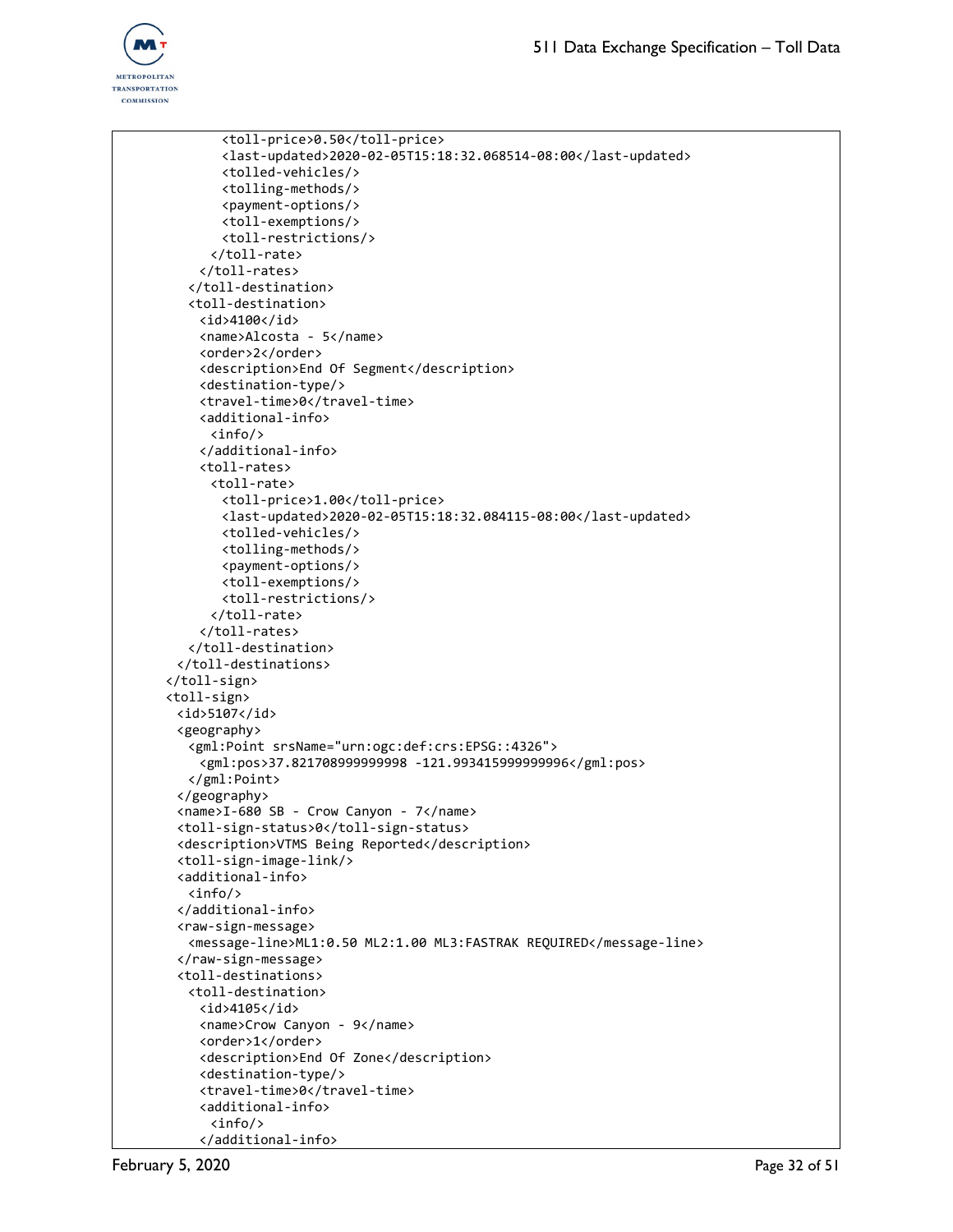

```
<toll-rates>
     <toll-rate>
       <toll-price>0.50</toll-price>
       <last-updated>2020-02-05T15:18:32.115318-08:00</last-updated>
       <tolled-vehicles/>
       <tolling-methods/>
       <payment-options/>
       <toll-exemptions/>
       <toll-restrictions/>
     </toll-rate>
    </toll-rates>
   </toll-destination>
   <toll-destination>
    <id>4100</id>
    <name>Alcosta - 5</name>
    <order>2</order>
    <description>End Of Segment</description>
    <destination-type/>
    <travel-time>0</travel-time>
    <additional-info>
     <info/>
    </additional-info>
    <toll-rates>
      <toll-rate>
       <toll-price>1.00</toll-price>
       <last-updated>2020-02-05T15:18:32.13092-08:00</last-updated>
       <tolled-vehicles/>
       <tolling-methods/>
       <payment-options/>
       <toll-exemptions/>
       <toll-restrictions/>
     </toll-rate>
    </toll-rates>
  </toll-destination>
 </toll-destinations>
</toll-sign>
<toll-sign>
 <id>5202</id>
 <geography>
   <gml:Point srsName="urn:ogc:def:crs:EPSG::4326">
    <gml:pos>37.748026000000003 -121.957348999999994</gml:pos>
  </gml:Point>
 </geography>
 <name>I-680 NB - Crow Canyon - 4</name>
 <toll-sign-status>0</toll-sign-status>
 <description>VTMS Being Reported</description>
 <toll-sign-image-link/>
 <additional-info>
  <info/>
 </additional-info>
 <raw-sign-message>
   <message-line>ML1:0.50 ML2:7.25 ML3:FASTRAK REQUIRED</message-line>
 </raw-sign-message>
 <toll-destinations>
  <toll-destination>
    <id>4203</id>
    <name>Crow Canyon - 5</name>
    <order>1</order>
    <description>End Of Zone</description>
    <destination-type/>
    <travel-time>0</travel-time>
    <additional-info>
```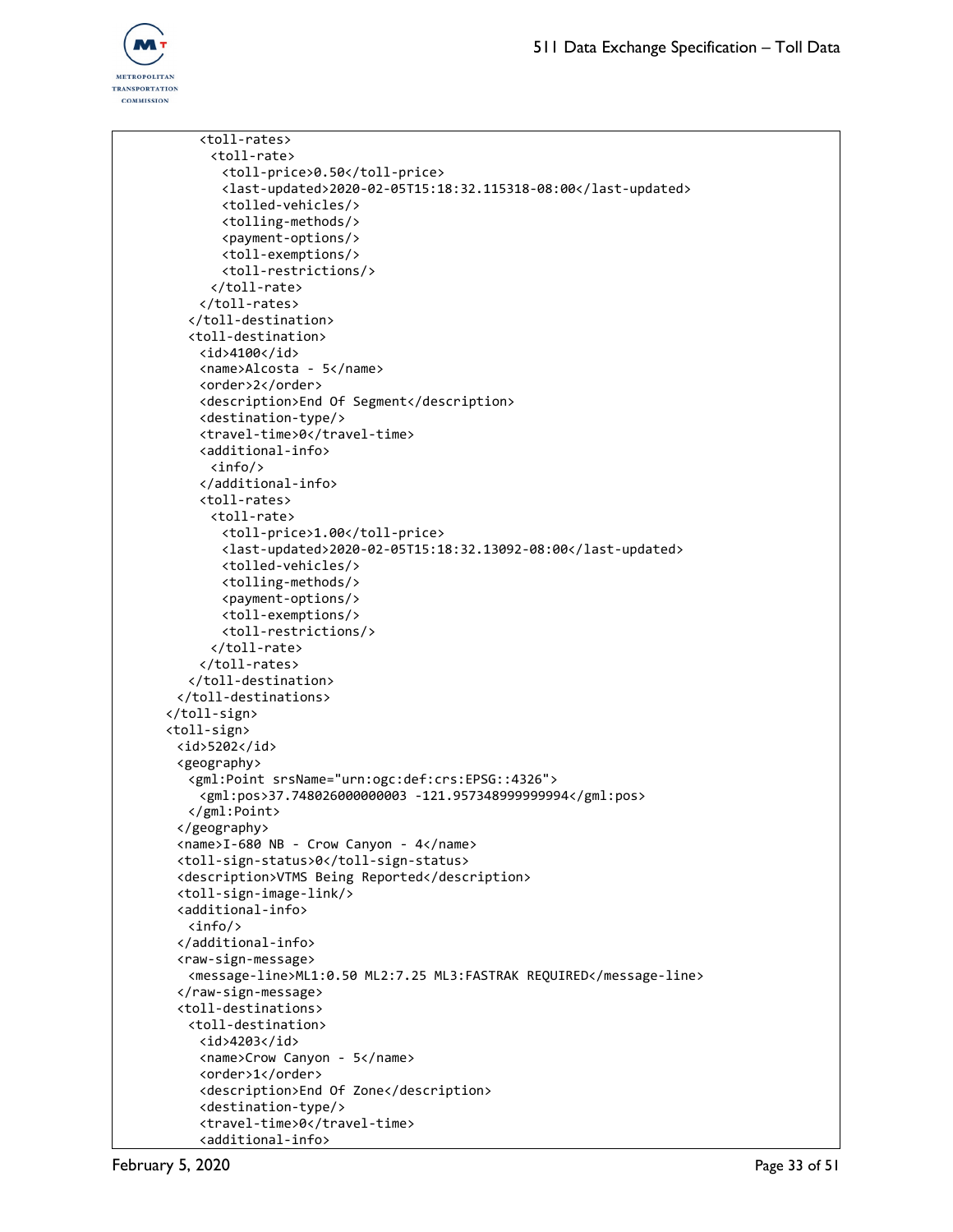

```
<info/>
    </additional-info>
    <toll-rates>
     <toll-rate>
       <toll-price>0.50</toll-price>
       <last-updated>2020-02-05T15:18:32.162123-08:00</last-updated>
       <tolled-vehicles/>
       <tolling-methods/>
       <payment-options/>
       <toll-exemptions/>
       <toll-restrictions/>
      </toll-rate>
    </toll-rates>
   </toll-destination>
   <toll-destination>
    <id>4211</id>
    <name>Livorna - 6</name>
    <order>2</order>
    <description>End Of Segment</description>
    <destination-type/>
    <travel-time>0</travel-time>
    <additional-info>
     <info/>
    </additional-info>
    <toll-rates>
     <toll-rate>
       <toll-price>7.25</toll-price>
       <last-updated>2020-02-05T15:18:32.193326-08:00</last-updated>
       <tolled-vehicles/>
       <tolling-methods/>
       <payment-options/>
       <toll-exemptions/>
       <toll-restrictions/>
     </toll-rate>
    </toll-rates>
   </toll-destination>
 </toll-destinations>
</toll-sign>
<toll-sign>
 <id>5200</id>
 <geography>
   <gml:Point srsName="urn:ogc:def:crs:EPSG::4326">
    <gml:pos>37.731665999999997 -121.946335000000005</gml:pos>
  </gml:Point>
 </geography>
 <name>I-680 NB - Crow Canyon - 2</name>
 <toll-sign-status>0</toll-sign-status>
 <description>VTMS Being Reported</description>
 <toll-sign-image-link/>
 <additional-info>
  <info/>
 </additional-info>
 <raw-sign-message>
   <message-line>ML1:0.50 ML2:7.25 ML3:FASTRAK REQUIRED</message-line>
 </raw-sign-message>
 <toll-destinations>
  <toll-destination>
    <id>4203</id>
    <name>Crow Canyon - 5</name>
    <order>1</order>
    <description>End Of Zone</description>
    <destination-type/>
```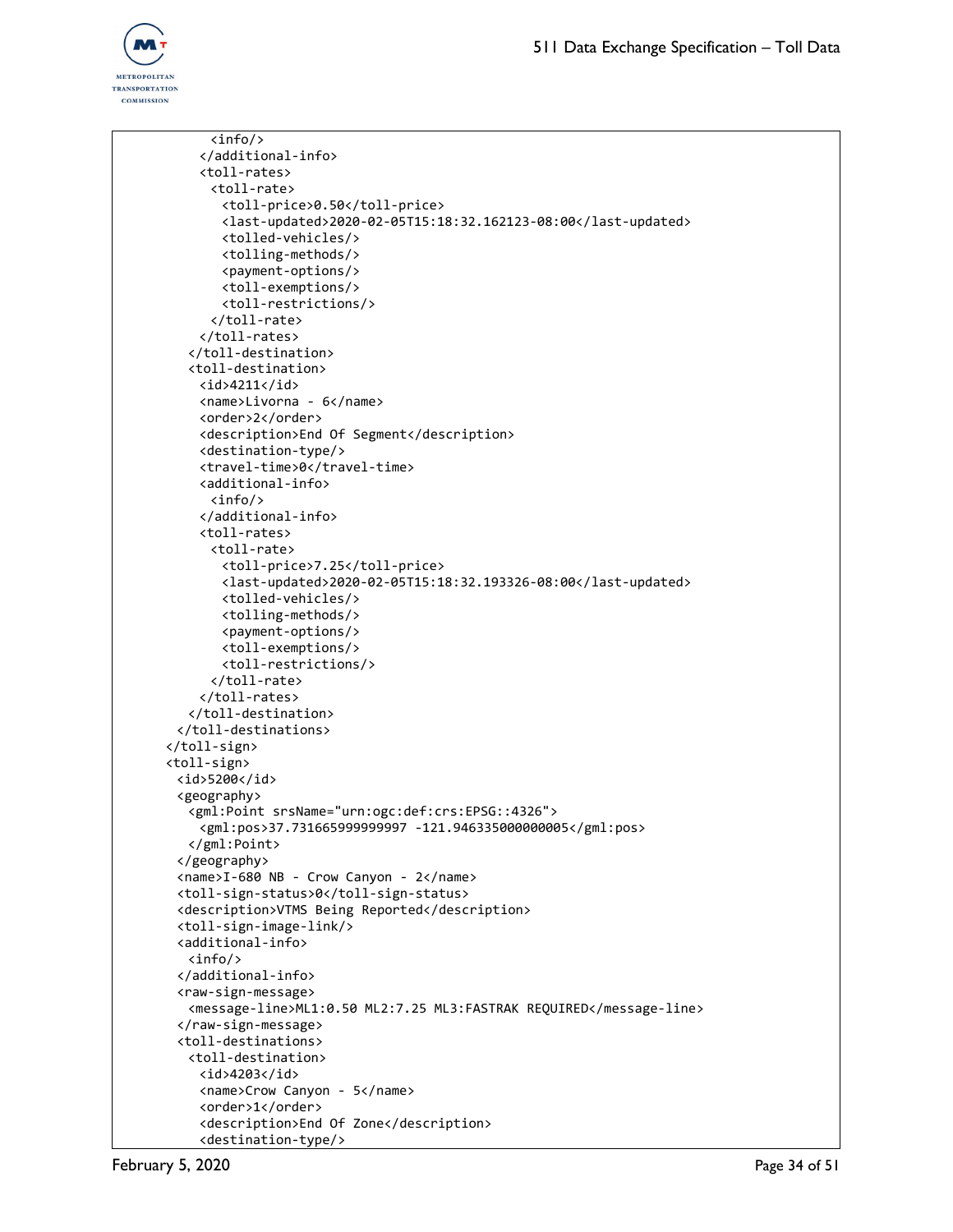

```
<travel-time>0</travel-time>
          <additional-info>
           <info/>
          </additional-info>
          <toll-rates>
           <toll-rate>
             <toll-price>0.50</toll-price>
             <last-updated>2020-02-05T15:18:32.208927-08:00</last-updated>
             <tolled-vehicles/>
             <tolling-methods/>
             <payment-options/>
             <toll-exemptions/>
             <toll-restrictions/>
           </toll-rate>
          </toll-rates>
        </toll-destination>
        <toll-destination>
          <id>4211</id>
          <name>Livorna - 6</name>
          <order>2</order>
          <description>End Of Segment</description>
          <destination-type/>
          <travel-time>0</travel-time>
          <additional-info>
           <info/>
          </additional-info>
          <toll-rates>
           <toll-rate>
             <toll-price>7.25</toll-price>
             <last-updated>2020-02-05T15:18:32.224529-08:00</last-updated>
             <tolled-vehicles/>
             <tolling-methods/>
             <payment-options/>
             <toll-exemptions/>
             <toll-restrictions/>
           </toll-rate>
          </toll-rates>
        </toll-destination>
       </toll-destinations>
     </toll-sign>
    </toll-signs>
  </toll-program>
 </toll-programs>
 <pagination>
  <offset>0</offset>
 </pagination>
 <link rel="self" href="/toll/programs?api_key=18044823-70f2-401c-bd8b-057c4f615f11"/>
 <link rel="up" href="/"/>
</open511>
```
# <span id="page-34-0"></span>**4 Appendix B: API Response Messages- JSON**

## <span id="page-34-2"></span><span id="page-34-1"></span>**4.1 Toll Program JSON**

### **B.1.1 Example Toll Program Response (JSON)**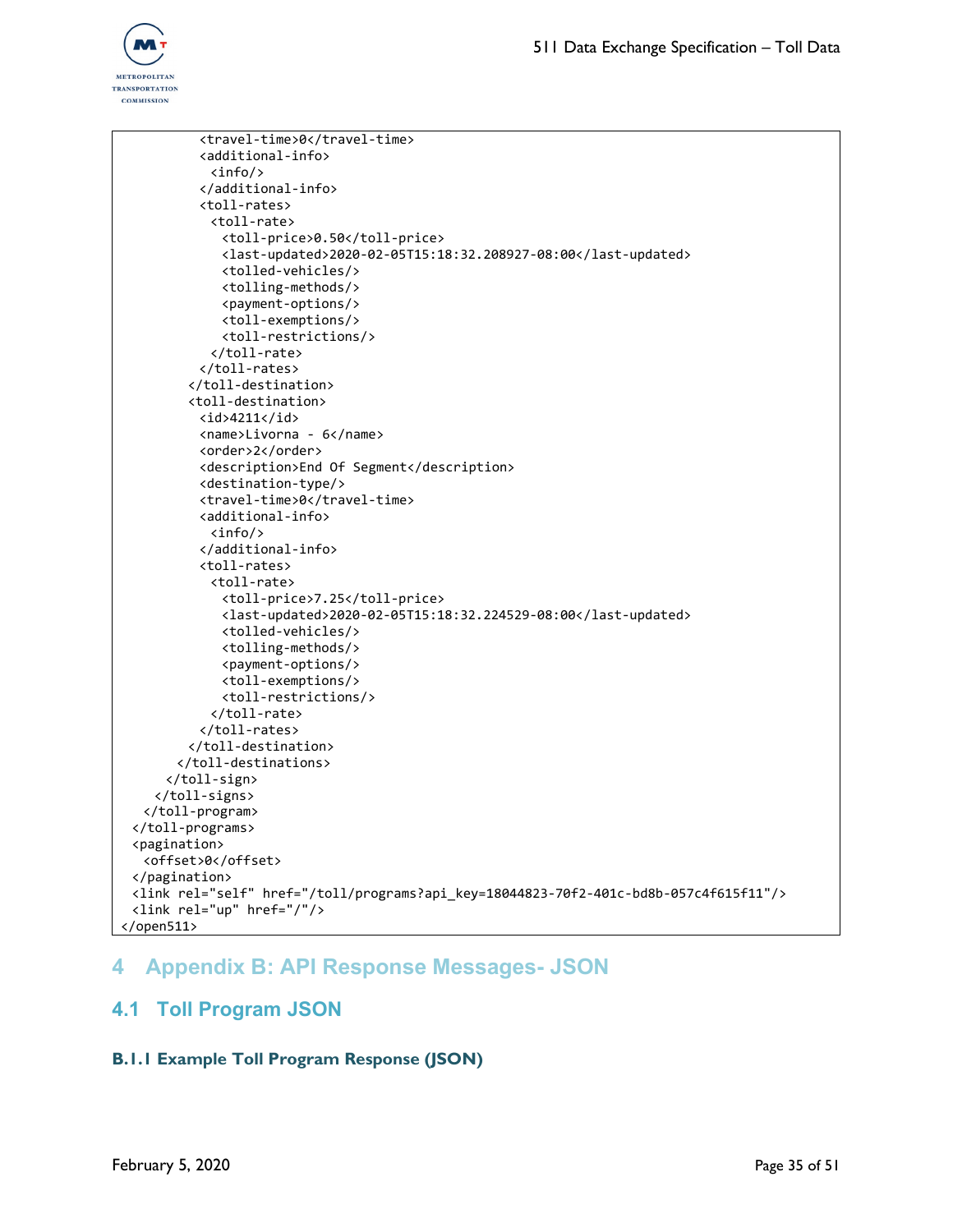

```
{
 "toll-programs": [
  {
    "toll-authority-info": {
     "toll-authority": "BAIFA",
     "toll-program-name": "BAIFA"
    },
    "general-toll-info": {
     "minimum-toll": 0.0,
     "maximum-toll": 0.0,
     "toll-currency": "USD",
     "tolled-vehicles": {},
     "tolling-methods": {},
     "payment-options": {},
     "toll-exemptions": {},
     "toll-restrictions": {}
    },
    "toll-signs": [
     {
      "id": "5209",
      "name": "I-680 NB - Livorna - 5",
      "toll-sign-status": 0,
      "description": "VTMS Being Reported",
      "toll-sign-image-link": "",
      "additional-info": null,
      "raw-sign-message": {
        "message-line": [
         "ML1:6.75 ML3:FASTRAK REQUIRED"
        ]
      },
      "toll-destinations": [
        {
         "id": "4211",
         "order": 1,
         "name": "Livorna - 6",
         "description": "End Of Zone",
         "destination-type": "",
         "travel-time": 0,
          "additional-info": null,
          "toll-rates": [
           {
            "toll-price": 6.75,
            "last-updated": "2020-02-05T15:20:31.669613-08:00",
            "tolled-vehicles": {},
            "tolling-methods": {},
            "payment-options": {},
            "toll-exemptions": {},
            "toll-restrictions": {}
           }
         ]
        }
      ]
     },
     {
      "id": "5103",
      "name": "I-680 SB - Alcosta - 4",
      "toll-sign-status": 0,
      "description": "VTMS Being Reported",
      "toll-sign-image-link": "",
```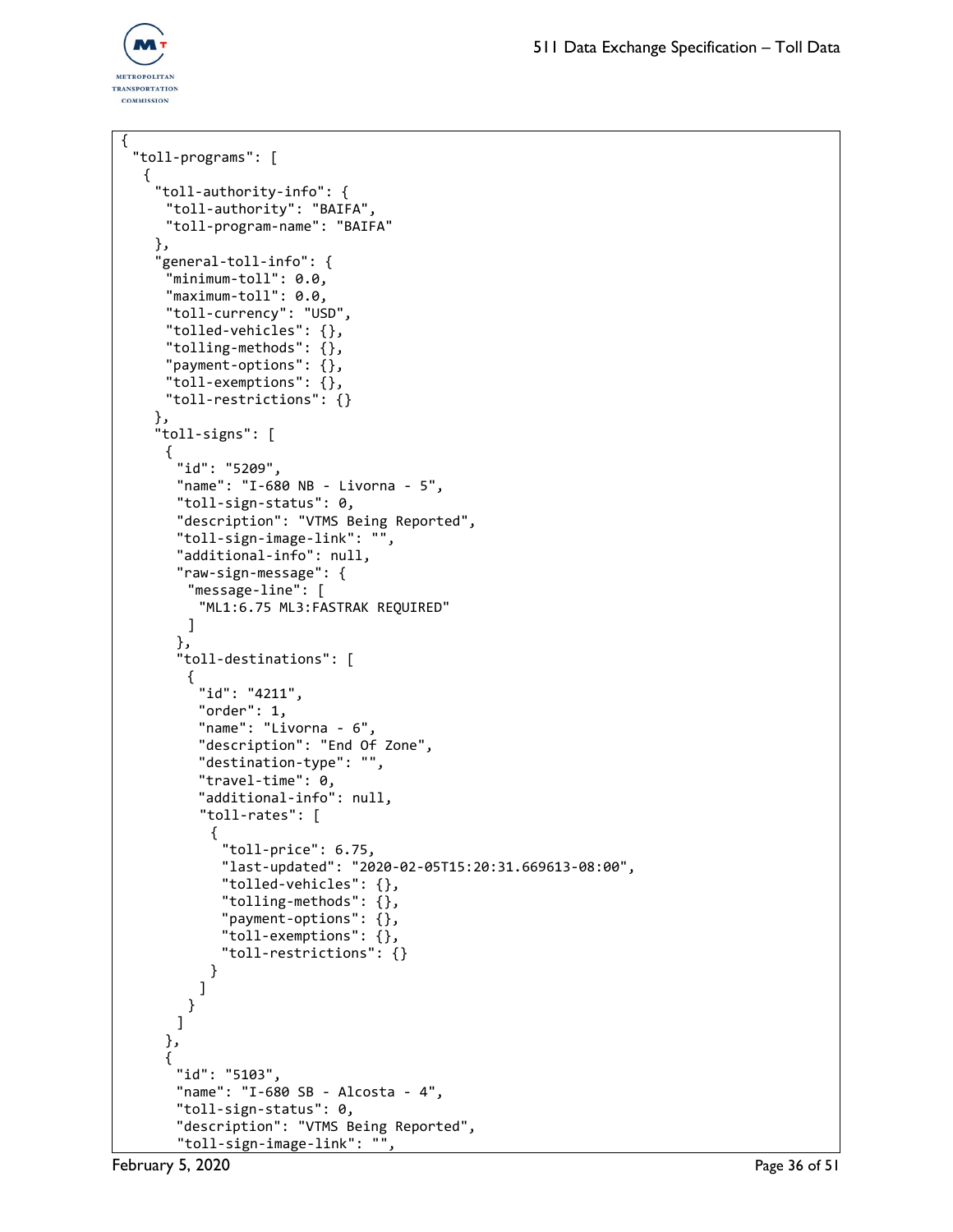

```
"additional-info": null,
 "raw-sign-message": {
   "message-line": [
    "ML1:0.50 ML3:FASTRAK REQUIRED"
   \mathbf{I}},
 "toll-destinations": [
   {
    "id": "4100",
    "order": 1,
    "name": "Alcosta - 5",
    "description": "End Of Zone",
    "destination-type": "",
    "travel-time": 0,
    "additional-info": null,
    "toll-rates": [
      {
       "toll-price": 0.5,
       "last-updated": "2020-02-05T15:20:31.685214-08:00",
       "tolled-vehicles": {},
       "tolling-methods": {},
       "payment-options": {},
       "toll-exemptions": {},
       "toll-restrictions": {}
     }
    ]
  }
 ]
},
{
 "id": "5104",
 "name": "I-680 SB - Alcosta - 3",
 "toll-sign-status": 0,
 "description": "VTMS Being Reported",
 "toll-sign-image-link": "",
 "additional-info": null,
 "raw-sign-message": {
   "message-line": [
    "ML1:0.50 ML3:FASTRAK REQUIRED"
   \mathbf{I}},
 "toll-destinations": [
   {
    "id": "4100",
    "order": 1,
    "name": "Alcosta - 5",
    "description": "End Of Zone",
    "destination-type": "",
    "travel-time": 0,
    "additional-info": null,
    "toll-rates": [
     {
       "toll-price": 0.5,
       "last-updated": "2020-02-05T15:20:31.700816-08:00",
       "tolled-vehicles": {},
       "tolling-methods": {},
       "payment-options": {},
       "toll-exemptions": {},
       "toll-restrictions": {}
```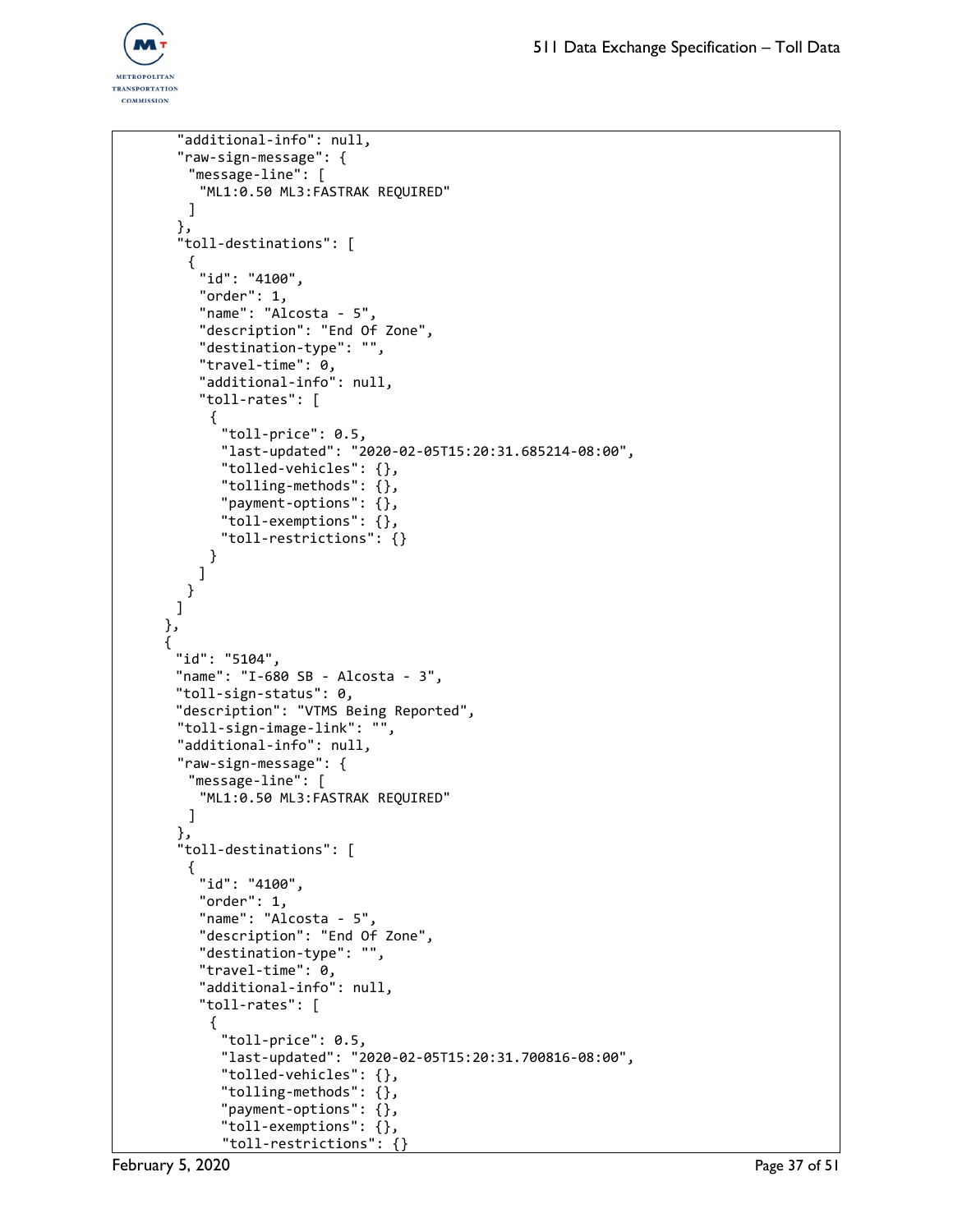

```
}
    ]
  }
 ]
},
{
 "id": "5105",
 "name": "I-680 SB - Alcosta - 1",
 "toll-sign-status": 0,
 "description": "VTMS Being Reported",
 "toll-sign-image-link": "",
 "additional-info": null,
 "raw-sign-message": {
  "message-line": [
    "ML1:0.50 ML3:FASTRAK REQUIRED"
  ]
 },
 "toll-destinations": [
  {
    "id": "4100",
    "order": 1,
    "name": "Alcosta - 5",
    "description": "End Of Zone",
    "destination-type": "",
    "travel-time": 0,
    "additional-info": null,
    "toll-rates": [
     {
       "toll-price": 0.5,
       "last-updated": "2020-02-05T15:20:31.716417-08:00",
       "tolled-vehicles": {},
       "tolling-methods": {},
       "payment-options": {},
       "toll-exemptions": {},
       "toll-restrictions": {}
     }
    ]
  }
 ]
},
{
 "id": "5106",
 "name": "I-680 SB - Crow Canyon - 8",
 "toll-sign-status": 0,
 "description": "VTMS Being Reported",
 "toll-sign-image-link": "",
 "additional-info": null,
 "raw-sign-message": {
  "message-line": [
    "ML1:0.50 ML2:1.00 ML3:FASTRAK REQUIRED"
  ]
 },
 "toll-destinations": [
  {
    "id": "4105",
    "order": 1,
    "name": "Crow Canyon - 9",
    "description": "End Of Zone",
    "destination-type": "",
```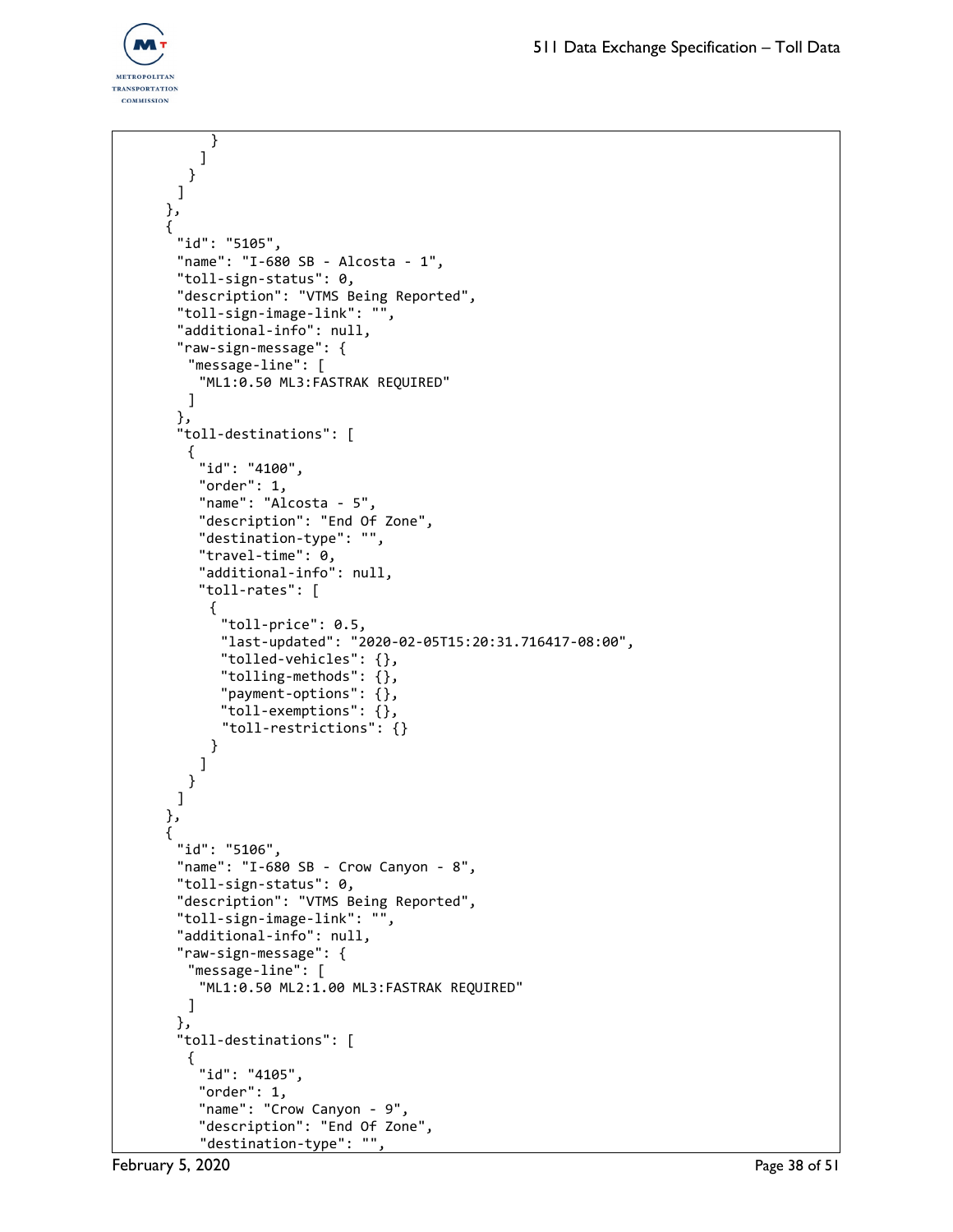

```
"travel-time": 0,
    "additional-info": null,
    "toll-rates": [
     {
       "toll-price": 0.5,
       "last-updated": "2020-02-05T15:20:31.74762-08:00",
       "tolled-vehicles": {},
       "tolling-methods": {},
       "payment-options": {},
       "toll-exemptions": {},
       "toll-restrictions": {}
     }
    ]
  },
  {
    "id": "4100",
    "order": 2,
    "name": "Alcosta - 5",
    "description": "End Of Segment",
    "destination-type": "",
    "travel-time": 0,
    "additional-info": null,
    "toll-rates": [
     {
       "toll-price": 1.0,
       "last-updated": "2020-02-05T15:20:31.74762-08:00",
       "tolled-vehicles": {},
       "tolling-methods": {},
       "payment-options": {},
       "toll-exemptions": {},
       "toll-restrictions": {}
     }
    ]
  }
 ]
},
{
 "id": "5109",
 "name": "I-680 SB - Crow Canyon - 5",
 "toll-sign-status": 0,
 "description": "VTMS Being Reported",
 "toll-sign-image-link": "",
 "additional-info": null,
 "raw-sign-message": {
  "message-line": [
    "ML1:0.50 ML2:1.00 ML3:FASTRAK REQUIRED"
  ]
 },
 "toll-destinations": [
  {
    "id": "4105",
    "order": 1,
    "name": "Crow Canyon - 9",
    "description": "End Of Zone",
    "destination-type": "",
    "travel-time": 0,
    "additional-info": null,
    "toll-rates": [
     {
```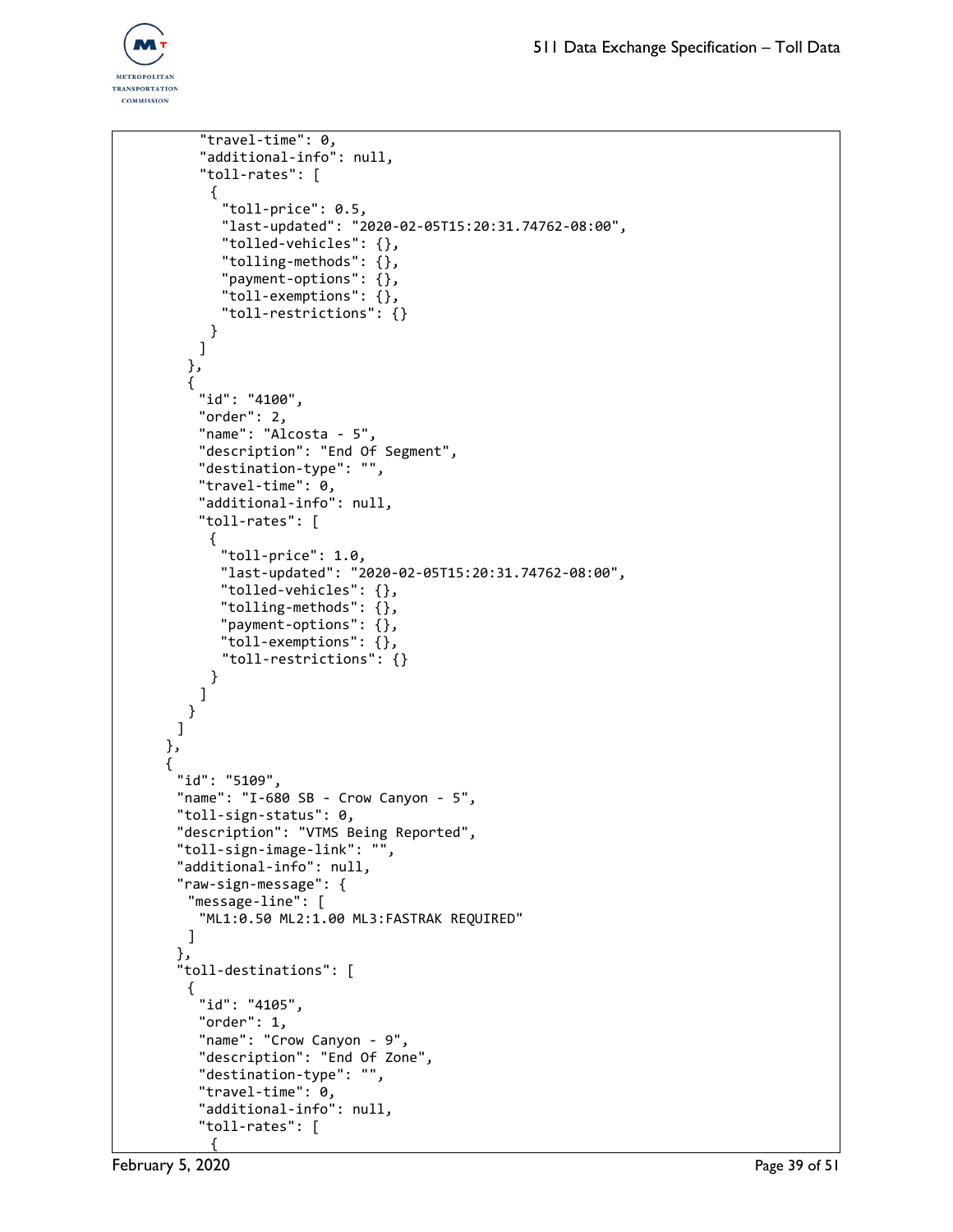

```
"toll-price": 0.5,
       "last-updated": "2020-02-05T15:20:31.763222-08:00",
       "tolled-vehicles": {},
       "tolling-methods": {},
       "payment-options": {},
       "toll-exemptions": {},
       "toll-restrictions": {}
     }
    ]
  },
  {
    "id": "4100",
    "order": 2,
    "name": "Alcosta - 5",
    "description": "End Of Segment",
    "destination-type": "",
    "travel-time": 0,
    "additional-info": null,
    "toll-rates": [
     {
       "toll-price": 1.0,
       "last-updated": "2020-02-05T15:20:31.778823-08:00",
       "tolled-vehicles": {},
       "tolling-methods": {},
       "payment-options": {},
       "toll-exemptions": {},
       "toll-restrictions": {}
     }
   ]
  }
 ]
},
{
 "id": "5205",
 "name": "I-680 NB - Livorna - 2",
 "toll-sign-status": 0,
 "description": "VTMS Being Reported",
 "toll-sign-image-link": "",
 "additional-info": null,
 "raw-sign-message": {
  "message-line": [
    "ML1:6.75 ML3:FASTRAK REQUIRED"
  ]
 },
 "toll-destinations": [
  {
    "id": "4211",
    "order": 1,
    "name": "Livorna - 6",
    "description": "End Of Zone",
    "destination-type": "",
    "travel-time": 0,
    "additional-info": null,
    "toll-rates": [
     {
       "toll-price": 6.75,
       "last-updated": "2020-02-05T15:20:31.794425-08:00",
       "tolled-vehicles": {},
       "tolling-methods": {},
```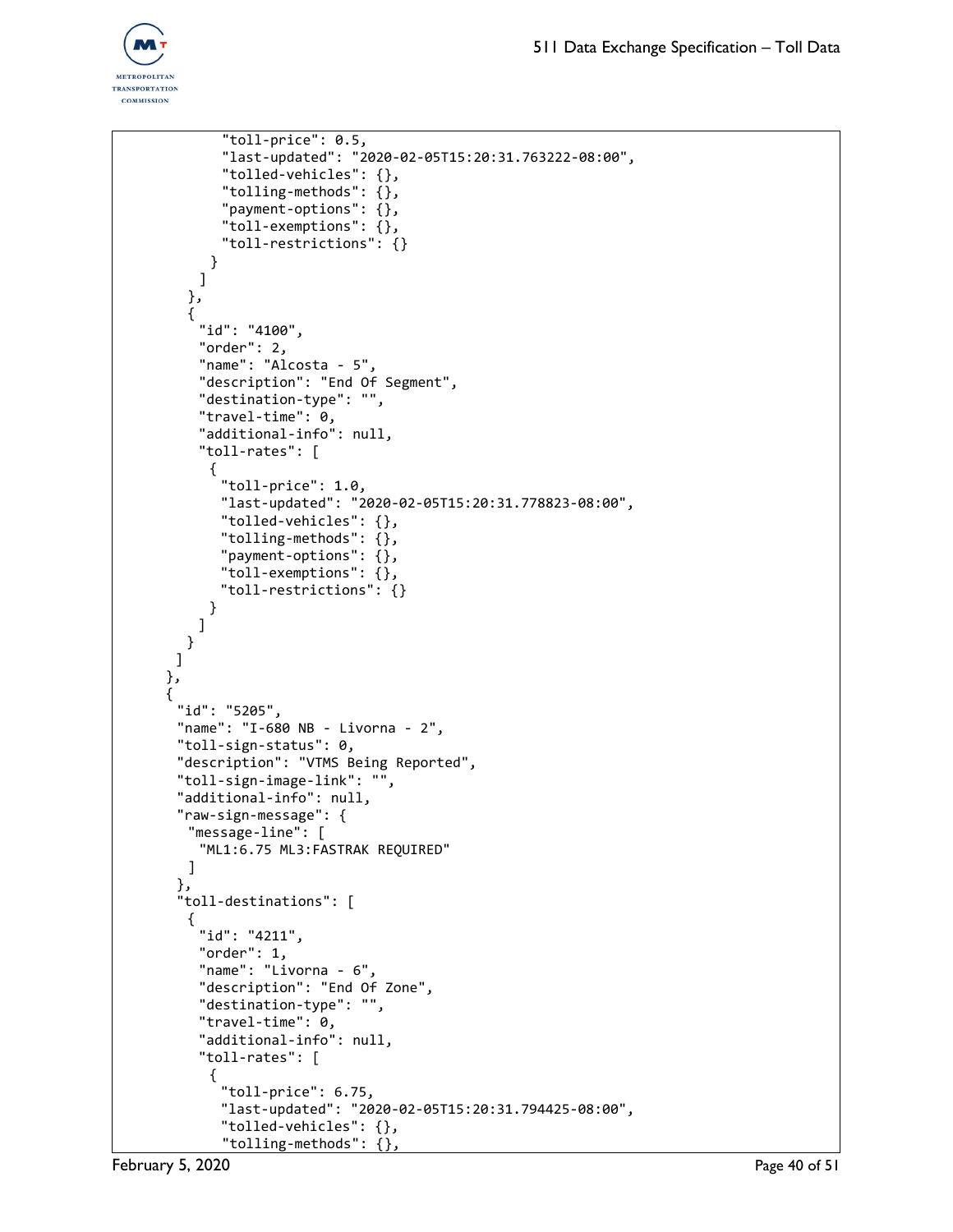

```
"payment-options": {},
       "toll-exemptions": {},
       "toll-restrictions": {}
     }
    ]
  }
 ]
},
{
 "id": "5207",
 "name": "I-680 NB - Livorna - 3",
 "toll-sign-status": 0,
 "description": "VTMS Being Reported",
 "toll-sign-image-link": "",
 "additional-info": null,
 "raw-sign-message": {
   "message-line": [
    "ML1:6.75 ML3:FASTRAK REQUIRED"
  ]
 },
 "toll-destinations": [
  {
    "id": "4211",
    "order": 1,
    "name": "Livorna - 6",
    "description": "End Of Zone",
    "destination-type": "",
    "travel-time": 0,
    "additional-info": null,
    "toll-rates": [
     {
       "toll-price": 6.75,
      "last-updated": "2020-02-05T15:20:31.810026-08:00",
       "tolled-vehicles": {},
       "tolling-methods": {},
       "payment-options": {},
       "toll-exemptions": {},
       "toll-restrictions": {}
     }
    ]
  }
 ]
},
{
 "id": "5208",
 "name": "I-680 NB - Livorna - 4",
 "toll-sign-status": 0,
 "description": "VTMS Being Reported",
 "toll-sign-image-link": "",
 "additional-info": null,
 "raw-sign-message": {
  "message-line": [
    "ML1:6.75 ML3:FASTRAK REQUIRED"
  ]
 },
 "toll-destinations": [
  {
    "id": "4211",
    "order": 1,
```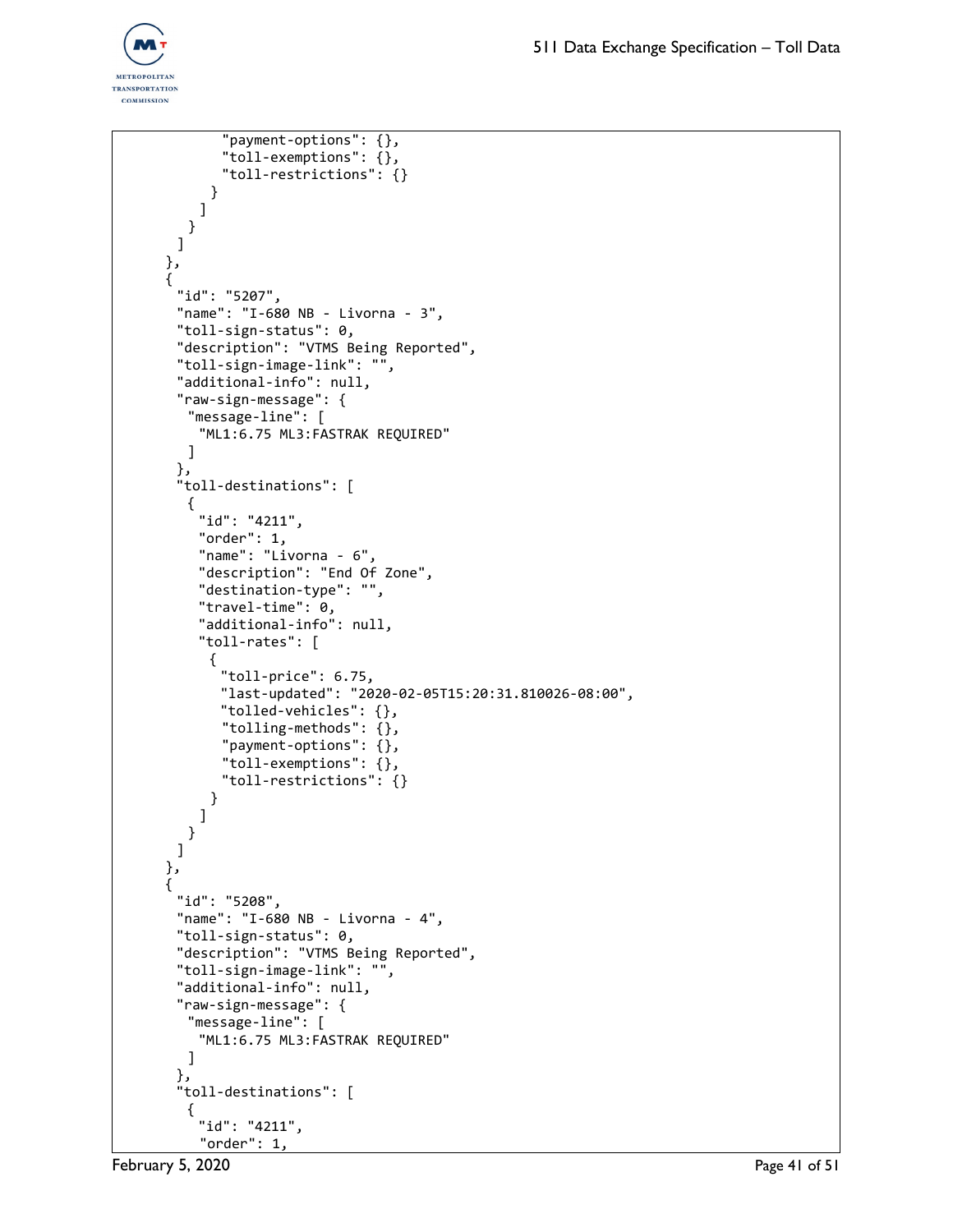```
"name": "Livorna - 6",
    "description": "End Of Zone",
    "destination-type": "",
    "travel-time": 0,
    "additional-info": null,
    "toll-rates": [
      {
       "toll-price": 6.75,
       "last-updated": "2020-02-05T15:20:31.825628-08:00",
       "tolled-vehicles": {},
       "tolling-methods": {},
       "payment-options": {},
       "toll-exemptions": {},
       "toll-restrictions": {}
     }
    ]
  }
 ]
},
{
 "id": "5211",
 "name": "I-680 NB - Livorna - 6",
 "toll-sign-status": 0,
 "description": "VTMS Being Reported",
 "toll-sign-image-link": "",
 "additional-info": null,
 "raw-sign-message": {
  "message-line": [
    "ML1:6.75 ML3:FASTRAK REQUIRED"
  ]
 },
 "toll-destinations": [
  {
    "id": "4211",
    "order": 1,
    "name": "Livorna - 6",
    "description": "End Of Zone",
    "destination-type": "",
    "travel-time": 0,
    "additional-info": null,
    "toll-rates": [
     {
       "toll-price": 6.75,
       "last-updated": "2020-02-05T15:20:31.841229-08:00",
       "tolled-vehicles": {},
       "tolling-methods": {},
       "payment-options": {},
       "toll-exemptions": {},
       "toll-restrictions": {}
     }
    ]
  }
 ]
},
{
 "id": "5301",
 "name": "I-880 SB - Dixon Landing - 4",
 "toll-sign-status": 0,
 "description": "VTMS Being Reported",
```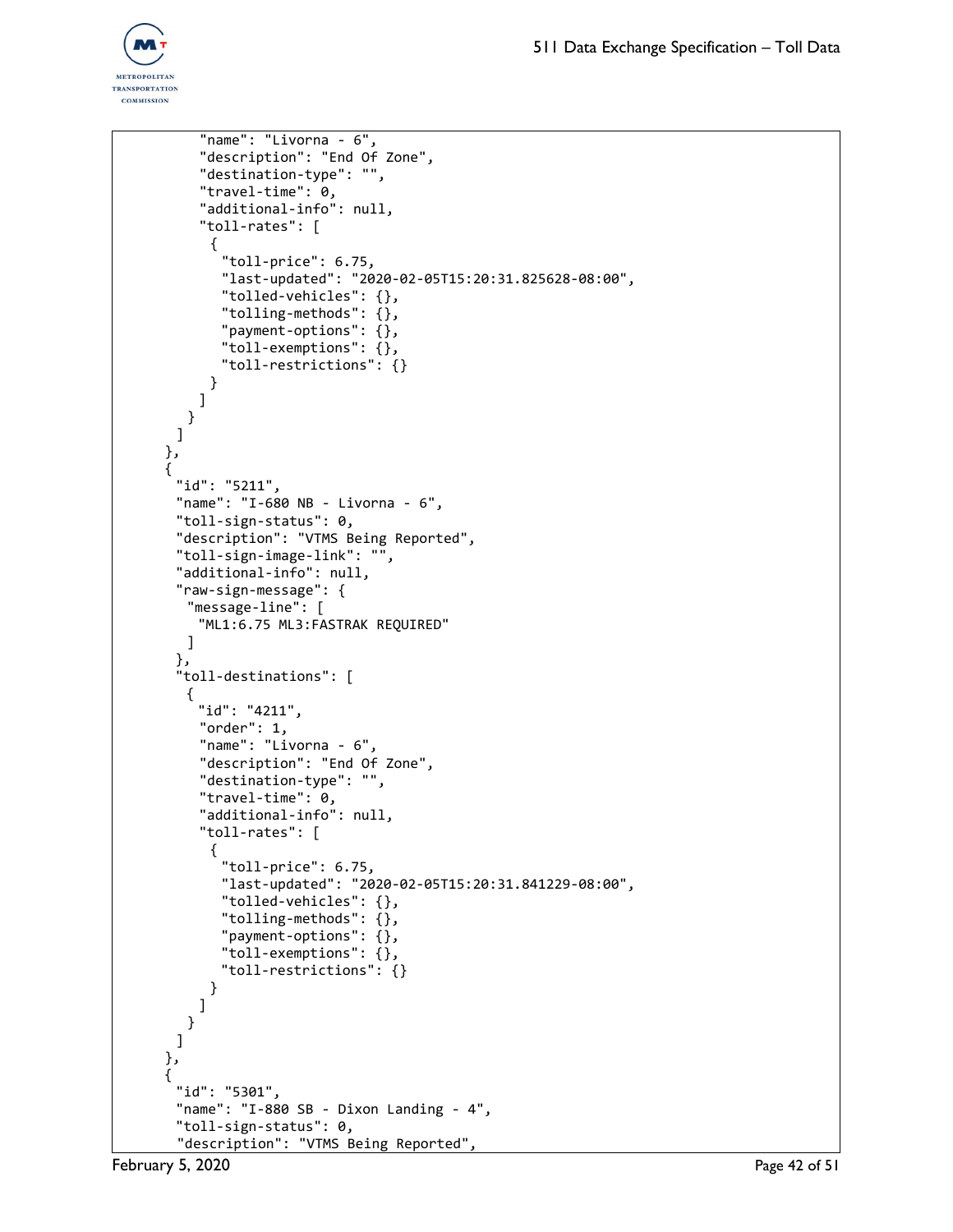```
"toll-sign-image-link": "",
 "additional-info": null,
 "raw-sign-message": {
   "message-line": [
    "ML1:TEST ML3:TEST 1 - NO TOLLS"
   \mathbf{I}},
 "toll-destinations": [
   {
    "id": "4300",
    "order": 1,
    "name": "Dixon Landing - 5",
    "description": "End Of Zone",
    "destination-type": "",
    "travel-time": 0,
    "additional-info": null,
    "toll-rates": [
     {
       "toll-price": 1.0,
       "last-updated": "2020-02-05T15:20:31.856831-08:00",
       "tolled-vehicles": {},
       "tolling-methods": {},
       "payment-options": {},
       "toll-exemptions": {},
       "toll-restrictions": {}
     }
    ]
  }
 ]
},
{
 "id": "5302",
 "name": "I-880 SB - Dixon Landing - 3",
 "toll-sign-status": 0,
 "description": "VTMS Being Reported",
 "toll-sign-image-link": "",
 "additional-info": null,
 "raw-sign-message": {
   "message-line": [
    "ML1:TEST ML3:TEST 1 - NO TOLLS"
  ]
 },
 "toll-destinations": [
   {
    "id": "4300",
    "order": 1,
    "name": "Dixon Landing - 5",
    "description": "End Of Zone",
    "destination-type": "",
    "travel-time": 0,
    "additional-info": null,
    "toll-rates": [
     {
       "toll-price": 1.0,
       "last-updated": "2020-02-05T15:20:31.872432-08:00",
       "tolled-vehicles": {},
       "tolling-methods": {},
       "payment-options": {},
       "toll-exemptions": {},
```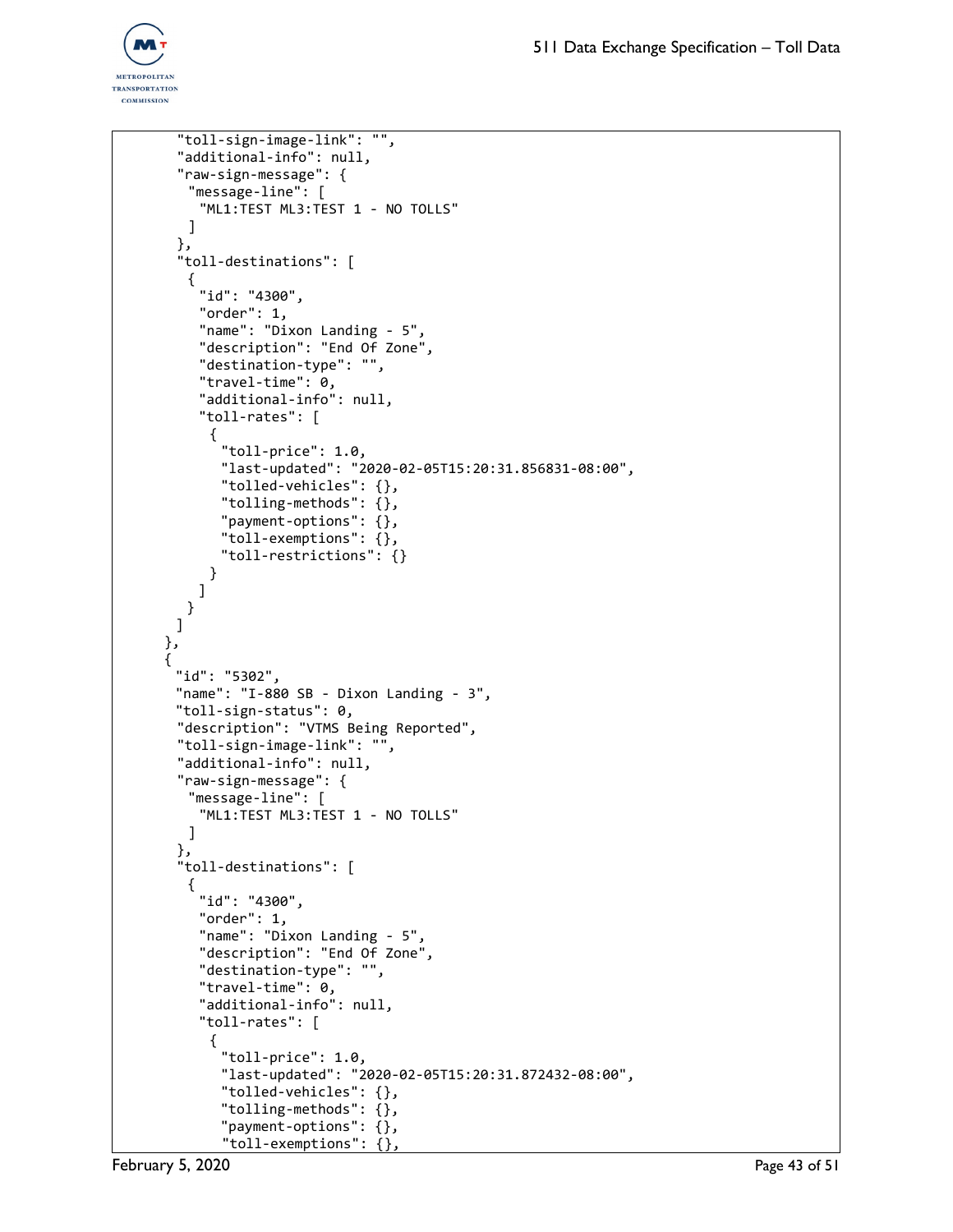```
"toll-restrictions": {}
     }
    ]
  }
 ]
},
{
 "id": "5400",
 "name": "I-880 NB - Auto Mall - 1",
 "toll-sign-status": 0,
 "description": "VTMS Being Reported",
 "toll-sign-image-link": "",
 "additional-info": null,
 "raw-sign-message": {
  "message-line": [
    "ML1:TEST ML2:TEST ML3:TEST 1 - NO TOLLS"
  ]
 },
 "toll-destinations": [
  {
    "id": "4402",
    "order": 1,
    "name": "Auto Mall NB - 2",
    "description": "End Of Zone",
    "destination-type": "",
    "travel-time": 0,
    "additional-info": null,
    "toll-rates": [
     \mathfrak{t}"toll-price": 1.0,
       "last-updated": "2020-02-05T15:20:31.888034-08:00",
       "tolled-vehicles": {},
       "tolling-methods": {},
       "payment-options": {},
       "toll-exemptions": {},
       "toll-restrictions": {}
     }
    ]
  },
  {
    "id": "4410",
    "order": 2,
    "name": "Decoto/84 - 3",
    "description": "End Of Segment",
    "destination-type": "",
    "travel-time": 0,
    "additional-info": null,
    "toll-rates": [
     {
       "toll-price": 1.5,
       "last-updated": "2020-02-05T15:20:31.903635-08:00",
       "tolled-vehicles": {},
       "tolling-methods": {},
       "payment-options": {},
       "toll-exemptions": {},
       "toll-restrictions": {}
     }
    ]
   }
```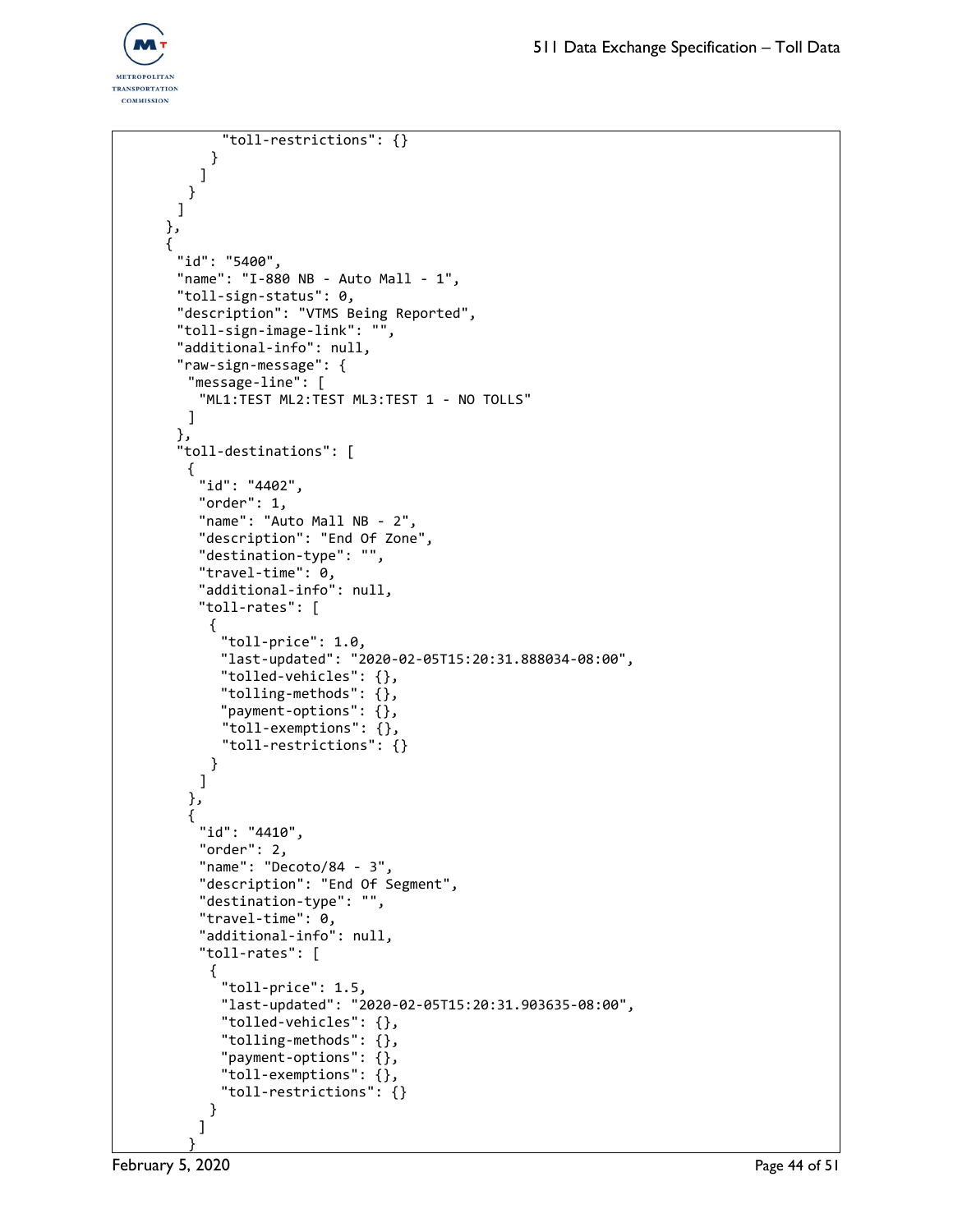

```
]
},
{
 "id": "5221",
 "name": "I-680 NB - Crow Canyon - 1",
 "toll-sign-status": 0,
 "description": "VTMS Being Reported",
 "toll-sign-image-link": "",
 "additional-info": null,
 "raw-sign-message": {
  "message-line": [
    "ML1:0.50 ML2:7.25 ML3:FASTRAK REQUIRED"
  ]
 },
 "toll-destinations": [
  {
    "id": "4203",
    "order": 1,
    "name": "Crow Canyon - 5",
    "description": "End Of Zone",
    "destination-type": "",
    "travel-time": 0,
    "additional-info": null,
    "toll-rates": [
     {
       "toll-price": 0.5,
       "last-updated": "2020-02-05T15:20:31.919237-08:00",
       "tolled-vehicles": {},
       "tolling-methods": {},
       "payment-options": {},
       "toll-exemptions": {},
       "toll-restrictions": {}
     }
    ]
  },
   {
    "id": "4211",
    "order": 2,
    "name": "Livorna - 6",
    "description": "End Of Segment",
    "destination-type": "",
    "travel-time": 0,
    "additional-info": null,
    "toll-rates": [
     {
       "toll-price": 7.25,
       "last-updated": "2020-02-05T15:20:31.919237-08:00",
       "tolled-vehicles": {},
       "tolling-methods": {},
       "payment-options": {},
       "toll-exemptions": {},
       "toll-restrictions": {}
     }
    ]
  }
 ]
},
{
 "id": "5110",
```
February 5, 2020 **Page 45 of 51**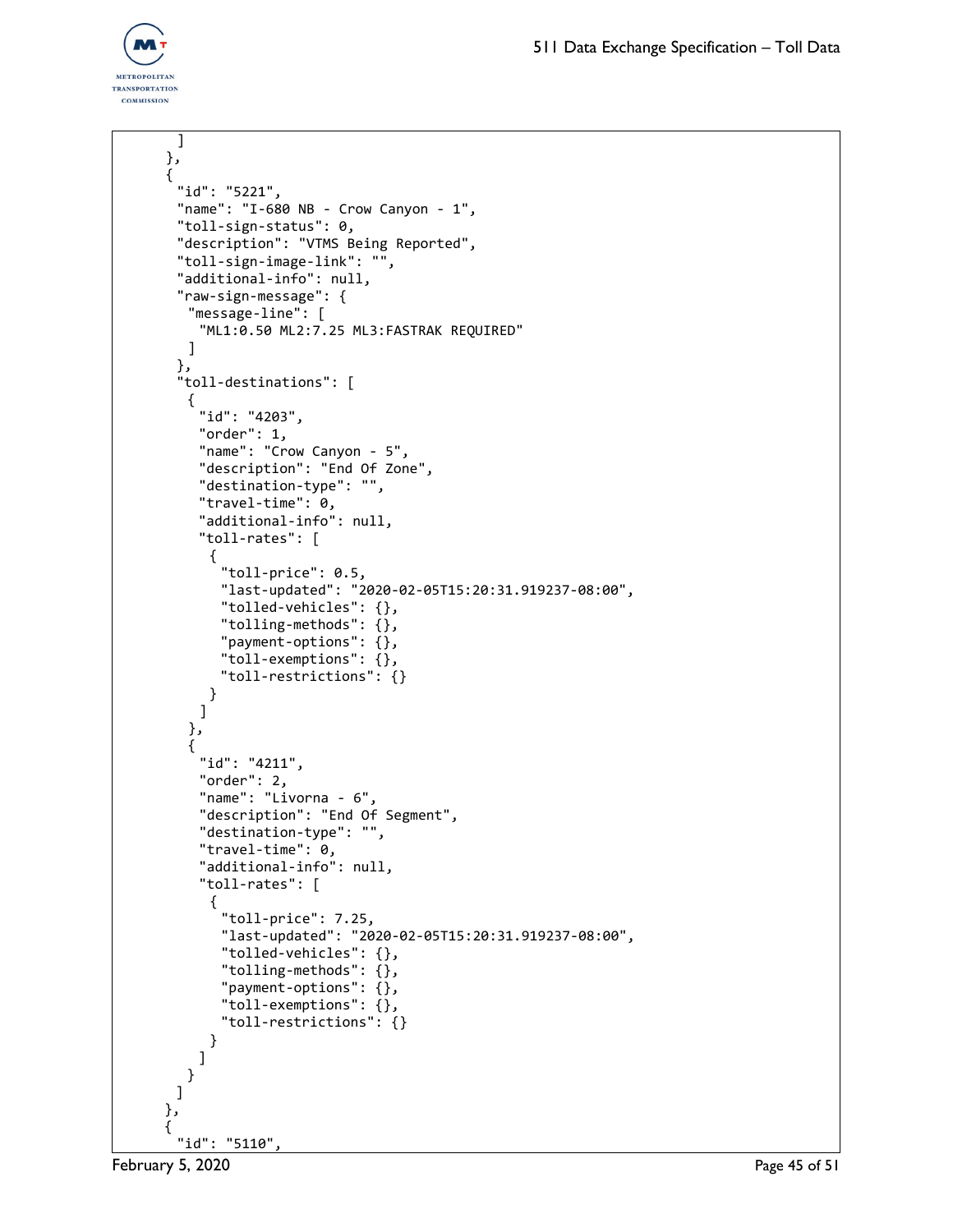

```
"name": "I-680 SB - Crow Canyon - 4",
 "toll-sign-status": 0,
 "description": "VTMS Being Reported",
 "toll-sign-image-link": "",
 "additional-info": null,
 "raw-sign-message": {
  "message-line": [
    "ML1:0.50 ML2:1.00 ML3:FASTRAK REQUIRED"
  ]
 },
 "toll-destinations": [
   {
    "id": "4105",
    "order": 1,
    "name": "Crow Canyon - 9",
    "description": "End Of Zone",
    "destination-type": "",
    "travel-time": 0,
    "additional-info": null,
    "toll-rates": [
     {
       "toll-price": 0.5,
      "last-updated": "2020-02-05T15:20:31.934838-08:00",
       "tolled-vehicles": {},
       "tolling-methods": {},
       "payment-options": {},
       "toll-exemptions": {},
       "toll-restrictions": {}
     }
    ]
  },
  {
    "id": "4100",
    "order": 2,
    "name": "Alcosta - 5",
    "description": "End Of Segment",
    "destination-type": "",
    "travel-time": 0,
    "additional-info": null,
    "toll-rates": [
     {
       "toll-price": 1.0,
       "last-updated": "2020-02-05T15:20:31.95044-08:00",
       "tolled-vehicles": {},
       "tolling-methods": {},
       "payment-options": {},
       "toll-exemptions": {},
       "toll-restrictions": {}
     }
   ]
  }
 ]
},
{
 "id": "5112",
 "name": "I-680 SB - Crow Canyon - 2",
 "toll-sign-status": 0,
 "description": "VTMS Being Reported",
 "toll-sign-image-link": "",
```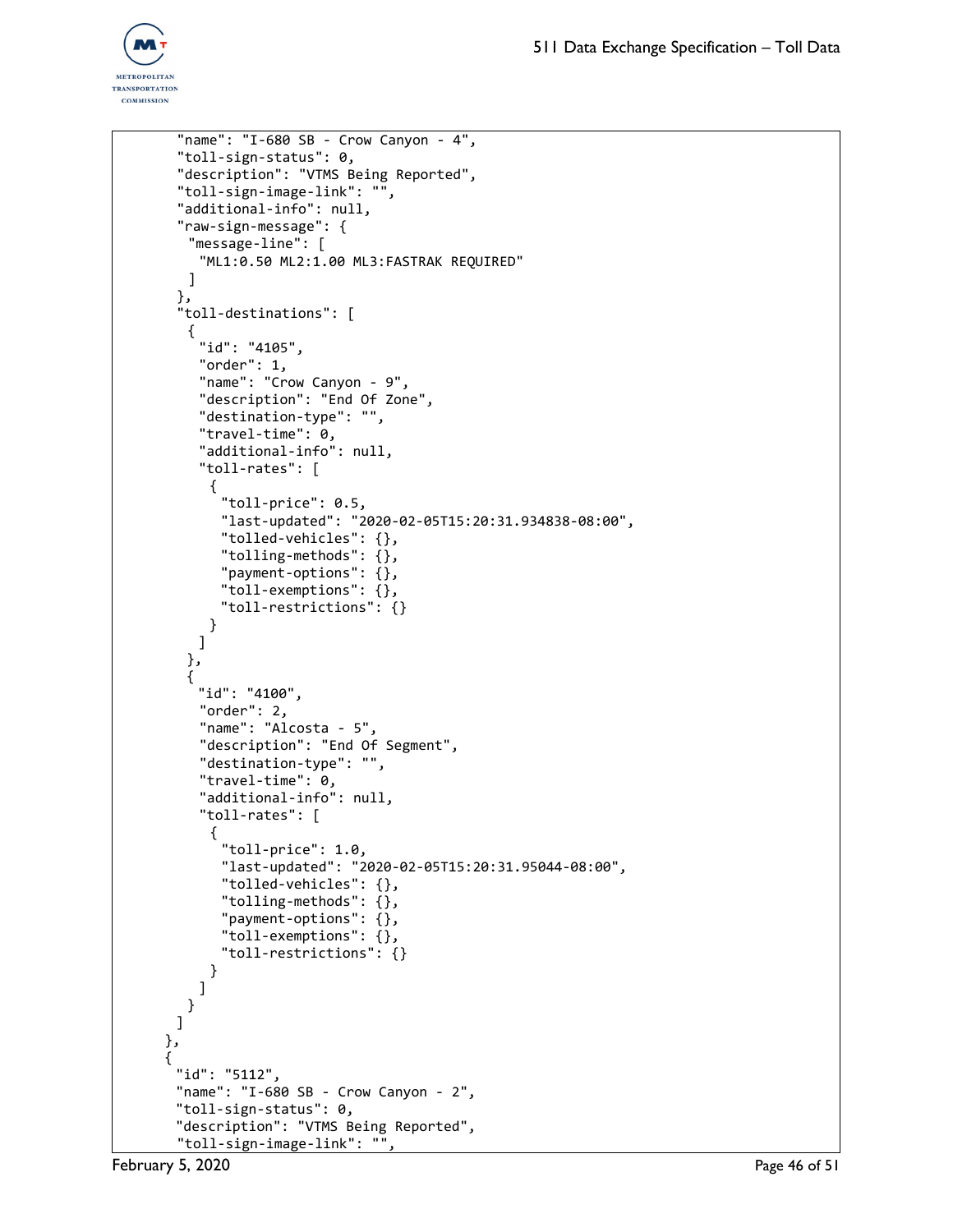

```
"additional-info": null,
 "raw-sign-message": {
  "message-line": [
    "ML1:0.50 ML2:1.00 ML3:FASTRAK REQUIRED"
  ]
 },
 "toll-destinations": [
  {
    "id": "4105",
    "order": 1,
    "name": "Crow Canyon - 9",
    "description": "End Of Zone",
    "destination-type": "",
    "travel-time": 0,
    "additional-info": null,
    "toll-rates": [
     {
       "toll-price": 0.5,
       "last-updated": "2020-02-05T15:20:31.966041-08:00",
       "tolled-vehicles": {},
       "tolling-methods": {},
       "payment-options": {},
       "toll-exemptions": {},
       "toll-restrictions": {}
     }
    ]
  },
  {
    "id": "4100",
    "order": 2,
    "name": "Alcosta - 5",
    "description": "End Of Segment",
    "destination-type": "",
    "travel-time": 0,
    "additional-info": null,
    "toll-rates": [
     {
       "toll-price": 1.0,
       "last-updated": "2020-02-05T15:20:31.981643-08:00",
       "tolled-vehicles": {},
       "tolling-methods": {},
       "payment-options": {},
       "toll-exemptions": {},
       "toll-restrictions": {}
     }
    ]
  }
 ]
},
{
 "id": "5113",
 "name": "I-680 SB - Crow Canyon - 1",
 "toll-sign-status": 0,
 "description": "VTMS Being Reported",
 "toll-sign-image-link": "",
 "additional-info": null,
 "raw-sign-message": {
  "message-line": [
    "ML1:0.50 ML2:1.00 ML3:FASTRAK REQUIRED"
```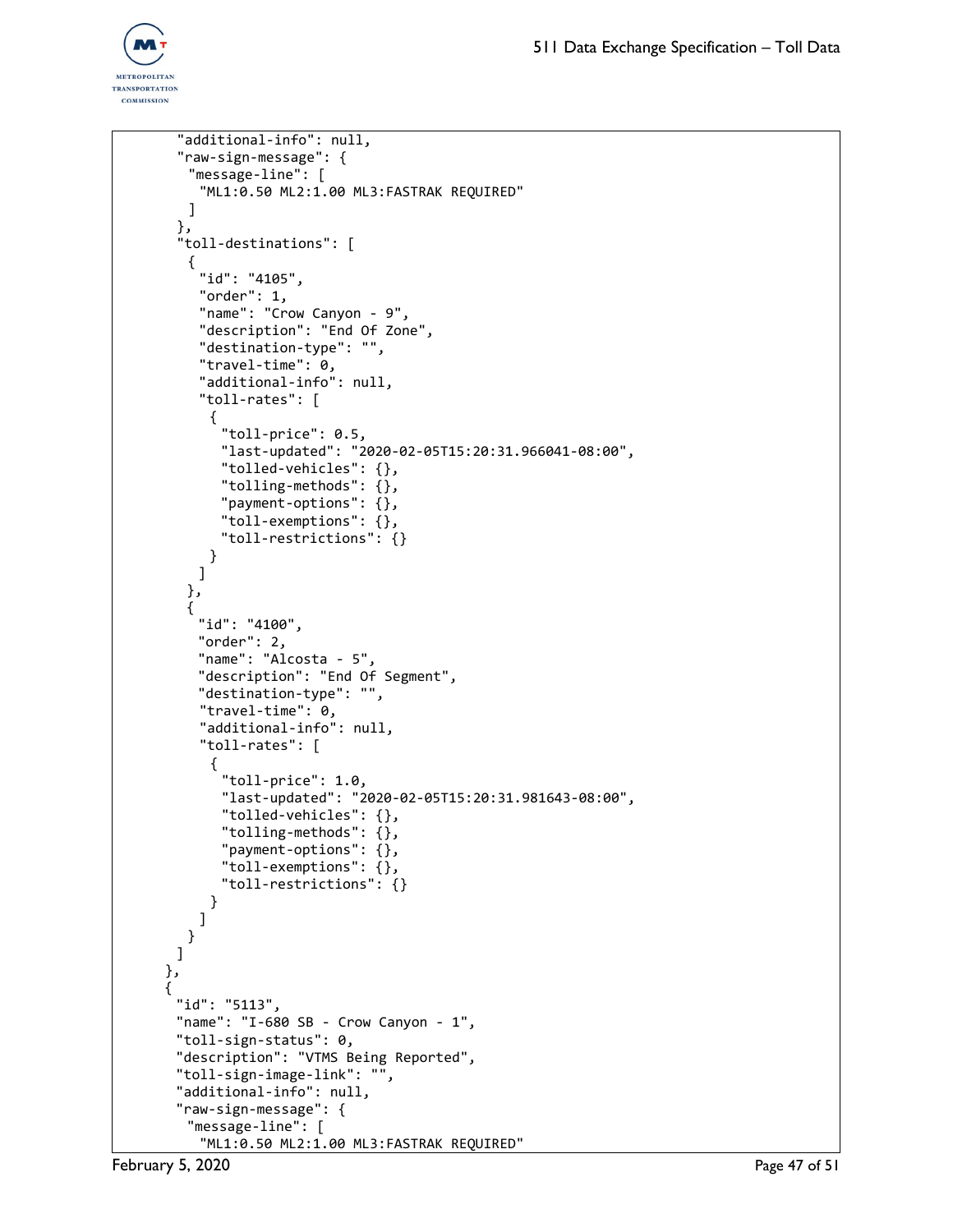

```
]
 },
 "toll-destinations": [
   {
    "id": "4105",
    "order": 1,
    "name": "Crow Canyon - 9",
    "description": "End Of Zone",
    "destination-type": "",
    "travel-time": 0,
    "additional-info": null,
    "toll-rates": [
     {
       "toll-price": 0.5,
       "last-updated": "2020-02-05T15:20:31.997244-08:00",
       "tolled-vehicles": {},
       "tolling-methods": {},
       "payment-options": {},
       "toll-exemptions": {},
       "toll-restrictions": {}
     }
    ]
  },
  {
    "id": "4100",
    "order": 2,
    "name": "Alcosta - 5",
    "description": "End Of Segment",
    "destination-type": "",
    "travel-time": 0,
    "additional-info": null,
    "toll-rates": [
     {
       "toll-price": 1.0,
       "last-updated": "2020-02-05T15:20:31.997244-08:00",
       "tolled-vehicles": {},
       "tolling-methods": {},
       "payment-options": {},
       "toll-exemptions": {},
       "toll-restrictions": {}
     }
    ]
  }
 ]
},
{
 "id": "5107",
 "name": "I-680 SB - Crow Canyon - 7",
 "toll-sign-status": 0,
 "description": "VTMS Being Reported",
 "toll-sign-image-link": "",
 "additional-info": null,
 "raw-sign-message": {
  "message-line": [
    "ML1:0.50 ML2:1.00 ML3:FASTRAK REQUIRED"
  ]
 },
 "toll-destinations": [
  {
```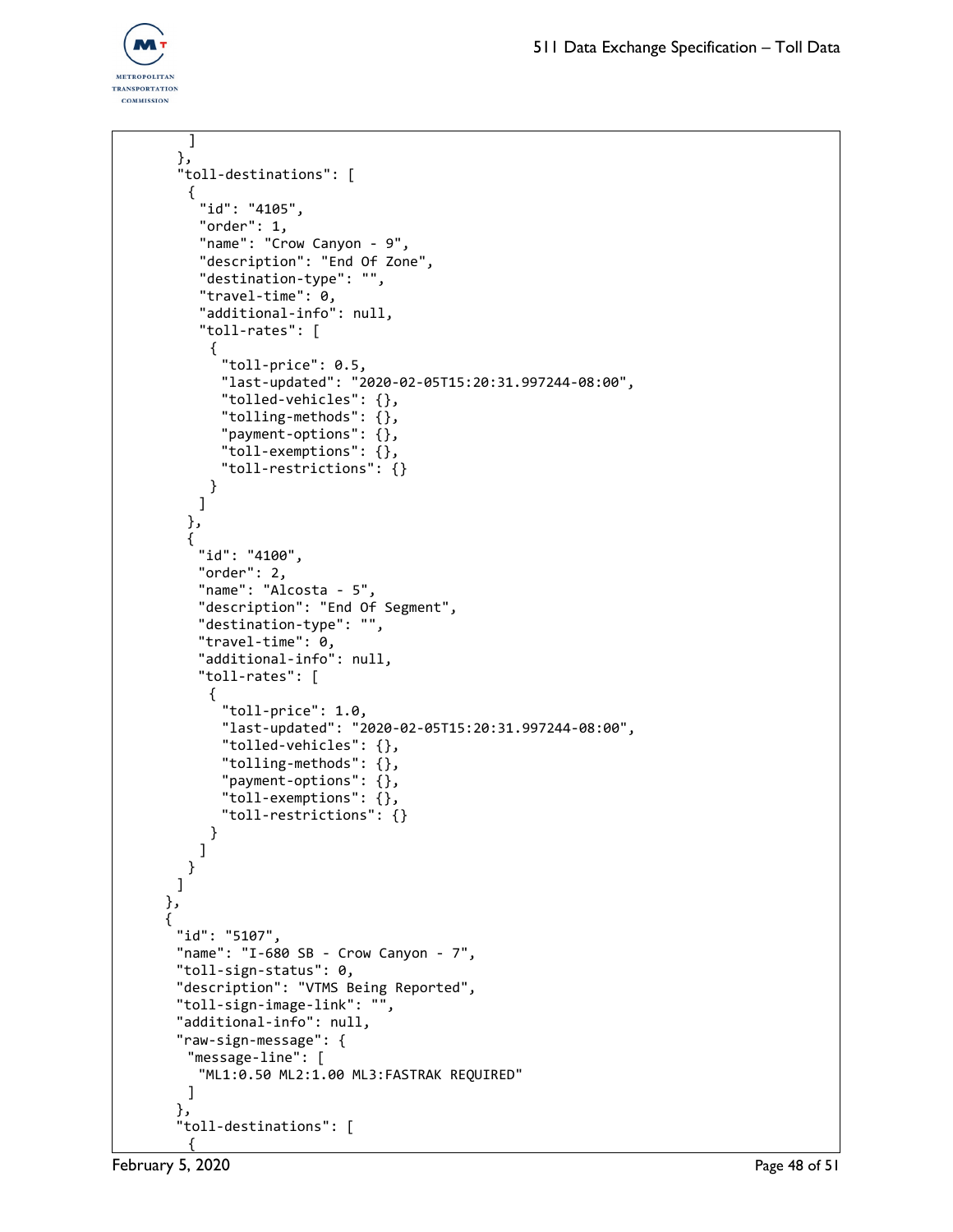

```
"id": "4105",
    "order": 1,
    "name": "Crow Canyon - 9",
    "description": "End Of Zone",
    "destination-type": "",
    "travel-time": 0,
    "additional-info": null,
    "toll-rates": [
     {
       "toll-price": 0.5,
       "last-updated": "2020-02-05T15:20:32.012846-08:00",
       "tolled-vehicles": {},
       "tolling-methods": {},
       "payment-options": {},
       "toll-exemptions": {},
       "toll-restrictions": {}
     }
    ]
  },
  {
    "id": "4100",
    "order": 2,
    "name": "Alcosta - 5",
    "description": "End Of Segment",
    "destination-type": "",
    "travel-time": 0,
    "additional-info": null,
    "toll-rates": [
     \mathfrak{t}"toll-price": 1.0,
       "last-updated": "2020-02-05T15:20:32.028447-08:00",
       "tolled-vehicles": {},
       "tolling-methods": {},
       "payment-options": {},
       "toll-exemptions": {},
       "toll-restrictions": {}
     }
    ]
  }
 ]
},
{
 "id": "5202",
 "name": "I-680 NB - Crow Canyon - 4",
 "toll-sign-status": 0,
 "description": "VTMS Being Reported",
 "toll-sign-image-link": "",
 "additional-info": null,
 "raw-sign-message": {
  "message-line": [
    "ML1:0.50 ML2:7.25 ML3:FASTRAK REQUIRED"
  ]
 },
 "toll-destinations": [
  {
    "id": "4203",
    "order": 1,
    "name": "Crow Canyon - 5",
    "description": "End Of Zone",
```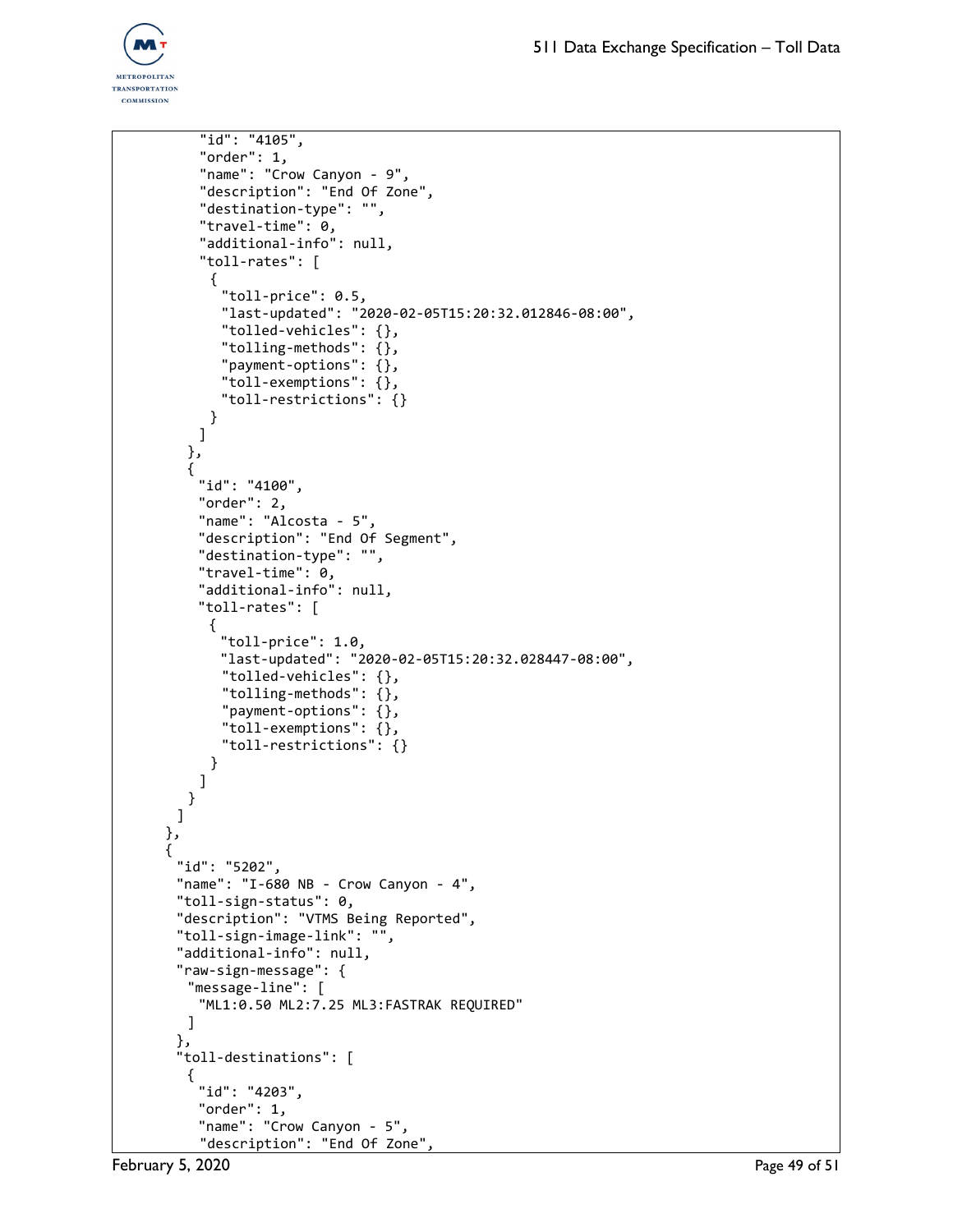```
"destination-type": "",
    "travel-time": 0,
    "additional-info": null,
    "toll-rates": [
      {
       "toll-price": 0.5,
       "last-updated": "2020-02-05T15:20:32.044049-08:00",
       "tolled-vehicles": {},
       "tolling-methods": {},
       "payment-options": {},
       "toll-exemptions": {},
       "toll-restrictions": {}
     }
    ]
  },
  {
    "id": "4211",
    "order": 2,
    "name": "Livorna - 6",
    "description": "End Of Segment",
    "destination-type": "",
    "travel-time": 0,
    "additional-info": null,
    "toll-rates": [
     {
       "toll-price": 7.25,
       "last-updated": "2020-02-05T15:20:32.044049-08:00",
       "tolled-vehicles": {},
       "tolling-methods": {},
       "payment-options": {},
       "toll-exemptions": {},
       "toll-restrictions": {}
     }
    ]
  }
 ]
},
{
 "id": "5200",
 "name": "I-680 NB - Crow Canyon - 2",
 "toll-sign-status": 0,
 "description": "VTMS Being Reported",
 "toll-sign-image-link": "",
 "additional-info": null,
 "raw-sign-message": {
  "message-line": [
    "ML1:0.50 ML2:7.25 ML3:FASTRAK REQUIRED"
  ]
 },
 "toll-destinations": [
  {
    "id": "4203",
    "order": 1,
    "name": "Crow Canyon - 5",
    "description": "End Of Zone",
    "destination-type": "",
    "travel-time": 0,
    "additional-info": null,
    "toll-rates": [
```